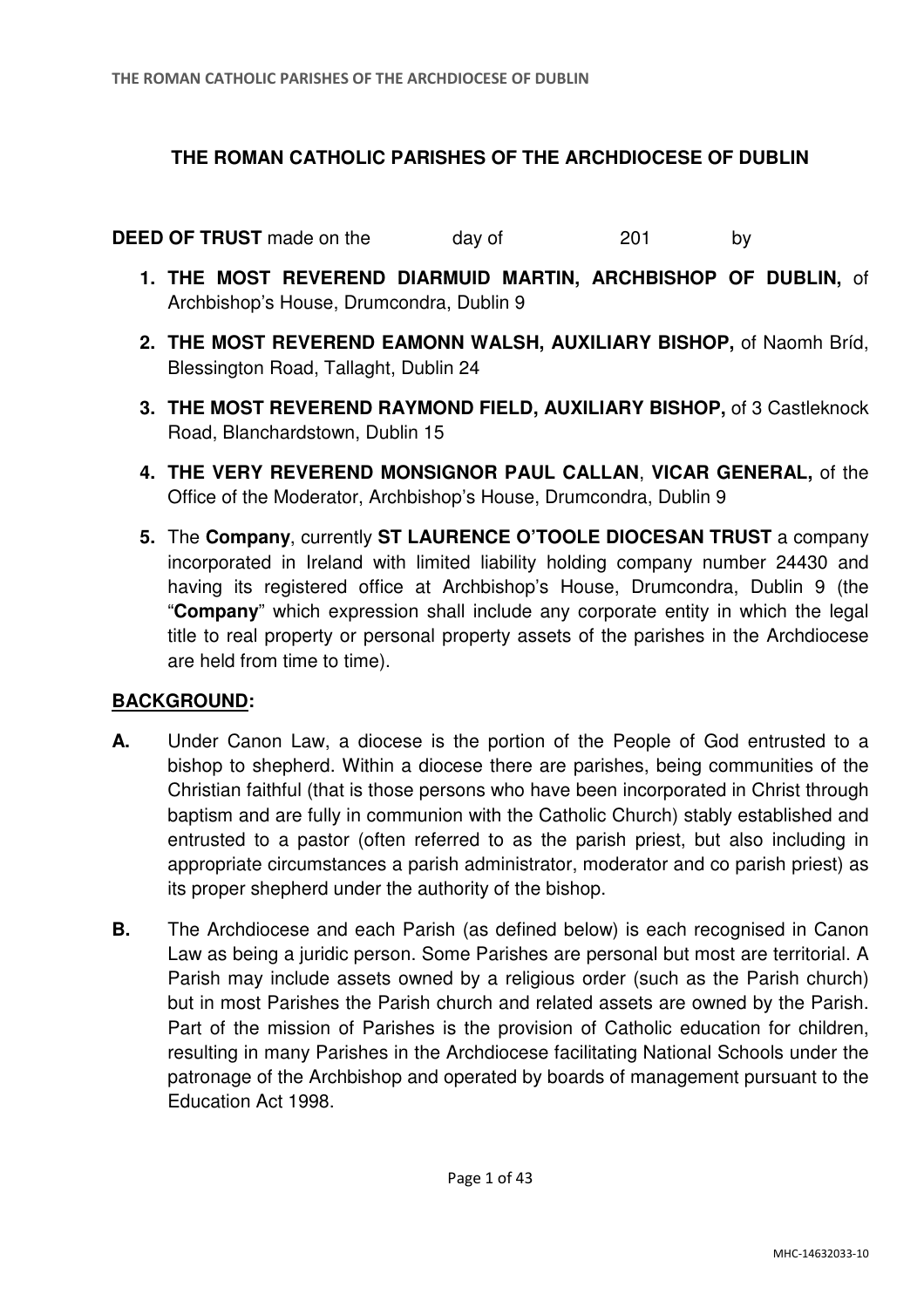- **C.** The Company is the civil law vehicle by which various temporal assets of the Archdiocese, every Parish in the Archdiocese, diocesan agencies and certain other Catholic missions (including but not limited to the trusts detailed herein) are held. The Company is a bare trustee with no power of decision making.
- **D.** Ireland recognises the advancement of religion as being charitable. Until the establishment of the Charities Regulatory Authority ("**CRA**") on 16 October 2014, the only register for charities in Ireland was the CHY number list maintained by the Revenue Commissioners. The Revenue Commissioners issued CHY number 7424 for the schools and parishes of the Archdiocese. This is distinct from other ministries and missions within the Archdiocese such as the Curia of the Archdiocese. Section 14(2) of the Education Act 1998 provided for each board of management in each school to be a body corporate, thereby creating a separate entity in civil law for the operation of each school. In general, the lands and buildings of each school of a Parish continue to be held by the Company in trust for the Parish in which the school is located.
- **E.** The Charities Act 2009, as implemented, required that each charity carrying out Charitable activities in Ireland register with the CRA on or before 15 April 2015. By Ministerial Order, the period was extended to 15 April 2016. On 16 October 2014, the establishment day for the CRA, each charity with a CHY number was automatically placed on the register of the CRA and given its own unique CRA number. The Parishes of the Archdiocese has CRA number 20016166.
- **F.** The Revenue Commissioners have acknowledged that boards of management of schools do not need a CHY number to obtain tax refunds on donations. The CRA has requested that boards of management of schools complete a reduced application for registration, following on-going consultation with the Department of Education and Skills on the application of the Charities Act 2009 to schools. Depending on the final outcome of the on-going deliberations between the CRA and the Department of Education and Skills, steps may be taken to remove the reference to schools in one or both the CHY number and the CRA number registrations for this Trust which currently refer to the Parishes and schools of the Archdiocese insofar as these currently include boards of management. The lands and buildings in which schools operate often belong to the Parish within which the school is located and in such cases will be included in the assets of that Parish.
- **G.** The CRA has requested that any charity placed on its register automatically under the Charities Act 2009, or seeking to register with it, sends to the CRA a copy of its constitution or other establishment document or a document setting out the basic terms of the organisation and a summary of the Charitable activities carried on by it.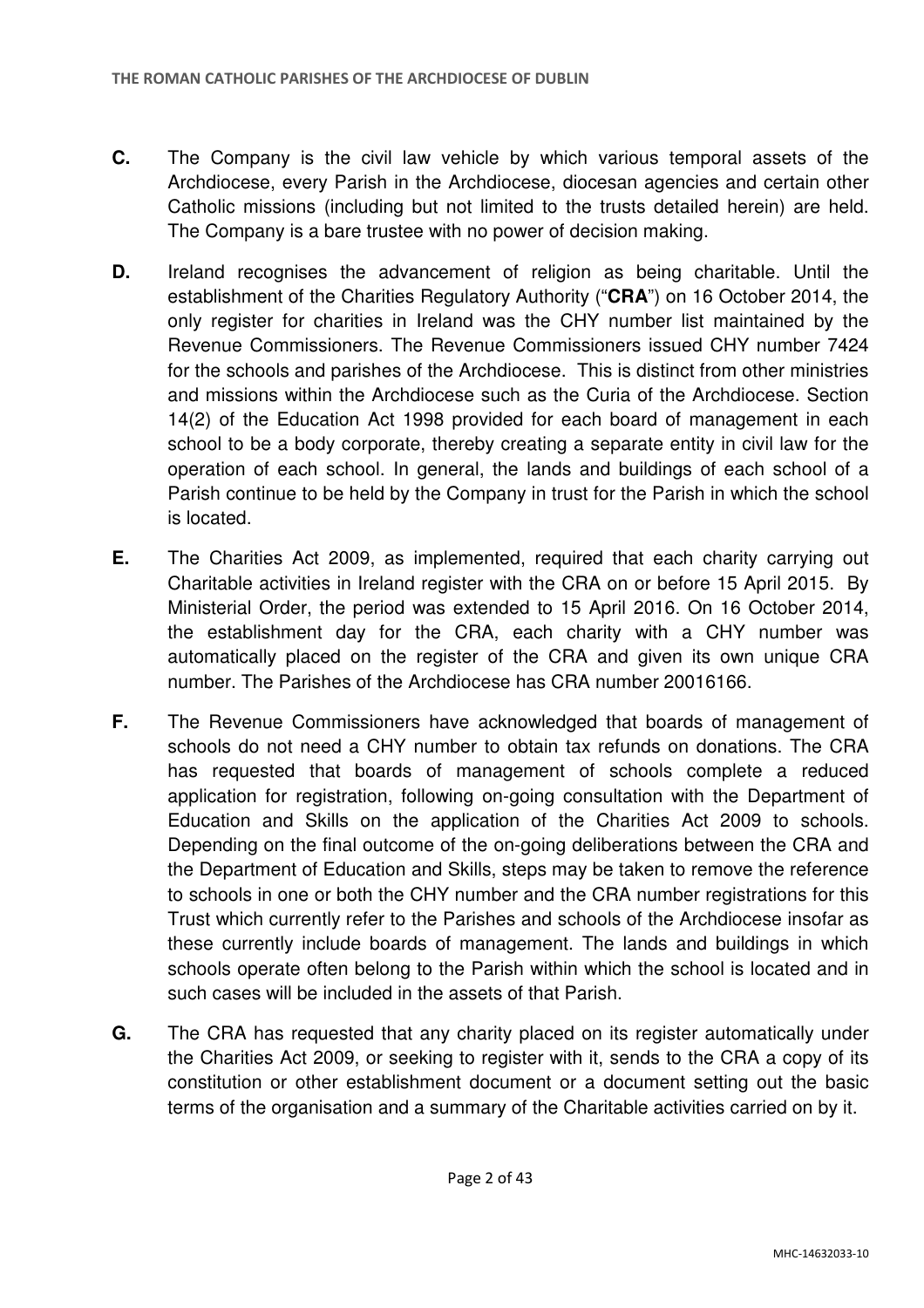- **H.** The Archbishop wishes to ensure that the civil law structure of the local Church is consistent with its canonical structure, to describe the principles of stewardship applicable to the temporal assets of Parishes, to promote a clearer understanding of the rules relating to real property assets of Parishes and personal property assets of Parishes, known in canon law as temporal assets, and to outline how the faithful make financial provision for priests, the Parishes and the Archdiocese, through the Clerical Trust Property, the Common Trust Property, the Share Trust Property and in other ways.
- **I.** The Clerical Trust Property, the Common Trust Property and the Share Trust Property, as each is defined below, are restricted funds. Each Parish Trust Property, as defined below, is a restricted fund. The Coordination Trust Property is for the purpose of paying the expenses of the Trust.
- **J.** Accordingly, the Archbishop wishes to declare the Trusts for the Charitable Objects and purposes set out in this Deed whereby each Parish uses and holds temporal assets. The Catholic Church is organised on a hierarchical, not congregational, basis. The ecclesial reality for Parishes is that each is part of, but at the same time autonomous from, the Archdiocese. Within a Parish, the Parish Priest has power and responsibility, subject to supervision by the Archbishop in accordance with the requirements of Canon Law.
- **K.** The Archbishop intends that the trusts hereby declared shall be irrevocable.

### **NOW THIS DEED WITNESSETH** and it is hereby agreed and declared as follows:

### **Name**

1. The charity shall be known as **THE ROMAN CATHOLIC PARISHES OF THE ARCHDIOCESE OF DUBLIN** or by such other name as the Archbishop may from time to time determine (the **"Trust"**).

### **Definitions**

2. In this Deed unless the context requires otherwise:

**"Archbishop"** means the Roman Catholic Archbishop of the Archdiocese for the time being and from time to time, duly appointed by the canonically elected Supreme Pontiff, and in the event of the office being vacant or impeded, the person who under Canon Law has power to perform the administrative duties of the Archbishop in any interim period before the appointment of a successor as Archbishop or until the impediment ceases, as the case may be, the person with this power being a diocesan administrator or an apostolic administrator;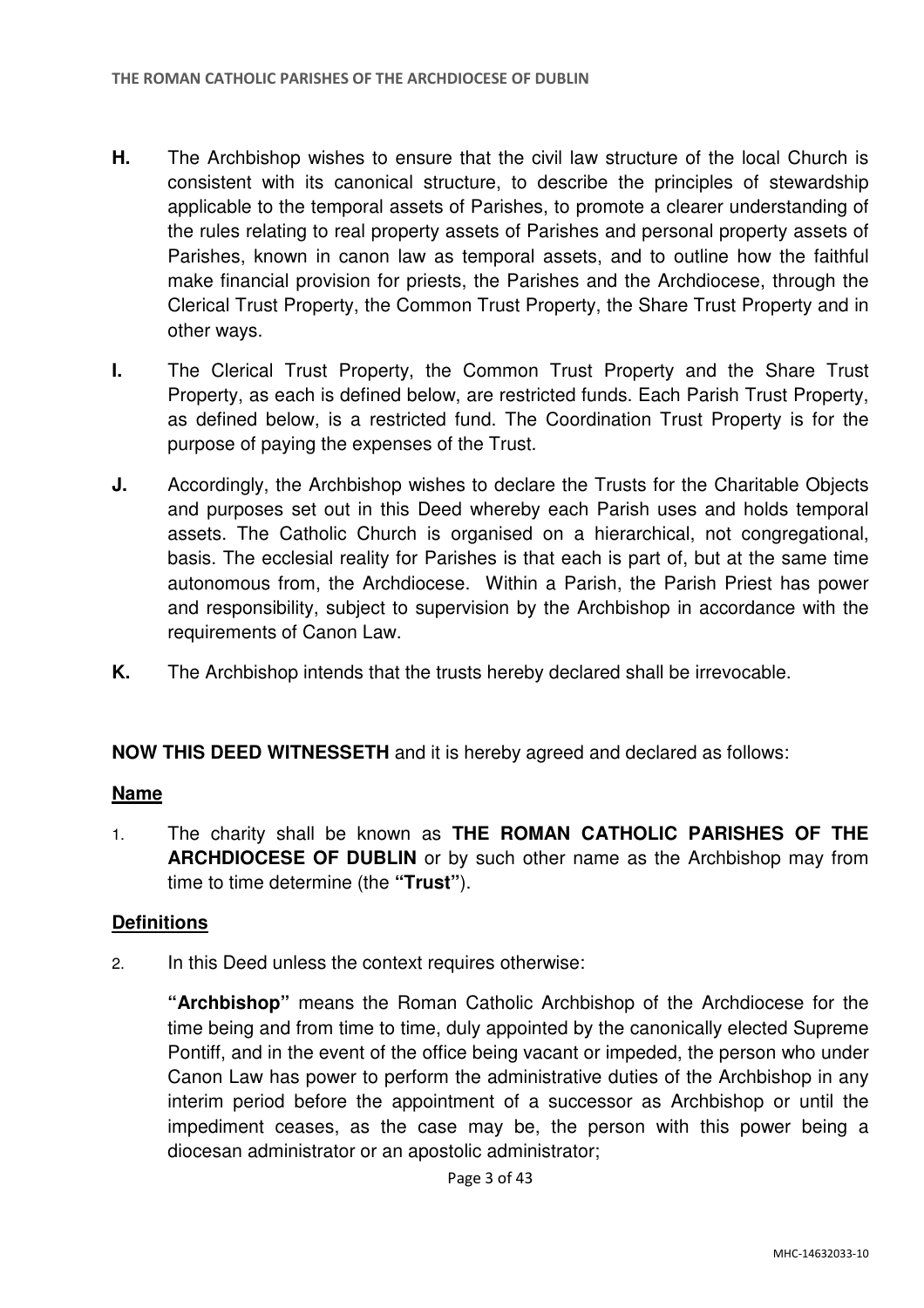"**Archdiocese**" means the area known to Roman Catholics as the Roman Catholic Archdiocese of Dublin and, in the event of any future curtailment of or addition to the said area made in accordance with the decisions of the appropriate Church authorities, means the area for the time being known to Roman Catholics as the Roman Catholic Archdiocese of Dublin;

**"Auxiliary Bishop"** means each holder of the office of auxiliary bishop of the Archdiocese for the time being and from time to time and includes each auxiliary bishop or bishops, and any coadjutor bishop (together, the **"Auxiliaries"**);

"**Canon Law**" means the law of the Roman Catholic Church including currently the 1983 Code of Canon Law, the policies, guidelines, statutes, regulations, directives, orders and decrees of the Archbishop, including but not limited to the Diocesan Norms and the policies, guidelines, statutes, regulations, directives, orders and decrees of the Holy See of the Roman Catholic Church;

"**Charitable Objects**" means the charitable objects set out in Clause 3.1;

"**Charitable**" means what is regarded as charitable according to the laws of Ireland;

"**Church**" means the Roman Catholic Church;

"**Clerical Trust Property**" means and includes those temporal assets which are restricted for the purposes detailed at Clause 12.2 from time to time, including but not limited to:

(a) all monies, fixed assets, investments or other property (whether real or personal) as are held by or on behalf of the Archdiocese for the said purposes;

and

(b) all monies, fixed assets, investments and other property (whether real or personal) paid or transferred to or accepted by or under the control of the Coordination Trustees by way of addition or accretion to the said sum or otherwise and all accumulations (if any) of income directed to be held or held as an accretion to capital and the money, investments and other property (whether real or personal) from time to time representing the said sum and the additions and accumulations thereto and all accumulations of income thereto to be held upon those trusts of this Deed;

"**Committee**" includes any group within the Archdiocese with whom the Archbishop is required by Canon Law to consult or from whom he must obtain consent before making certain decisions. The word "Committee" shall also include any advisory any committee or sub-committee as may be established from time to time in accordance with Clause 17 below;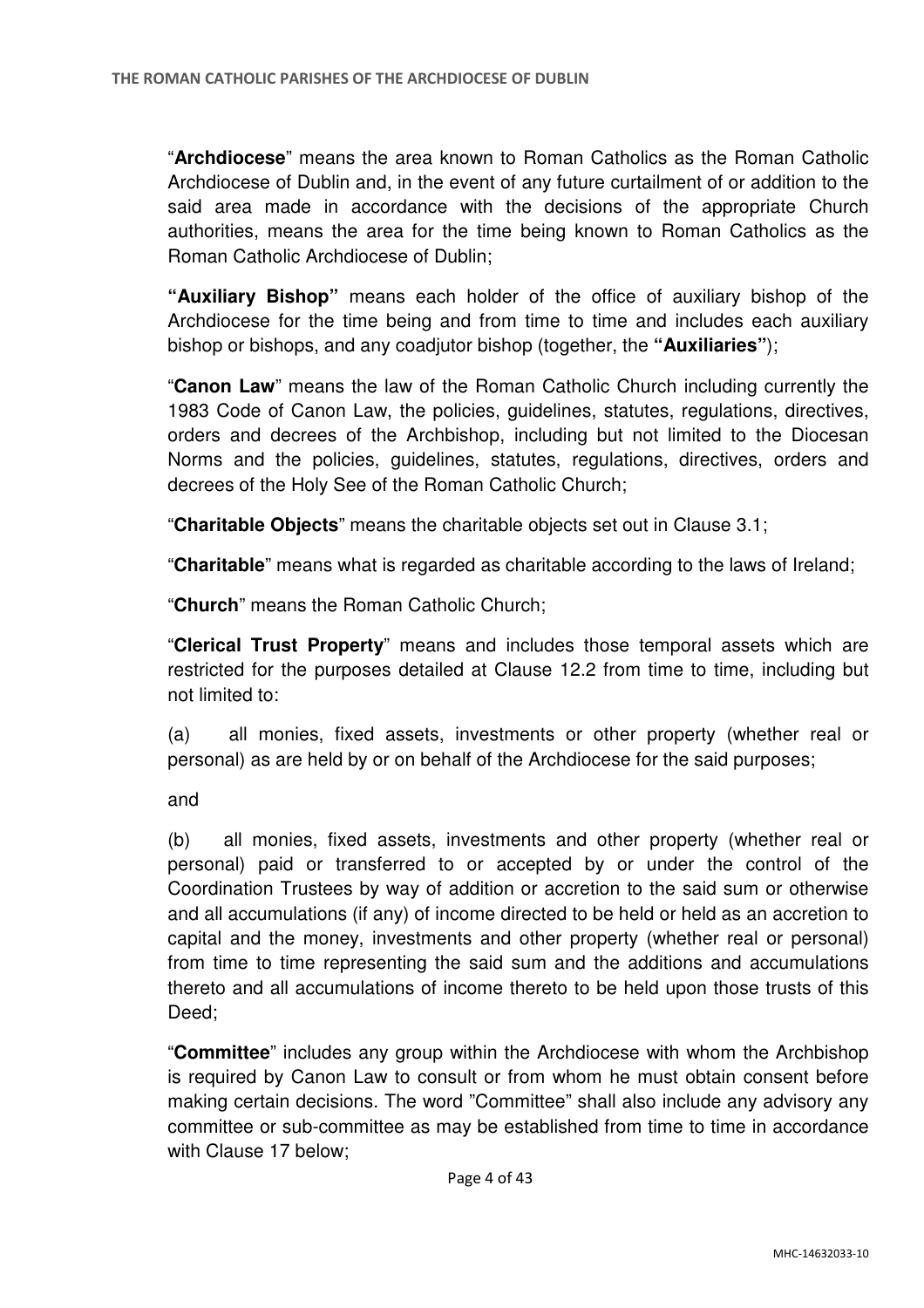"**Common Trust Property**" means and includes those temporal assets which are restricted for the purposes detailed at Clause 12.1 from time to time, including but not limited to:

(a) all monies, fixed assets, investments or other property (whether real or personal) as are held by or on behalf of the Archdiocese for the said purposes;

and

(b) all monies, fixed assets, investments and other property (whether real or personal) paid or transferred to or accepted by or under the control of the Coordination Trustees by way of addition or accretion to the said sum or otherwise and all accumulations (if any) of income directed to be held or held as an accretion to capital and the money, investments and other property (whether real or personal) from time to time representing the said sum and the additions and accumulations thereto and all accumulations of income thereto to be held upon those trusts of this Deed;

"**Coordination Trust Property**" means and includes those temporal assets paid or transferred to or accepted by or under the control of the Coordination Trustees (other than the Common Trust Property, Share Trust Property and the Clerical Trust Property as well as for the avoidance of doubt other than all Parish Trust Property) including but not limited to:

(a) all monies, fixed assets, investments or other property (whether real or personal) as are held by or on behalf of the Archdiocese (other than the Common Trust Property, Share Trust Property and the Clerical Trust Property as well as for the avoidance of doubt other than all Parish Trust Property);

and

(b) all monies, fixed assets, investments and other property (whether real or personal) paid or transferred to or accepted by or under the control of the Coordination Trustees by way of addition or accretion to the said sum or otherwise and all accumulations (if any) of income directed to be held or held as an accretion to capital and the money, investments and other property (whether real or personal) from time to time representing the said sum and the additions and accumulations thereto and all accumulations of income thereto to be held upon those trusts of this Deed:

"**Coordination Trustees**" means the Archbishop, the Auxiliaries and the Vicars General, each by virtue of his office (insofar as those offices are occupied from time to time) and such other person or persons as the Archbishop may appoint from time to time;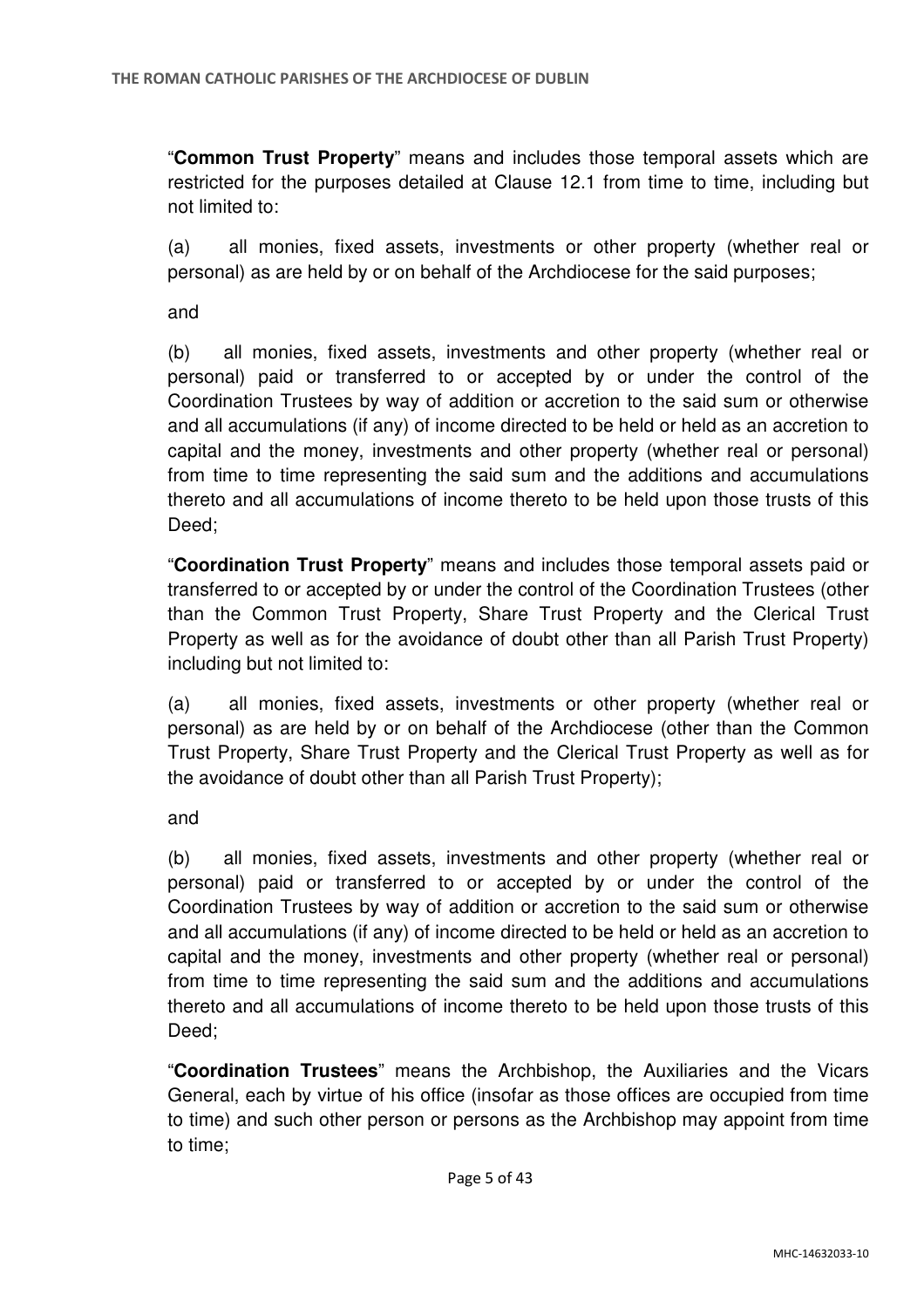"**Curia**" means the administrative and judicial branches of the Archdiocese;

"**Diocesan Norms**" means such diocesan rules and guidelines as may be issued by the Archbishop from time to time, and which may also be referred to as the Administrative Rules and Guidelines, the current version of which is set out at Schedule 5;

"**Ireland**" means the country known as the Republic of Ireland;

"**Parish**" means each community of the Christian faithful stably established in the Archdiocese and entrusted to the Parish Priest as its proper shepherd under the authority of the Archbishop pursuant to Canon Law with the boundaries and subject to the diocesan policies, guidelines, statutes, regulations, directives, orders and decrees as set by the Archbishop from time to time, the current Parishes being set out in Schedule 1 and together known as the "**Parishes**";

**"Parish Priest"** means, in the case of each Parish, whether territorial or personal, the priest or priests to whom the Archbishop has entrusted the care of the faithful by whatever title that priest may be known, including but not limited to parish priest, parochus, pastor, moderator, co parish priest or administrator, (the current Parish Priest of each Parish in the Archdiocese is listed in Schedule 2), in each case acting in accordance with Canon Law and answering to the Archbishop for his stewardship;

"**Parish Trust Property**" means and includes the temporal assets (being the real property assets and the personal property assets) of a Parish from time to time and including but not limited to;

- (a) all monies, fixed assets, investments or other property (whether real or personal) paid or transferred to or accepted by or under the control of the Parish Priest howsoever to be held upon trust for his Parish;
- (b) all accumulations (if any) of income directed to be held or held as an accretion to capital; and
- (c) the monies, fixed assets, investments or other property (whether real or personal) at any time or times hereinafter paid or transferred to or accepted by the Trustees, by way of addition or accretion to the Parish Trust Property or otherwise together with all accumulations of income therefrom to be held upon the Trusts of this Deed (prior permission to be obtained from the Revenue Commissioners where it is intended to accumulate funds for a period in excess of two (2) years):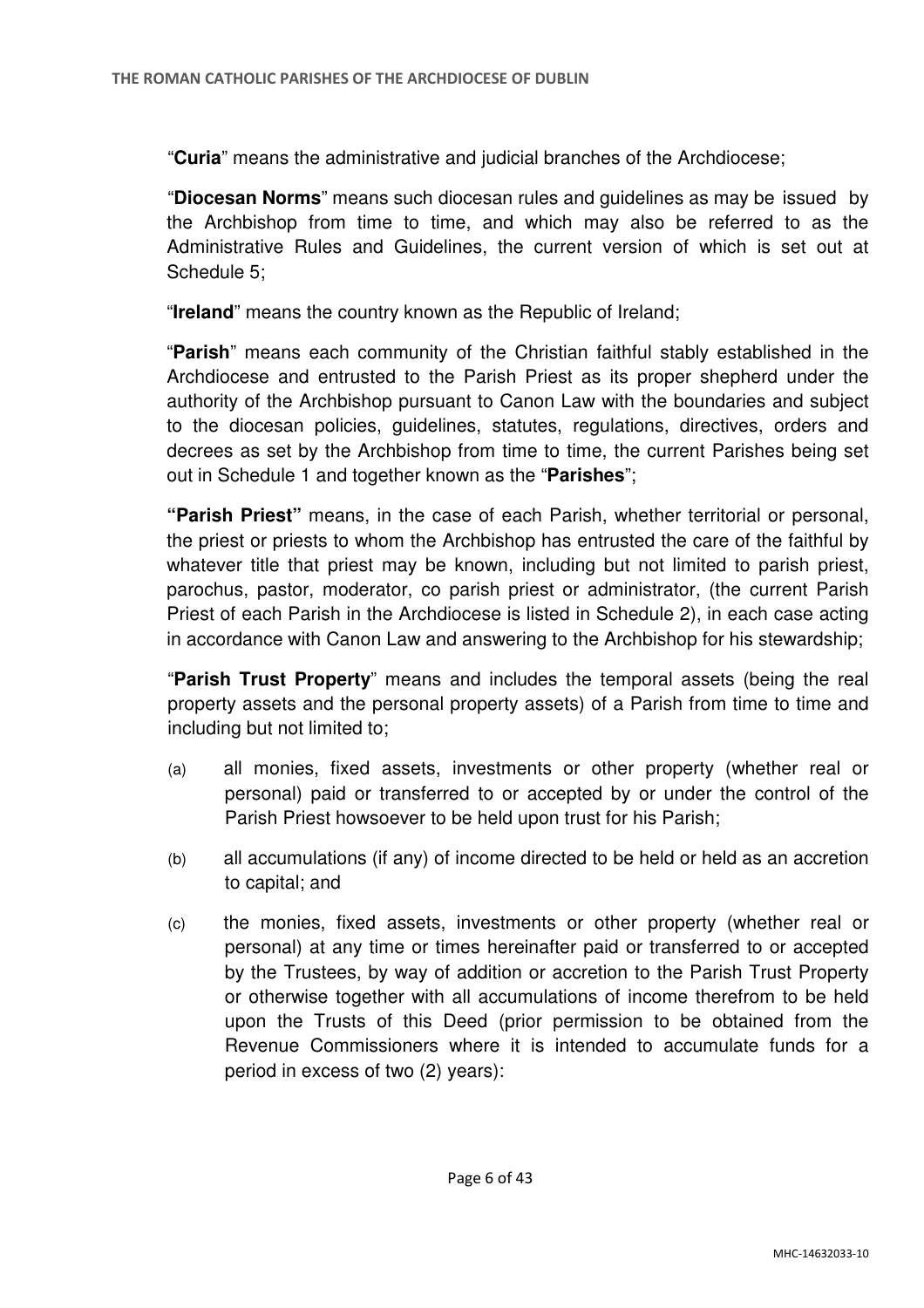"**Revenue Commissioners**" means the government authority in Ireland granting and supervising exempt status from certain taxes for charities, currently the Revenue Commissioners;

"**Share Trust Property**" means and includes those temporal assets which are restricted for the purposes detailed at Clause 12.3 from time to time, including but not limited to:

(a) all monies, fixed assets, investments or other property (whether real or personal) as are held by or on behalf of the Archdiocese for the said purposes;

and

(b) all monies, fixed assets, investments and other property (whether real or personal) paid or transferred to or accepted by or under the control of the Coordination Trustees by way of addition or accretion to the said sum or otherwise and all accumulations (if any) of income directed to be held or held as an accretion to capital and the money, investments and other property (whether real or personal) from time to time representing the said sum and the additions and accumulations thereto and all accumulations of income thereto to be held upon those trusts of this Deed;

"**Trustees**" mean the Parish Priests and the Coordination Trustees, and in cases where the person is a trustee because of an office he holds, their successors by virtue of their offices each for the time being and generally the successors and assigns. In each case where "Trustees" or "Trustee" is used in this Deed by reference to the Clerical Trust Property, the Common Trust Property, the Coordination Trust Property or the Share Trust Property it shall refer to the Coordination Trustees and where the term is used by reference to the Parish Trust Property it shall refer to the Parish Priest of the Parish in question;

"**Trust Property**" shall collectively refer to the Clerical Trust Property, the Common Trust Property, the Coordination Trust Property, the Parish Trust Property and the Share Trust Property, unless the context indicates otherwise;

"**Vicar General**" means each person who is appointed or becomes Vicar General of the Archdiocese for the duration of such appointment and together known as the "**Vicars General**".

Where the context so permits or requires, words importing the masculine gender shall include the feminine and words importing the singular shall include the plural and vice versa.

# **The Parish Trust: Main Objects**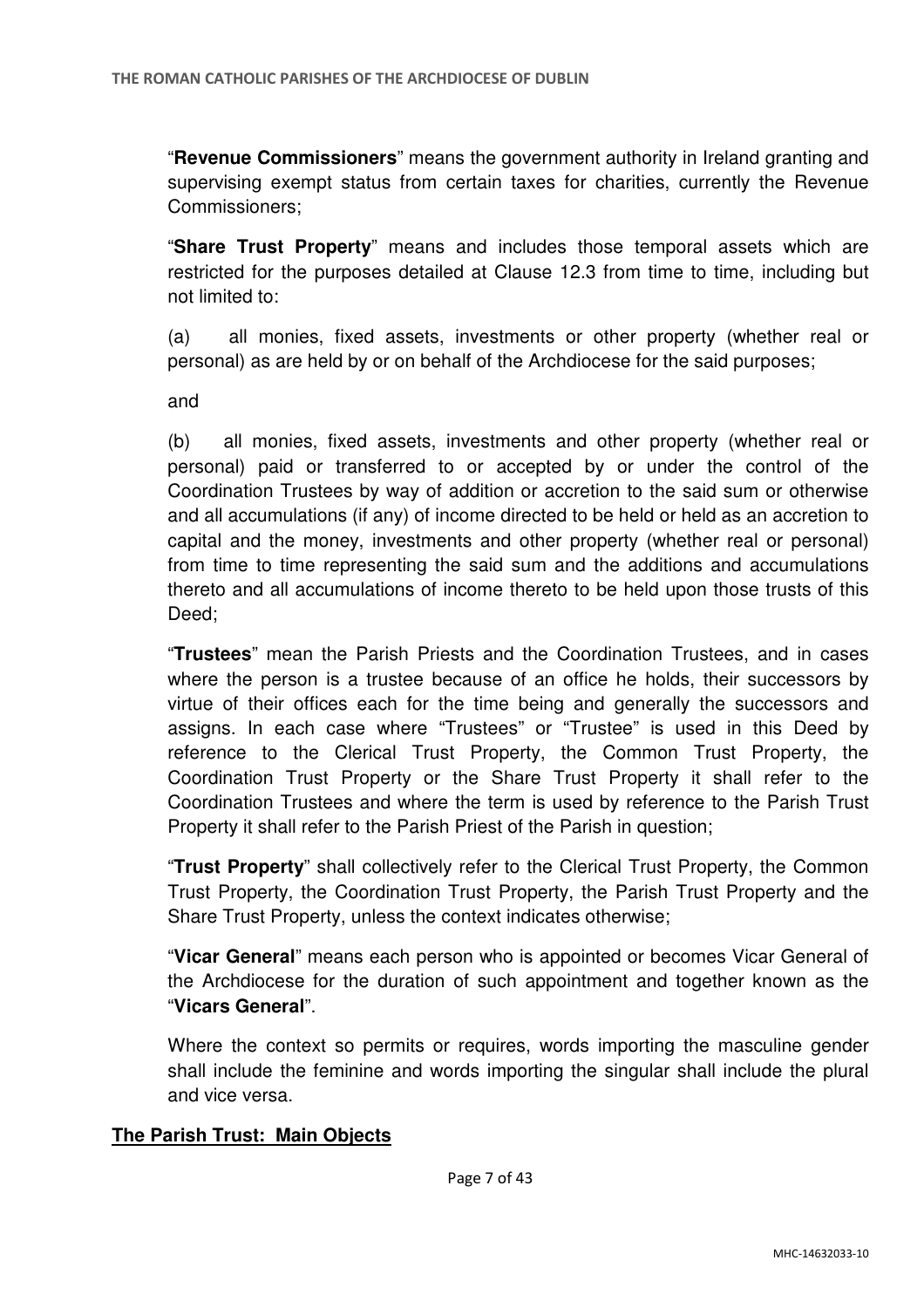- 3.1 The following provisions shall apply to the Parish Trust Property in respect of each Parish. Parish Trust Property is held for the Charitable Objects of that Parish alone. No-one other than the Parish Priest has power to incur liabilities affecting Parish Trust Property in a given Parish and only the Parish Priest may deal with any part of such Parish Trust Property, subject to him complying in all cases with the requirements of Canon Law. Therefore the Parish Trust Property in each Parish is a separate restricted fund, the proceeds of which are not available by right to any other Parish or to the Archdiocese.
- 3.2 The Charitable Objects of the Trust are the advancement of the Roman Catholic religion within the jurisdiction of each Parish in the Archdiocese and the advancement of Charitable purposes congruent with the advancement of religion and which are supported by the Church throughout the world or in any part of the world and to promote the advancement of the Roman Catholic religion outside the jurisdiction of the Parish provided this is in accordance with applicable Canon Law and without prejudice to the generality of the foregoing through facilitating the Common Trust Property and the Share Trust Property.
- 3.3 In furtherance of the Charitable Objects, the Parish Priest shall be the trustee of the Parish Trust Property of his Parish and shall apply, devote and use the Parish Trust Property solely **UPON TRUST** to apply the capital and any income arising from it for the Charitable Objects of his Parish in such manner in all respects as the Parish Priest may think fit, without obligation to make payments and at all times in compliance with Canon Law.

### **Parish Priest Powers**

- 4. The Parish Priest shall in addition to the powers conferred on him by law have the following powers at his direction which are exclusively subsidiary and ancillary to the Charitable Objects and which powers may only be exercised in promoting the Charitable Objects at all times acting in accordance with Canon Law and in particular the Diocesan Norms. Any income generated by the exercise of these powers is to be applied to the promotion of the Charitable Objects:
	- (a) to defray the costs and expenses of the administration of the Trust by contributing to the Coordination Trust Property to pay for the shared administrative activities as more particularly described below;
	- (b) to defray the costs and expense of constructing, maintaining, improving and repairing churches, presbyteries, schools and buildings of all kinds used or to be used solely or mainly for any of the Charitable purposes of the Parishes;
	- (c) to enter into any guarantee or indemnity and give any undertaking or agreement in any matter being in furtherance of the trusts herein;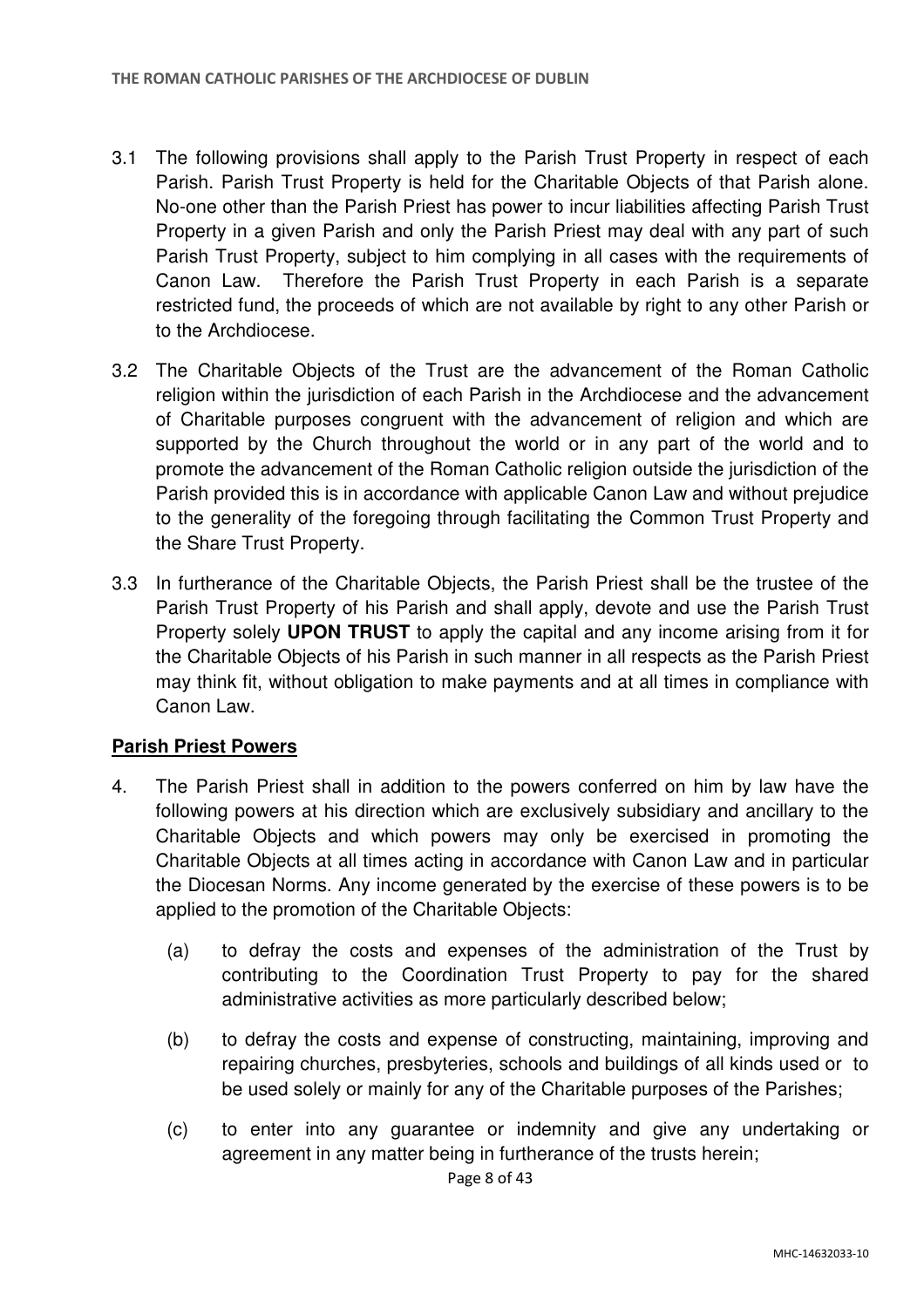- (d) to appoint, employ and remunerate such employees, advisors, officers, secretaries and agents whether professional or otherwise as the Parish Priest may consider necessary or desirable pertaining to or for carrying out the Charitable Objects and the administration of the Parish Trust Property or any aspect of the Parish Trust Property;
- (e) subject to the terms of any contract, to dismiss such persons as aforesaid contained in Clause 4(d);
- (f) to open and operate any bank accounts with an Irish bank provided always that monies, cheques or other bills of exchange shall not be drawn or withdrawn on or out of any such accounts except by cheque or appropriate withdrawal form signed by or electronic instruction given by such person or persons nominated by the Parish Priest;
- (g) to invest the Parish Trust Property or any part thereof and addition thereto in the purchase of such stocks, funds, shares, securities, investment products properties or other investments of whatsoever nature and wheresoever situate as the Parish Priest in his absolute discretion shall think fit and to the intent that the Parish Priest shall have the same full and unrestricted powers of investing and transposing/transferring investments in all respects as if he was beneficially entitled to the Parish Trust Property;
- (h) to borrow money for the purpose of the Parish Trust Property and to charge all or any of the assets and property of the Parish Trust Property with the repayment of any monies so borrowed and the interest thereon, the costs and any other sum which may become payable in respect of the borrowing; and
- (i) the additional powers set out in Schedule 3.
- 5. The Parish Trust Property shall either be vested in or held by or under the control of the Parish Priest or may be transferred to or vested in the name or names of the Parish or the Coordination Trustees or nominees on behalf of the Coordination Trustees or in the name of the Company or in the name of a third party as custodian trustee as the Parish Priest may from time to time decide. The Coordination Trustees and the Company hereby confirm that any Parish assets held in their names or on their behalf by a custodian trustee are beneficially owned by the Parish and that the Coordination Trustees and the Company have a bare legal interest only. Currently all real property assets should be held in the name of the Company in trust for the Parish. The Company confirms that any Parish assets held in its name are beneficially owned by the Parish and that the Company has a bare legal interest only.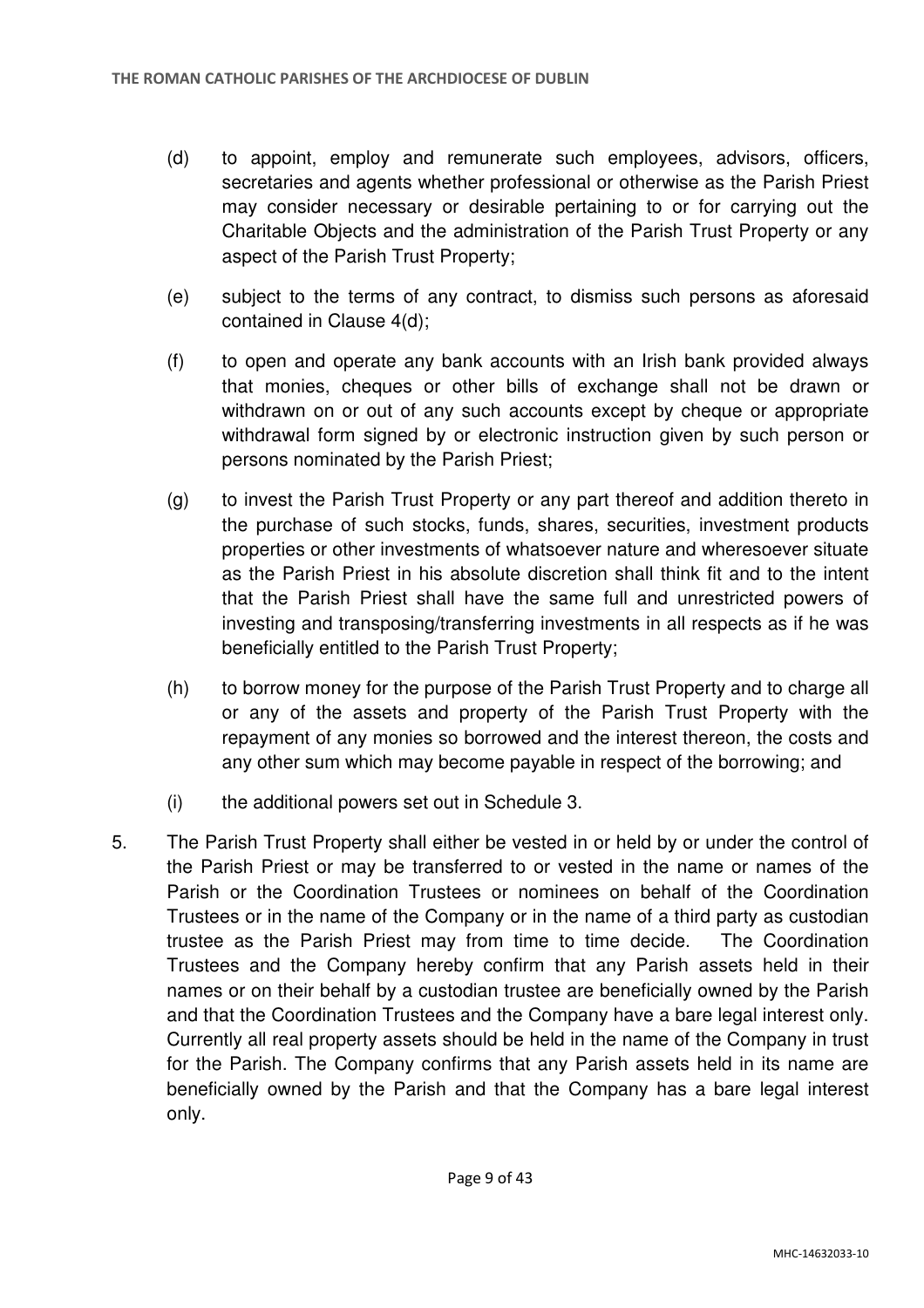- 6. The Parish Priest shall have the right at any time or times to accept such additional money, investments or other properties as may be paid or transferred to him upon all or any one of these trusts by any person either by gift or by testamentary act or disposition and whether absolutely or subject to condition. The Parish Priest may refuse to accept any such disposition at his absolute discretion.
- 7. The Parish Priest shall have the rights and duties prescribed by Canon Law and the rights and duties set out below:
- 7.1 representing the Parish in all juridic matters,
- 7.2 appointing a finance committee to assist in the administration of the temporal assets of the Parish,
- 7.3 maintaining proper books and records of financial matters including but not limited to all Parish receipts and expenditures, all collections (whether for the benefit of the Parish or not) taken up in any church in the Parish, shrines and Parish office income, stole fees and offerings, donations with details of any conditions, a list of the bank accounts and any investments of the Parish, a list of the employees of the Parish, a fixed asset register, an ecclesiastical goods register, details of insurance and details of suppliers to the Parish;
- 7.4 complying with applicable laws of Ireland, including but not limited to all tax laws, employment legislation and child protection rules and guidelines;
- 7.5 assisting in the timely production of information and explanations (a) to accountants carrying out statutory and other audits and investigations on behalf of the Charity, (b) as requested by or on behalf of the Coordination Trustees from time to time, and (c) as required by the Diocesan Norms and otherwise;
- 7.6 ensuring that the Parish provides all requisite information requested by or on behalf of the Coordination Trustees to enable the annual return, the annual audit and annual activity statement to be made to the CRA for the Charity within the timeframes specified by the applicable law or the CRA from time to time;
- 7.7 preparing an annual budget of income and expenditure for the Parish and consulting with the finance committee about this:
- 7.8 complying with Canon Law regarding the limits on the discretion the Parish Priest has and the consents or permissions he needs to obtain to carry out certain transactions as specified by Canon Law, whether for ordinary administration or extraordinary administration; and
- 7.9 complying with and implementing the Diocesan Norms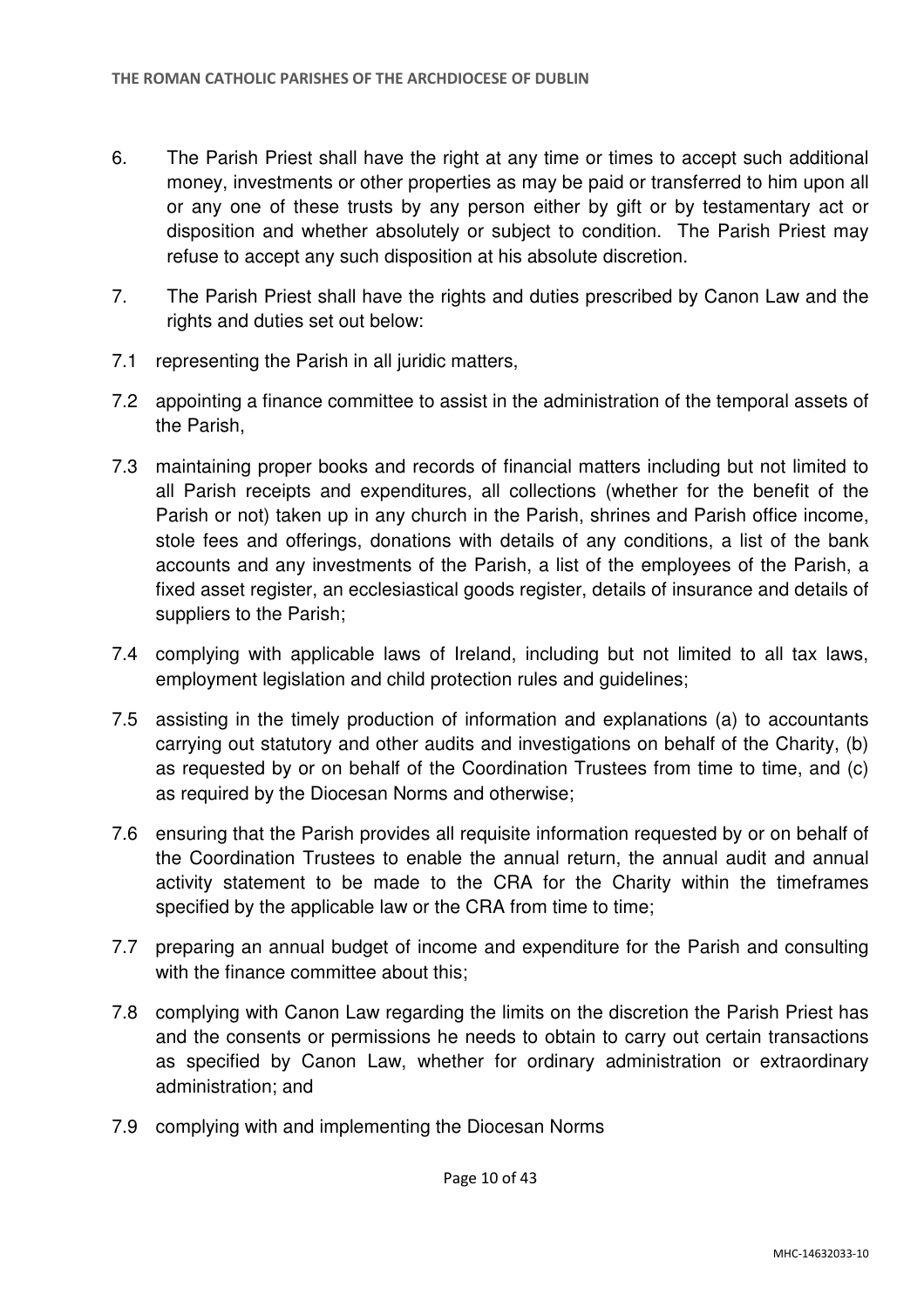subject always to the proviso that if the Parish Trustee is such by being the administrator of the Parish then he only has the powers of an administrator as prescribed by Canon Law.

### **Ex Officio Trustees**

- 8. Each Parish Priest shall be a Trustee of the Charity in respect of the Parish Trust Property of his Parish by virtue of his office.
- 9. The Archbishop shall be a Trustee of the Charity by virtue of his office. Each Auxiliary Bishop shall be a Trustee of the Charity in respect of the Common Trust Property, the Share Trust Property, the Coordination Trust Property and the Clerical Trust Property by virtue of his office. Each Vicar General for the time being of the Archdiocese shall be a Trustee of the Charity in respect of the Common Trust Property, the Share Trust Property, the Coordination Trust Property and the Clerical Trust Property by virtue of his office.
- 10.1 If a person ceases to be the holder of any such office, for any reason (including but not limited to retirement, dismissal, expiration of term, death or otherwise), that person shall automatically cease to be a Trustee of the Trust in every respect. Any honorific title such as "Emeritus" shall indicate that the person has so ceased to hold that office.
- 10.2 When a person is appointed to any such office, he shall automatically and without the need for any deed of appointment become a Trustee.
- 11. If an office is vacant or impeded, then the person acting in place of the officeholder under Canon Law shall automatically be Trustee in place of that officeholder until the vacancy is filled or the impediment ceases, at which stage the officeholder shall be a Trustee automatically and the person who has been acting in his place shall automatically cease to be a Trustee.

### **Coordination Trustee Role and Powers**

- 12. The role of the Coordination Trustees and the powers of the Coordination Trustees are detailed below, such powers being conferred on the Coordination Trustees in addition to the powers conferred on them by law and such powers being exclusively subsidiary and ancillary to the Charitable Objects and which powers may only be exercised in promoting the Charitable Objects. Any income generated by the exercise of these powers is to be applied to the promotion of the Charitable Objects.
- 12.1 to facilitate, via the Common Trust Property, the suitable and equitable remuneration of Priests incardinated in the Archdiocese, and the Priests who serve within it who hold remunerable appointments from the Archbishop as well as sick and retired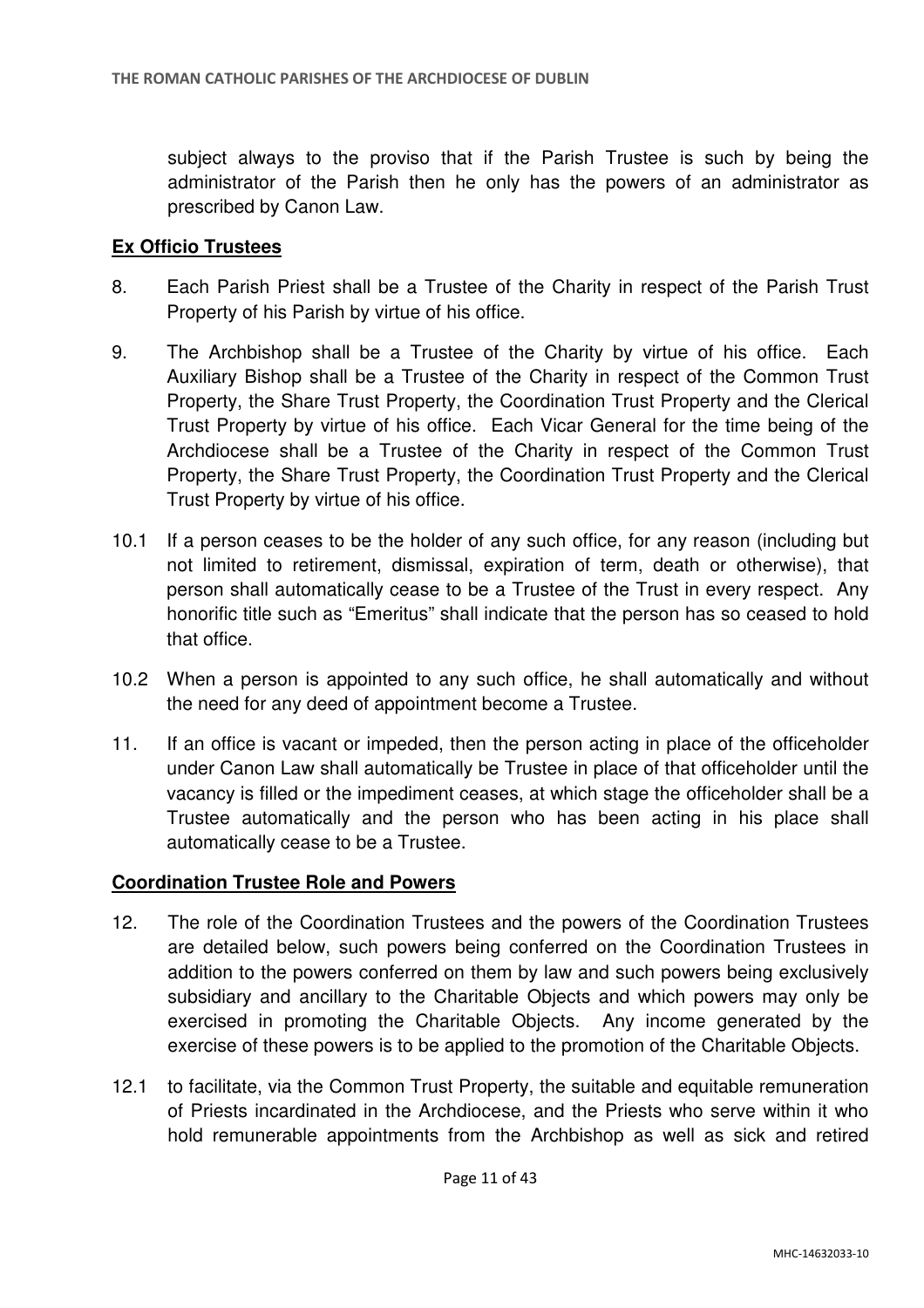priests. The Common Trust Property is to be managed in accordance with statutes enacted pursuant to Canon Law by a committee established by the Archbishop and composed mainly of priests ministering in the Archdiocese. It is subject to canonical statutes from time to time.

- 12.2 via the Clerical Trust Property, to make proper provision for clergy incardinated in the Archdiocese who are sick, infirm or retired. The Clerical Trust Property is a trust previously referred to as the Clerical Fund Society, which was established by a Diocesan Synod in 1879 and is subject to canonical statutes from time to time;
- 12.3 to receive a transfer of the assets previously held by the Archbishop Connell Buildings Trust and the Archbishop Connell Pastoral Services Trust, commonly known as SHARE and now to be known as the Share Trust Property; and to apply this Trust Property for the Charitable Objects;
- 12.4 to administer the Coordination Trust Property for the purpose of paying the expenses of the Trust and for such other purposes as the Coordination Trustees with the consent of the Archbishop shall determine from time to time;
- 12.5 to encourage, promote, set up and support activities, buildings, institutions and services of a pastoral kind and nature in the Archdiocese including but not limited to the following services:
	- (i) the development and renewal of any Parish or Parishes;
	- (ii) Marriage preparation, marriage counselling and tribunal services;
	- (iii) vocations for the priesthood and religious life (for example by providing financial assistance for seminaries, seminarians, deacons, religious institutes and religious);
	- (iv) grants and financial assistance to seminaries and religious institutes;
	- (v) communications;
	- (vi) services to the travelling people;
	- (vii) assistance to emigrants and immigrants;
	- (viii) religious education;
	- (ix) diocesan committees, commissions and councils;
	- (x) chaplaincies;
	- (xi) the provision of child protection services and training in child protection;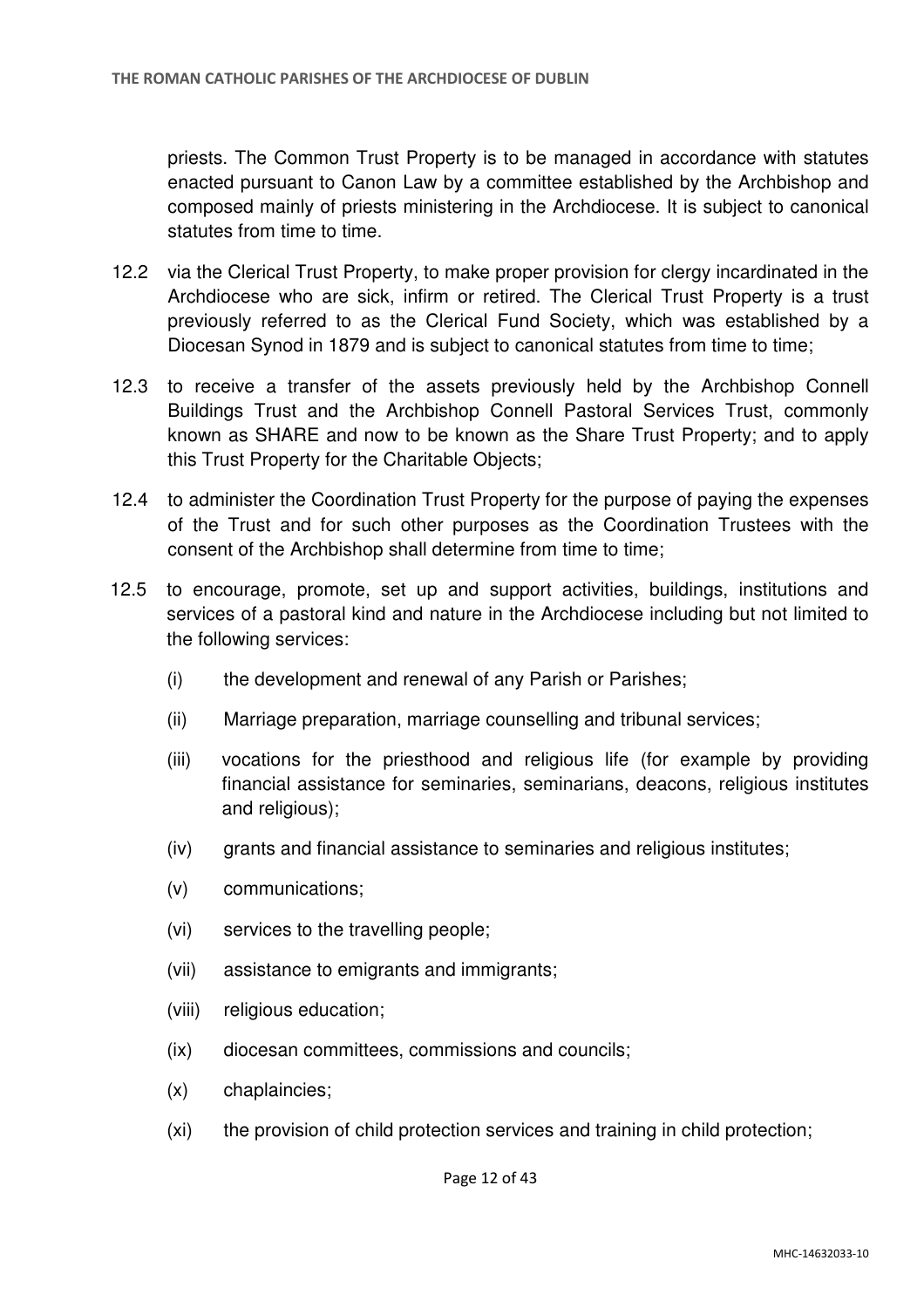- (xii) the provision of training of pastoral workers and volunteers; and
- (xiii) supporting the work of the Irish Catholic Bishops' Conference (also known as the Irish Episcopal Conference);

in each case in accordance with Canon Law.

- 12.6 to appoint accountants, lawyers and other advisers and to collect and collate information for any statutory audit, signing (if appropriate) the annual accounts and any letters of representation required by the auditors;
- 12.7 to prepare and submit an annual statement of activity as required by law from time to time;
- 12.8 to maintain the statutory information required by the CRA on its register and updating this from time to time as the Coordination Trustees become aware of the changes, for example as different Priests become Parish Priests and as Parishes change;
- 12.9 to convene an annual meeting of all Trustees (including the Archbishop, the Coordination Trustees and the Parish Priests) once a year for the purpose of reviewing the operation of the Charity;
- 12.10 to facilitate compliance with the requirements of the Revenue Commissioners, the Charities Act 2009 and any legislation replacing, amending or supplementing same;
- 12.11 to collect financial information and activity information from Parishes, and regarding Common Trust Property, Share Trust Property, Clerical Trust Property and Coordination Trust Property;
- 12.12 to enter into any guarantee or indemnity and give any undertaking or agreement in any matter being in furtherance of the trusts herein;
- 12.13 to appoint, employ and remunerate such advisors, officers, secretaries and agents whether professional or otherwise as the Coordination Trustees may consider necessary or desirable pertaining to or for carrying out the Charitable Objects and the administration of the Common Trust Property, Share Trust Property, Clerical Trust Property and Coordination Trust Property or any aspect of the Trust but so that none of the Coordination Trustees shall while in office ever receive any remuneration from the Coordination Trust Property for the performance of their duties as Trustees;
- 12.14 subject to the terms of any contract, to dismiss such persons as aforesaid contained in Clause 12.13;
- 12.15 to open and operate any bank accounts provided always that monies, cheques or other bills of exchange shall not be drawn or withdrawn on or out of any such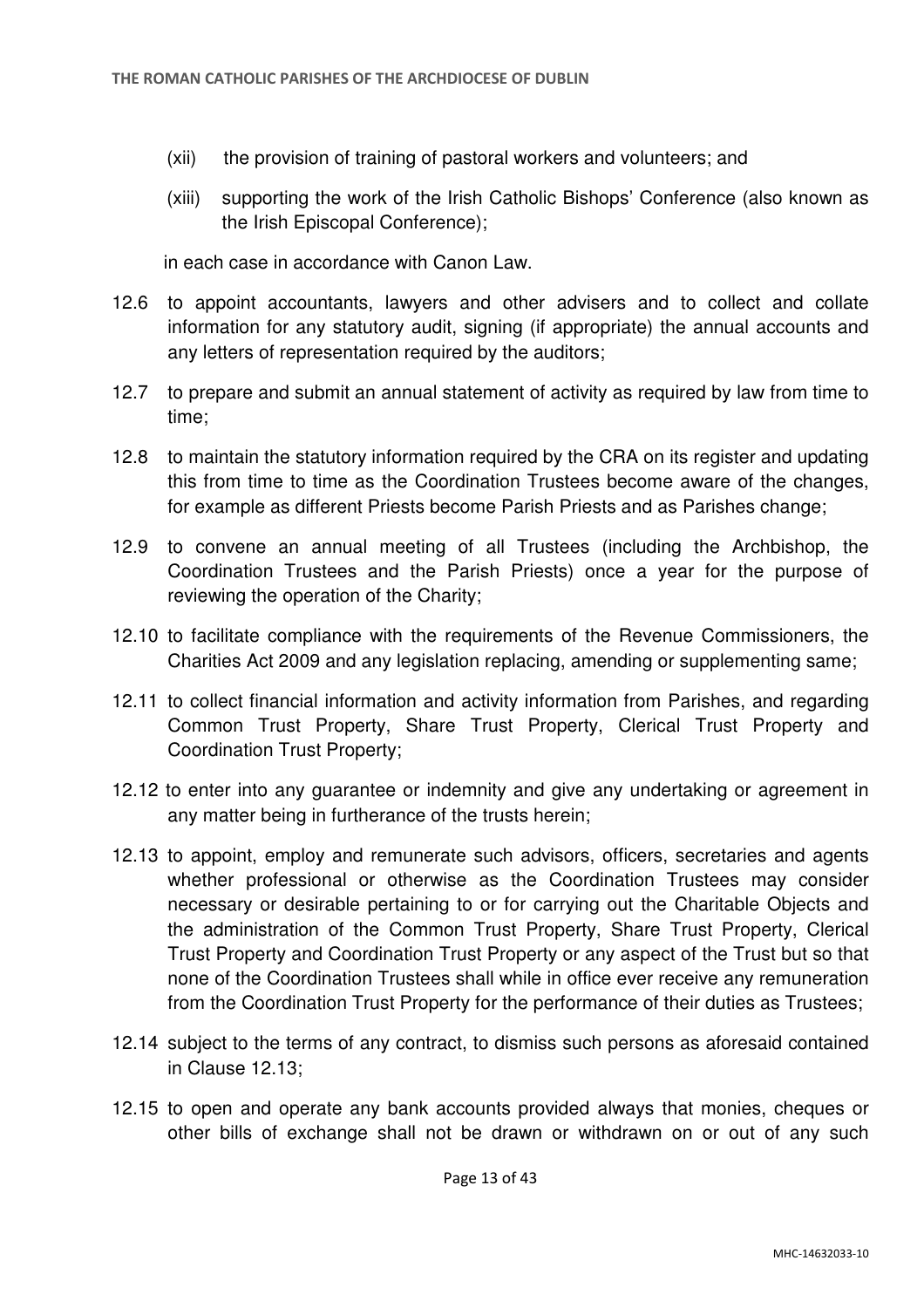accounts except by cheque or appropriate withdrawal form signed by or electronic instruction given by the Archbishop or no fewer than two persons nominated by the Coordination Trustees;

- 12.16 to invest the Common Trust Property, Share Trust Property, Clerical Trust Property and Coordination Trust Property or any part thereof and addition thereto in the purchase of such stocks, funds, shares, securities, investment products properties or other investments of whatsoever nature and wheresoever situate as the Coordination Trustees in their absolute discretion shall think fit and to the intent that the Coordination Trustees shall have the same full and unrestricted powers of investing and transposing/transferring investments in all respects as if they were beneficially entitled to any Common Trust Property, Share Trust Property, Clerical Trust Property and Coordination Trust Property (prior permission to be obtained from the Revenue Commissioners where it is intended to accumulate funds for a period in excess of two (2) years);
- 12.17 to borrow money for the purpose of the Trust and to charge all or any of the assets and property of the Common Trust Property, Share Trust Property, Clerical Trust Property and Coordination Trust Property with the repayment of any monies so borrowed and the interest thereon, the costs and any other sum which may become payable in respect of the borrowing;
- 12.18 to provide for the accommodation and care of any Trustee who is a cleric and of such others as may be congruent with the Charitable Objects;
- 12.19 to defray the costs and expenses of the administration of the Trust; and,
- 12.20 the additional powers set out in Schedule 3.

### **Additional Trustees**

- 13. The Archbishop may at any time by writing under his hand appoint an additional or new Coordination Trustee or Coordination Trustees in respect of the Coordination Trust Property or any other Trust or property under the control of the Coordination Trustees. Any such Coordination Trustee may resign as a Coordination Trustee provided that there are then at least three Trustees continuing as Trustees (including ex-officio Trustees) of the Coordination Trust Property.
- 14. The number of Trustees (including ex officio Trustees) of the Coordination Trust Property shall be at least three, a majority of whom shall always reside in Ireland.
- 15. The Archbishop may at any time by writing under his hand and without having to give reasons remove from office as a Coordination Trustee any Coordination Trustee whom he has appointed pursuant to clause 13. The appointment and removal of all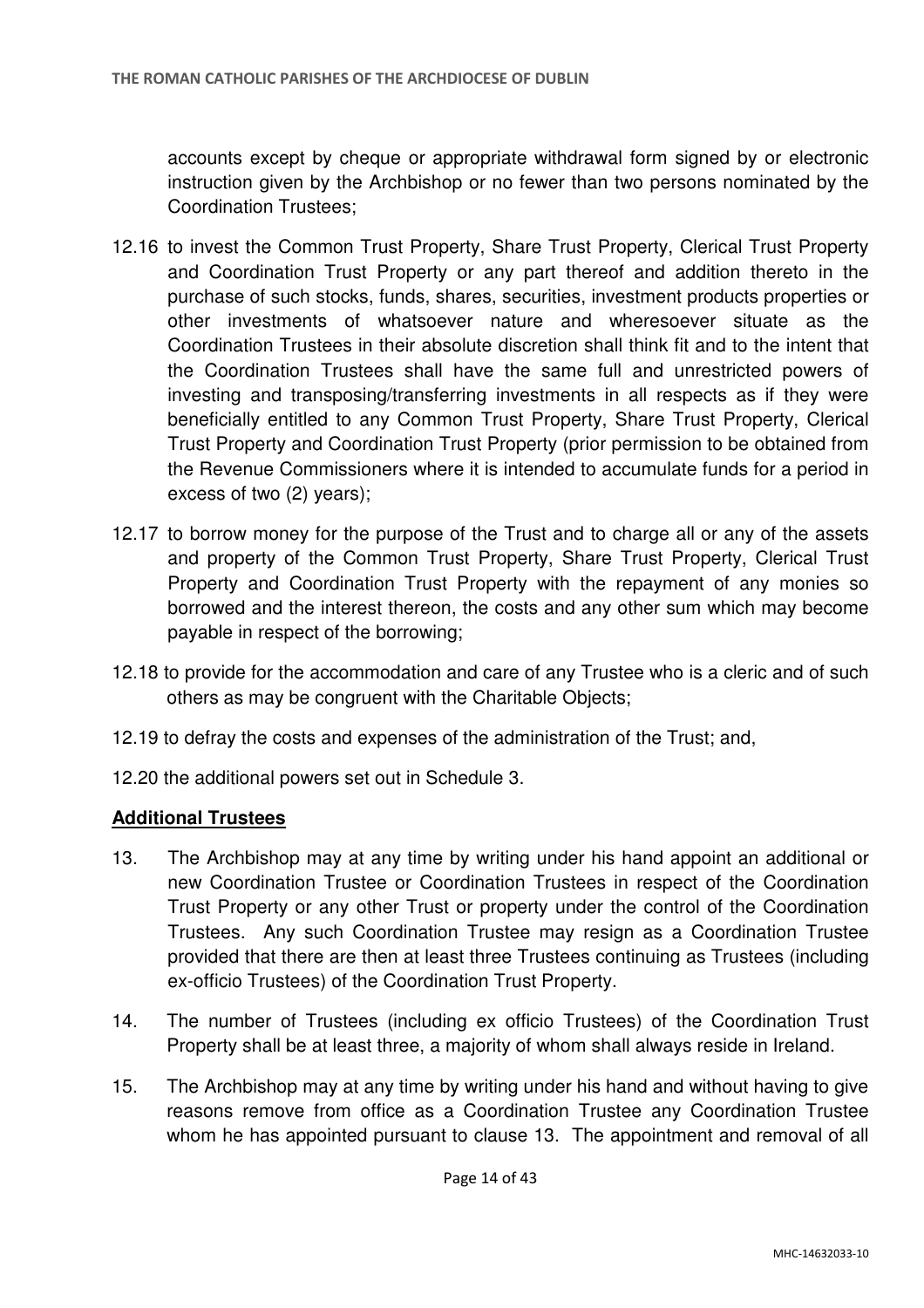other trustees, who are trustees by virtue of his office, shall be determined by Canon Law.

### **Powers of the Archbishop**

16. The Archbishop shall have such powers, rights and duties as Canon Law prescribes from time to time. Currently these include the power of appointing the Parish Priest, removing the Parish Priest, issuing regulations and guidelines which will bind the Parish Priest in the operation of the Parish Trust Property, setting or altering the boundaries of the Parish, obliging a Parish to operate in conjunction with another Parish, suppressing a Parish and creating a new Parish, giving or withholding consent to an application by the Parish Priest for permission to deal with an asset of the Parish and giving or withholding consent to an application by a Parish Priest for permission to commence or contest litigation.

## **Proceedings of Coordination Trustees**

- 17. The Coordination Trustees, with the prior approval of the Archbishop, may appoint any committee or sub-committee to assist in the administration or management of the Coordination Trust Property. The Coordination Trustees may appoint a secretary to the Charity to assist in administrative matters. The Financial Administrator of the Archdiocese shall be the secretary unless the Coordination Trustees resolve otherwise. Currently the Committees are the Priests' Council, the College of Consultors, the Diocesan Finance Committee, the Diocesan Council, the Buildings Committee, the Investments Committee and the Audit Committee. Schedule 4 contains a summary of the current Canon Law requirements in relation to Committees.
- 18. The Coordination Trustees may meet at such times and in such manner as the Archbishop shall decide. The Coordination Trustees may, subject to the provisions of this Deed, make regulations for the calling and conduct of their meetings **PROVIDED ALWAYS** that there should be at least one meeting of the Coordination Trustees each year to which they shall invite the Parish Priests. In the event of any disagreement over the matters of quorum, notice, regulation of meetings and proceedings and questions or matters requiring resolution arising at any meeting, same shall be decided by the Archbishop.
- 19. The Archbishop shall be the chairman of the Coordination Trustees. The quorum shall be the Archbishop plus one other Coordination Trustee. For the purpose of deciding any matter or passing any resolution, the Archbishop shall have a second or casting vote and may veto any such decision or resolution.
- 20. The Coordination Trustees shall ensure that: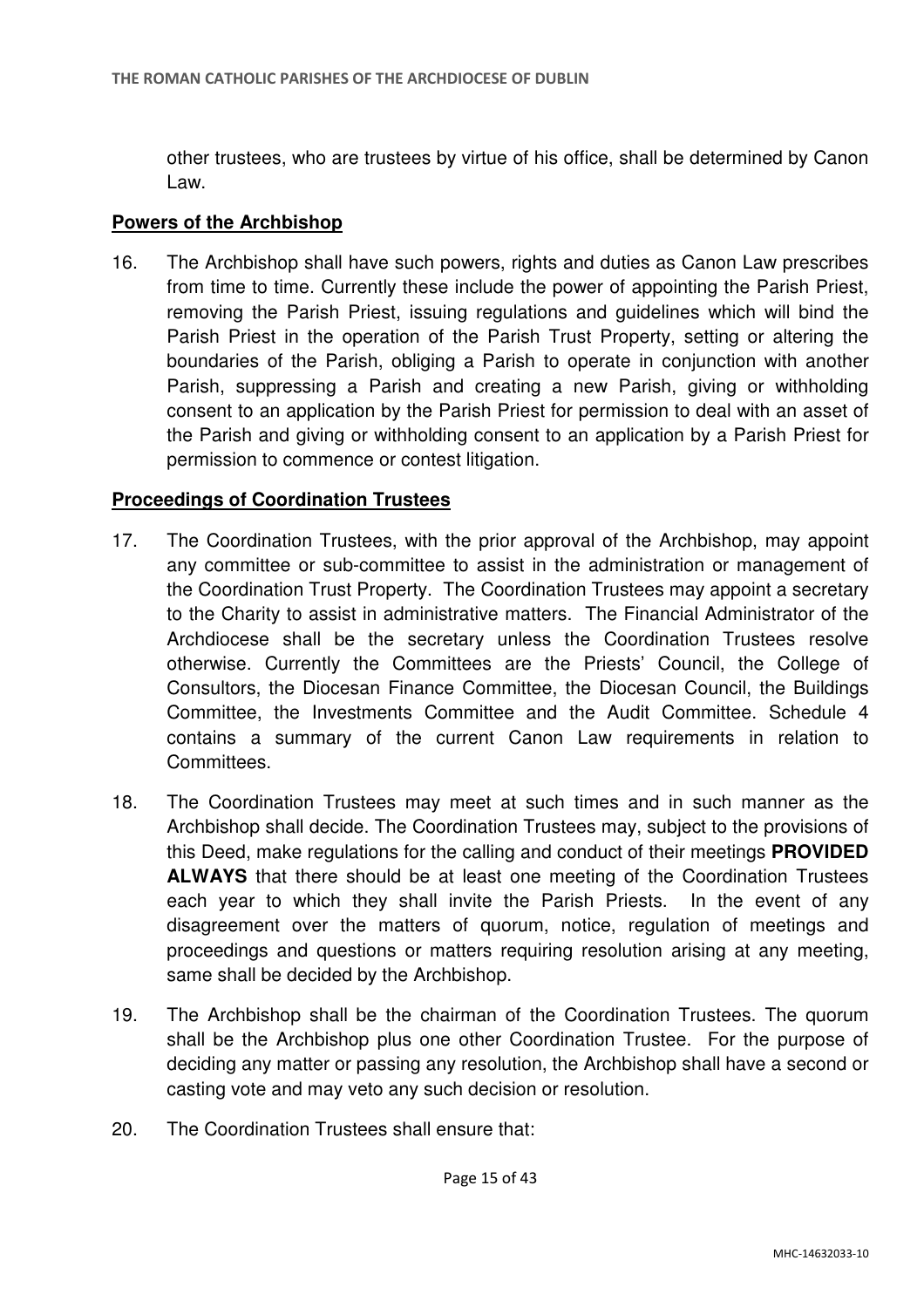- (a) proper minutes are kept and entered in a book provided for the purpose of all the resolutions and proceedings of the Coordination Trustees. Any such minutes of any meeting of the Coordination Trustees purported to be signed by the Archbishop shall be conclusive evidence of the matters stated in those minutes and third parties shall be entitled to so rely;
- (b) they cause full accounts to be kept of the Coordination Trust Property, the Common Trust Property and Share and of all income arising therefrom, all dealings therewith and payments made there out and shall submit an annual report to the Archbishop of such accounts and the activities of the Trust and its plans for the coming year; and,
- (c) they comply with the record keeping and reporting obligations imposed by law. The Trustees shall obtain an audit each year and shall produce annual audited accounts to the Revenue Commissioners on request.

# **Income and Property**

- 21. The income and property of the Charity, in the case of each restricted fund, whether Parish Trust Property, Clerical Trust Property, Common Trust Property, Share Trust Property or Coordination Trust Property, shall be applied solely towards the promotion of the Charitable Objects, relating to that fund. No portion of the Charity's income and capital shall be paid or transferred directly or indirectly by way of dividend, bonus or otherwise howsoever by way of profit to any Trustee. No Trustee shall be appointed to any office of the Charity which is paid by salary or fees, receive any remuneration or other benefit in money or money's worth from the Trust. However, nothing shall prevent any payment in good faith by the Trustees of:
	- (a) reasonable and proper remuneration to any member, officer or servant of the Trust (not being a Trustee) for any services rendered to the Trust;
	- (b) interest at a rate not exceeding 1% per annum above the European interbank offer rate ("**Euribor**") on money lent by Trustees of the Trust to the Trust;
	- (c) reasonable and proper rent for premises demised and let by a Trustee of the Trust to the Trust;
	- (d) reasonable and proper out-of-pocket expenses incurred by any Trustee in connection with their attendance to any matter affecting the Trust;
	- (e) the provision of accommodation and care for any Trustee who is a cleric, provided that same is not made as a result of or in connection to their position as Trustee;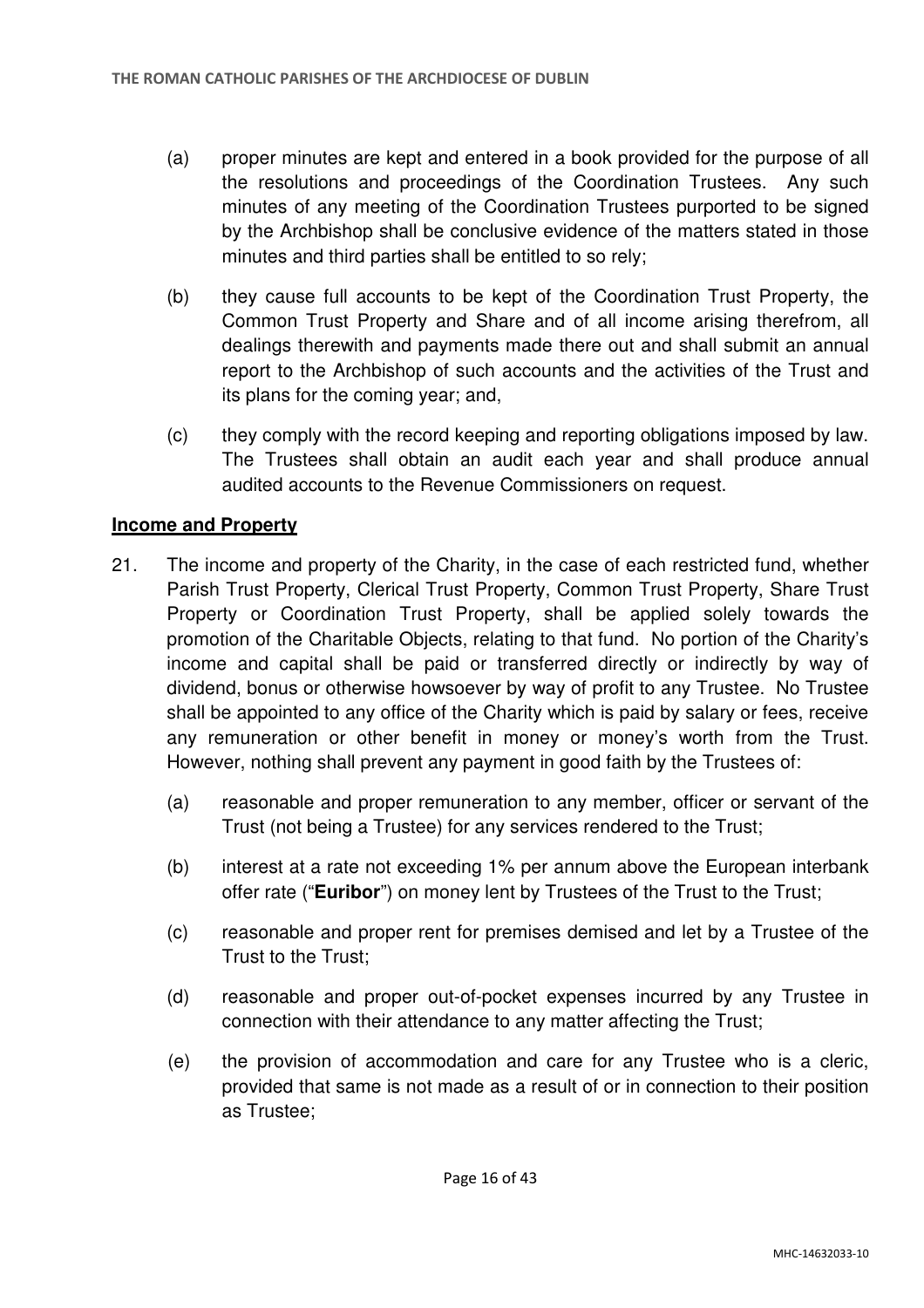- (f) reasonable remuneration to any Trustee who is a cleric from Clerical Trust Property and Common Trust Property, provided that same is not made as a result of or in connection to their position as Trustee;
- (g) sums to any Trustee or to any person with whom a Trustee has a personal connection (within the meaning of Section 2(1) and 2(2) of the Charities Act 2009) in return for services actually rendered to the Trust, pursuant to an agreement entered into in compliance with Section 89 of the Charities Act 2009,
- (h) fees, remuneration or other benefit in money or money's worth to any company of which a Trustee may be a member holding not more than one hundredth part of the issued capital of such company; and
- (i) any other payment as may be permitted by law from time to time.

# **Approvals, Alterations or Amendments**

- 22. The provisions of this Deed may be revoked, varied or added to by the Archbishop in accordance with Canon Law from time to time. The Trustees must ensure that the CRA has a copy of its Deed of Trust. If it is proposed to make an amendment to the Deed of Trust and if such amendment requires the prior approval of the CRA, advance notice in writing of the proposed changes must be given to the CRA for approval, and the amendment shall not take effect until such approval is received.
- 23. For the avoidance of doubt this requirement of the approval of the CRA does not restrict the Archbishop in establishing, suppressing or altering Parishes which the Archbishop may do in accordance with Canon Law. The temporal assets and liabilities of any Parish affected by any such establishment, suppression or alteration shall likewise be dealt with in accordance with Canon Law, including currently canons 121 to 123.

### **Winding up**

- 24. The Archbishop may at any time, having first consulted with the Coordination Trustees and the Parish Priests, by deed dissolve the Charity and thereupon all Trustees, both Coordination Trustees and Parish Priests, shall do and resolve all that is required to dissolve the Charity.
- 25. If upon the winding up or dissolution of the Trust there remains, after satisfaction of all debts and liabilities, any property whatsoever, it shall not be paid to or distributed among the Trustees. Instead, such property shall be given or transferred to the Archbishop to be held upon trust for (i) the Charitable purposes of each Parish (in the case of each Parish Trust Property); (ii) the Charitable purposes of the Archdiocese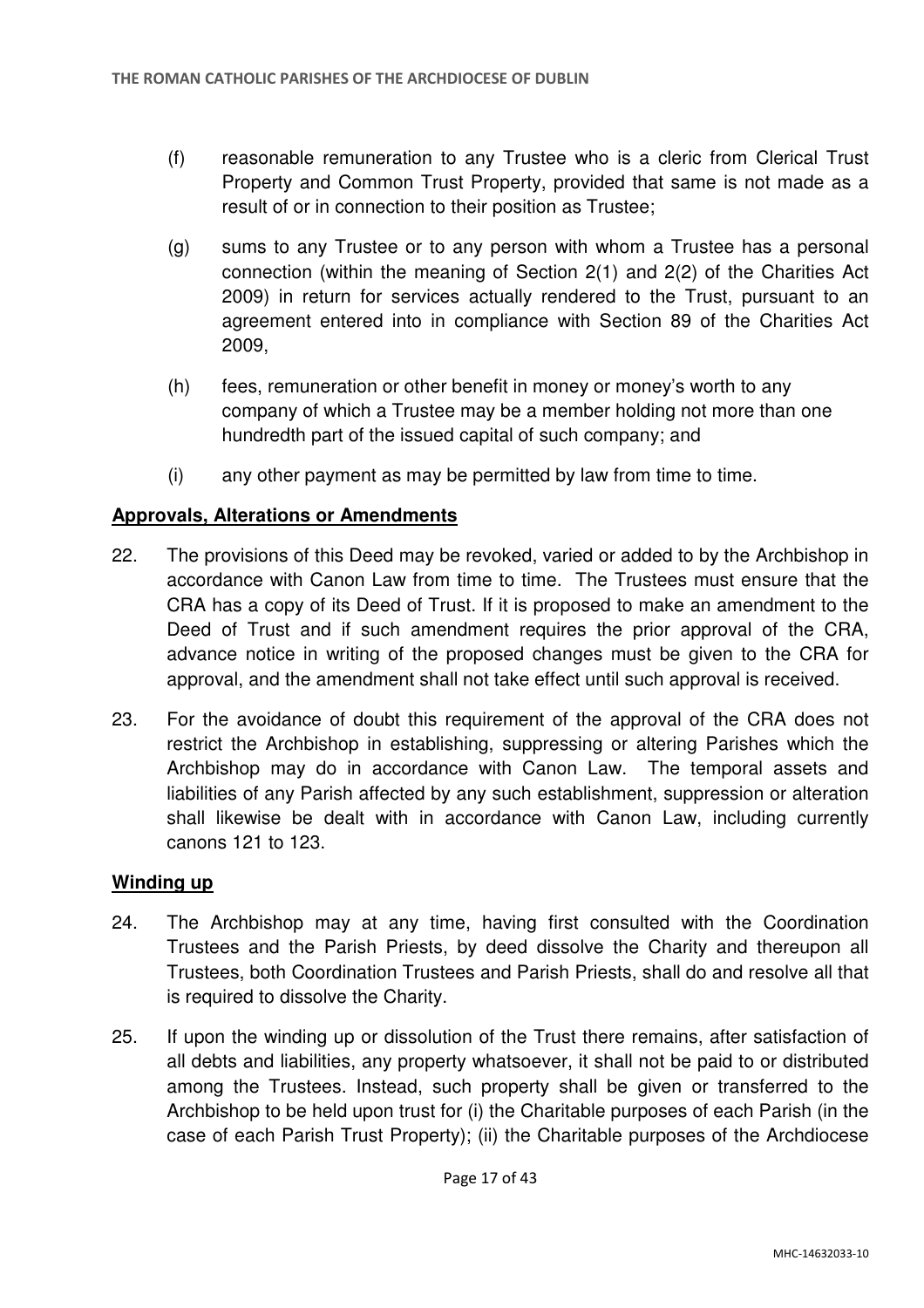as the Archbishop in his discretion shall determine (in the case of the Coordination Trust Property, the Clerical Trust Property and the Share Trust Property); and (iii) for the remuneration of priests in the case of the Common Trust Property. The Archbishop shall prohibit the distribution of the income and property to an extent at least as great as is imposed on the Trust under and by virtue of clause 21 hereof. If and so far as effect cannot be given to the provisions above, then the property shall be given or transferred to some Charitable object with the agreement of the CRA. Final accounts will be prepared and submitted to the CRA that will include a section that identifies and values any assets transferred along with the details of the recipients and the terms of the transfer **PROVIDED ALWAYS** that the whole of the Trust Property shall always be held upon some one or more Charitable trusts in connection with the Church either in the whole island of Ireland or abroad and the foregoing power of revocation or addition and new appointment shall not nor shall either of them be exercisable in such a way that any part of the Trust Property shall cease to be held on Charitable trusts in connection with the Church.

## **Keeping of accounts**

- 26. Full accounts shall be kept of all Trust Property and of all income arising therefrom, all dealings therewith and payments made thereout and the Coordination Trustees shall submit an annual report to the Archbishop of the accounts and the activities of the Clerical Trust Property, the Common Trust Property, the Coordination Trust Property and the Share Trust Property and of their plans for the coming year.
- 27. Each Parish Trustee shall keep true and proper accounts to such date as the Archbishop may direct in every year of all monies received and expended and of the matters in respect of which such receipts and expenditure shall take place and of the property for the time being vested in the Parish Trustees and of the liabilities in connection therewith (but so that it shall not be obligatory on the Parish Trustees to keep separate accounts of capital and income) and shall forthwith provide for the audit of such accounts in such manner as may be required by law.
- 28. For so long as the Trust benefits from Charitable tax exempt status from the Revenue Commissioners, annual audited accounts shall be kept and made available to the Revenue Commissioners on request.

### **Company**

29. For the avoidance of doubt the Company hereby declares that it is a bare trustee and that it holds no beneficial interest in the properties vested in its name.

### **Disqualification of Trustees**

30. Every Trustee who: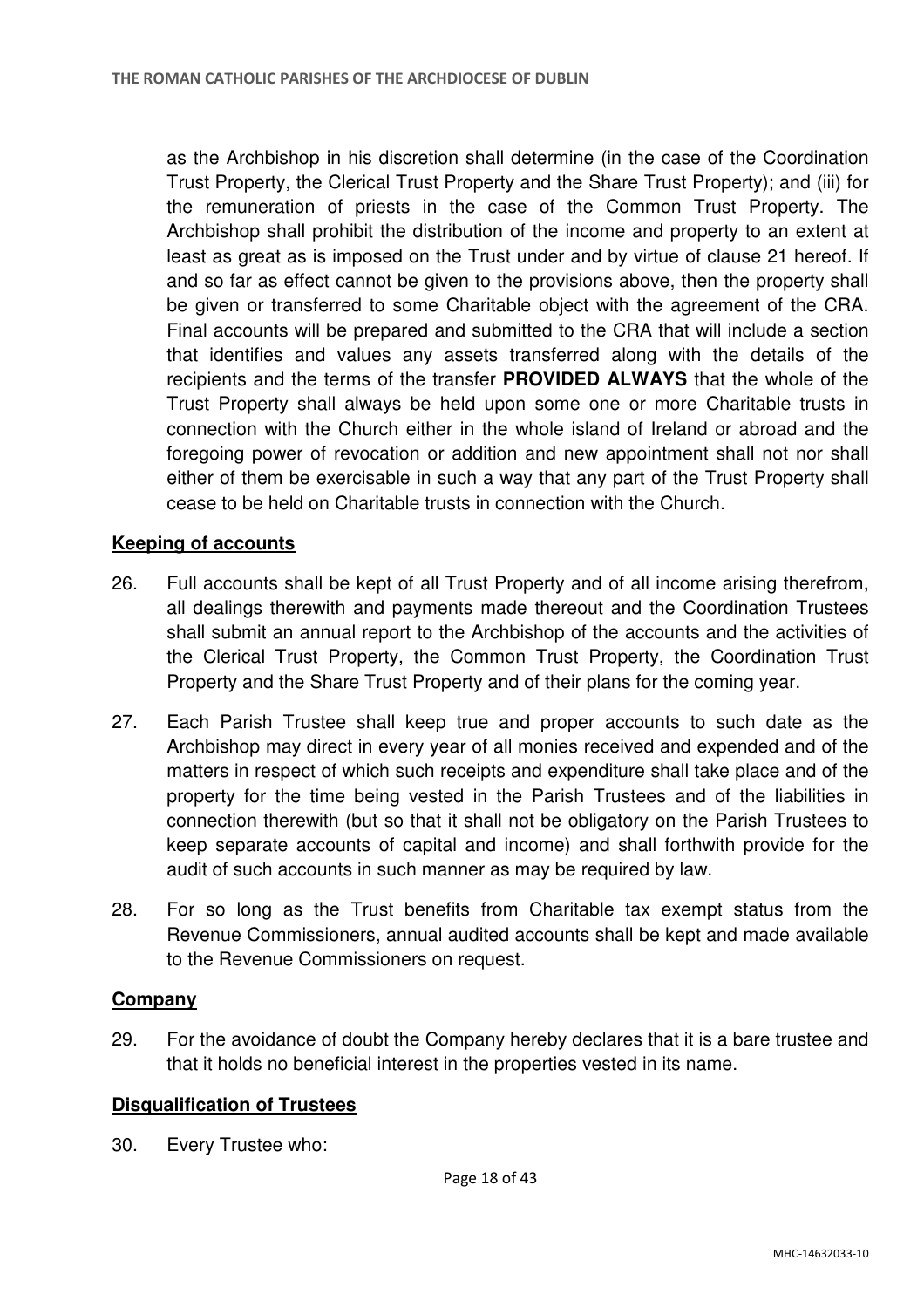- a) being a priest, for whatever reason, ceases to be priest in good standing, or,
- b) shall cease to profess the Roman Catholic faith,

shall be absolutely disqualified from being or becoming or continuing to be a Trustee (unless the Archbishop otherwise directs in writing).

31. Any Trustee so disqualified shall immediately on such disqualification occurring cease to be a Trustee and the certificate in writing of the Archbishop in relation to any person being or becoming disqualified as aforesaid shall be conclusive evidence to that effect.

## **Removal of Trustees**

32. The Archbishop may at his absolute discretion and without giving any reason by writing under his hand remove any person from being a Trustee and any Trustee so removed shall thereupon cease to be a Trustee provided that he shall at all times act in accordance with Canon law.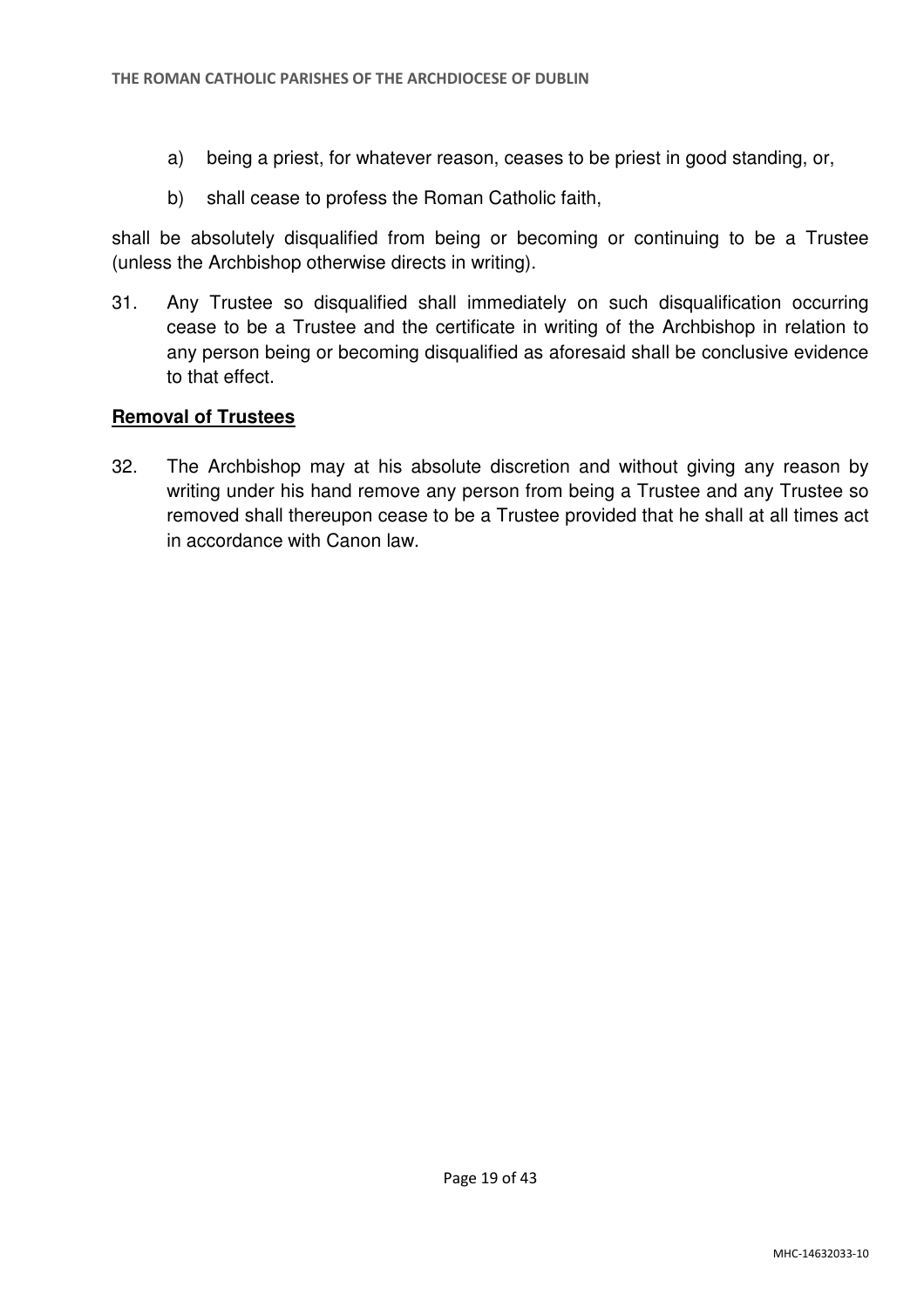| 1.               | Ardlea                   |
|------------------|--------------------------|
| 2.               | Arklow                   |
| 3.               | Artane                   |
| 4.               | Ashford                  |
| 5.               | Athy                     |
| $\overline{6}$ . | Aughrim                  |
| $\overline{7}$ . | <b>Aughrim Street</b>    |
| 8.               | Avoca                    |
| 9.               | Ayrfield                 |
| 10.              | <b>Balally</b>           |
| 11.              | Balbriggan               |
| 12.              | <b>Balcurris</b>         |
| 13.              | Baldoyle                 |
| 14.              | <b>Ballinteer</b>        |
| 15.              | <b>Ballyboden</b>        |
| 16.              | Ballybrack - Killiney    |
| 17.              | Ballyfermot              |
| 18.              | <b>Ballyfermot Upper</b> |
| 19.              | Ballygall                |
| 20.              | <b>Ballymore Eustace</b> |
| 21.              | Ballymun/Sillogue        |
| 22.              | <b>Ballymun Road</b>     |
| 23.              | Ballyroan                |
| 24.              | Bawnogue                 |
| 25.              | <b>Bayside</b>           |
| 26.              | Beaumont                 |
| 27.              | Beechwood Avenue         |
| 28.              | <b>Berkeley Road</b>     |
| 29.              | <b>Blackrock</b>         |
| 30.              | Blakestown               |
| 31.              | Blanchardstown           |
| 32.              | Blessington              |
| 33.              | <b>Bluebell</b>          |
| 34.              | Bohernabreena            |
| 35.              | Bonnybrook               |
| 36.              | Booterstown              |
| 37.              | <b>Brackenstown</b>      |
| 38.              | Bray (Ballywaltrim)      |
| 39.              | Bray (Holy Redeemer)     |
| 40.              | Bray, Putland Road       |
| 41.              | Bray (St. Peter's)       |
| 42.              | <b>Brookfield</b>        |
|                  |                          |

**Schedule 1 Parishes in the Archdiocese of Dublin**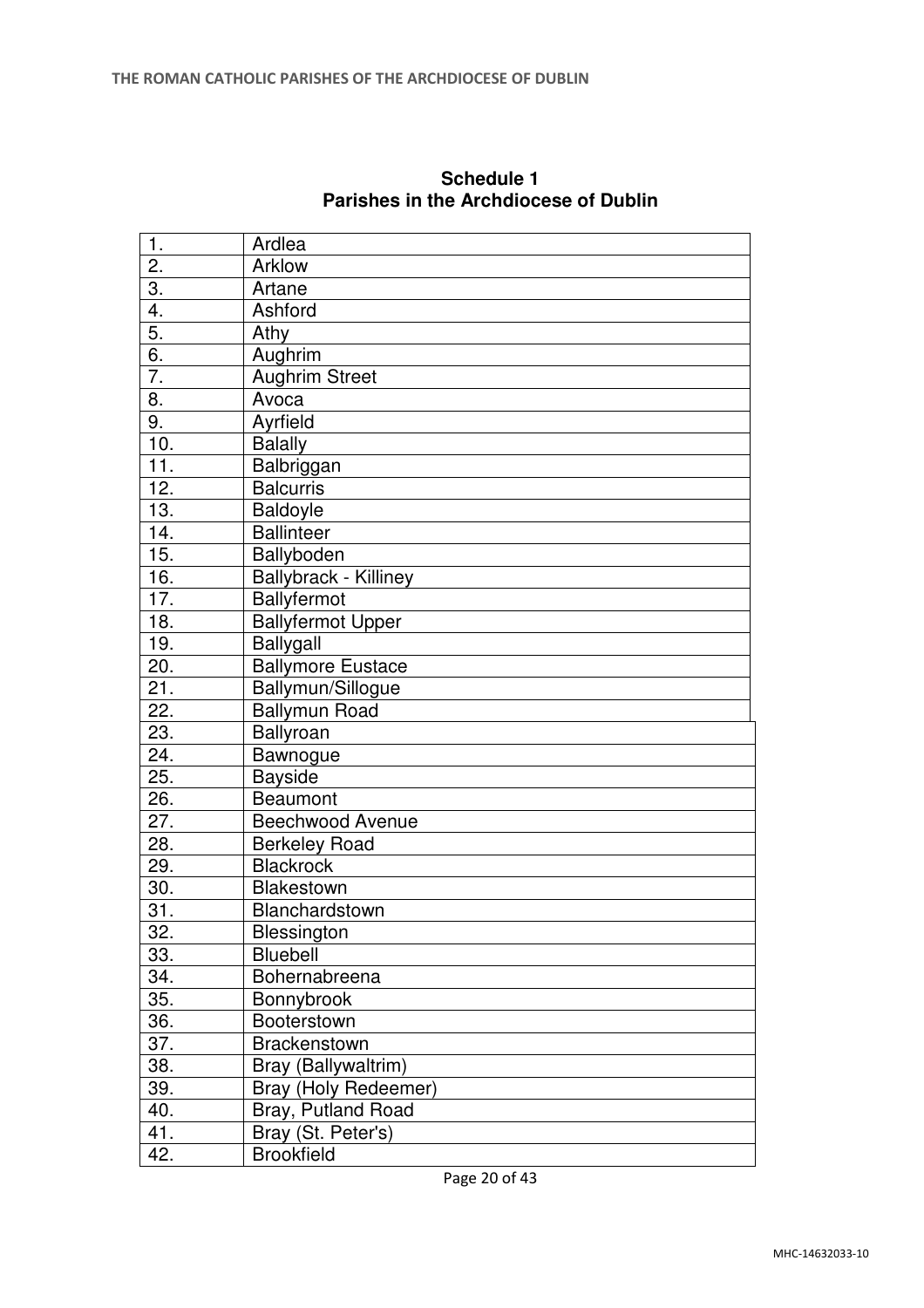| 43.               | Cabinteely              |
|-------------------|-------------------------|
| 44.               | Cabra                   |
| 45.               | <b>Cabra West</b>       |
| 46.               | Castledermot            |
| 47.               | Castleknock             |
| 48.               | Castletown              |
| 49.               | Castleview              |
| 50.               | Celbridge               |
| 51.               | Chapelizod              |
| 52.               | <b>Cherry Orchard</b>   |
| 53.               | Churchtown              |
| 54.               | <b>City Quay</b>        |
| 55.               | <b>Clogher Road</b>     |
| 56.               | Clondalkin              |
| 57.               | Clonskeagh              |
| 58.               | Clontarf/St. Anthony    |
| 59.               | Clontarf/St. John       |
| 60.               | Confey                  |
| 61.               | Coolock                 |
| 62.               | Corduff                 |
| 63.               | Crumlin                 |
| 64.               | Dalkey                  |
| 65.               | Darndale-Belcamp        |
| 66.               | Deansrath               |
| 67.               | Dollymount              |
| 68.               | Dolphins Barn/Rialto    |
| 69.               | <b>Dominick Street</b>  |
| 70.               | Donabate                |
| $\overline{71}$ . | Donaghmede              |
| $\overline{7}2.$  | Donnybrook              |
| 73.               | Donnycarney             |
| 74.               | Donore Avenue           |
| 75.               | Drumcondra              |
| 76.               | Dún Laoghaire           |
| 77.               | Dundrum                 |
| 78.               | Dunlavin                |
| 79.               | Eadestown               |
| 80.               | East Wall               |
| 81.               | Edenmore                |
| 82.               | Enniskerry/Kilmacanogue |
| 83.               | Esker/Doddsboro         |
| 84.               | Fairview                |
| 85.               | Finglas                 |
| 86.               | <b>Finglas West</b>     |
| 87.               | Firhouse                |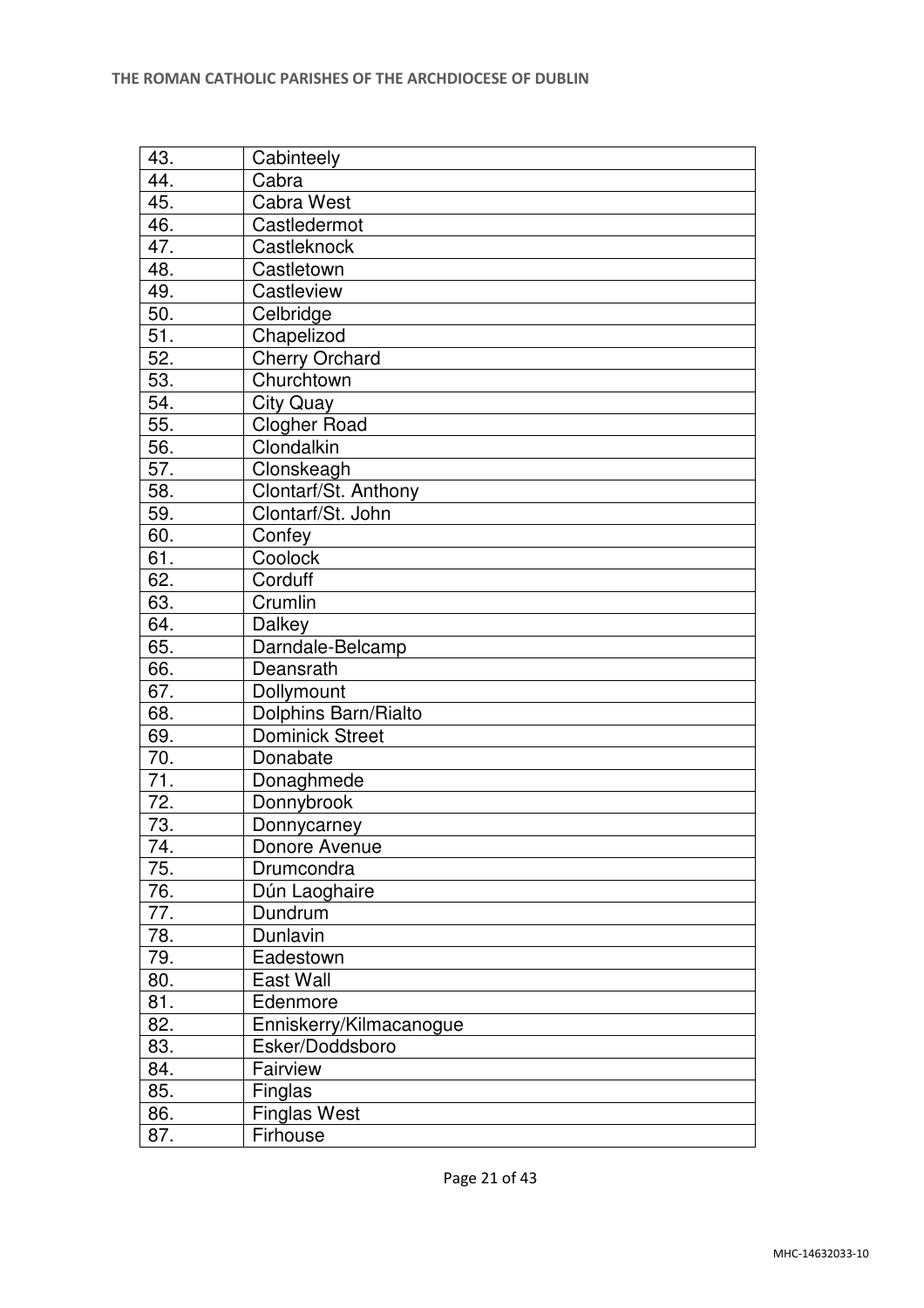| 88.               | Foxrock                     |
|-------------------|-----------------------------|
| 89.               | <b>Francis Street</b>       |
| 90.               | <b>Gardiner Street</b>      |
| 91.               | Garristown                  |
| 92.               | Glasnevin                   |
| 93.               | Glasthule                   |
| 94.               | Glendalough                 |
| 95.               | <b>Grange Park</b>          |
| 96.               | Greenhills                  |
| 97.               | Greystones                  |
| 98.               | <b>Haddington Road</b>      |
| 99.               | Halston Street & Arran Quay |
| 100.              | <b>Harolds Cross</b>        |
| 101.              | <b>Harrington Street</b>    |
| 102.              | Hartstown                   |
| 103.              | Howth                       |
| 104.              | Huntstown                   |
| 105.              | Inchicore (Mary Immaculate) |
| 106.              | Inchicore (St. Michael)     |
| 107.              | Iona Road                   |
| 108.              | <b>James's Street</b>       |
| 109.              | Jobstown                    |
| 110.              | Johnstown/Killiney          |
| $\overline{1}11.$ | Kilbarrack-Foxfield         |
| 112.              | Kilbride & Barndarrig       |
| 113.              | Kilcullen                   |
| 114.              | Kill-O-The Grange           |
| 115.              | Killester                   |
| 116.              | Killinarden                 |
| 117.              | Kilmacud                    |
| 118.              | <b>Kilmore Road West</b>    |
| 119.              | Kilnamanagh                 |
| 120.              | Kilquade                    |
| 121.              | Kimmage Manor               |
| 122.              | Kinsealy                    |
| 123.              | Knocklyon                   |
| 124.              | Larkhill-Whitehall          |
| 125.              | Laurel Lodge                |
| 126.              | Leixlip                     |
| 127.              | Loughlinstown               |
| 128.              | Lucan                       |
| 129.              | Lucan South                 |
| 130.              | Lusk                        |
| 131.              | Malahide                    |
| 132.              | Marino                      |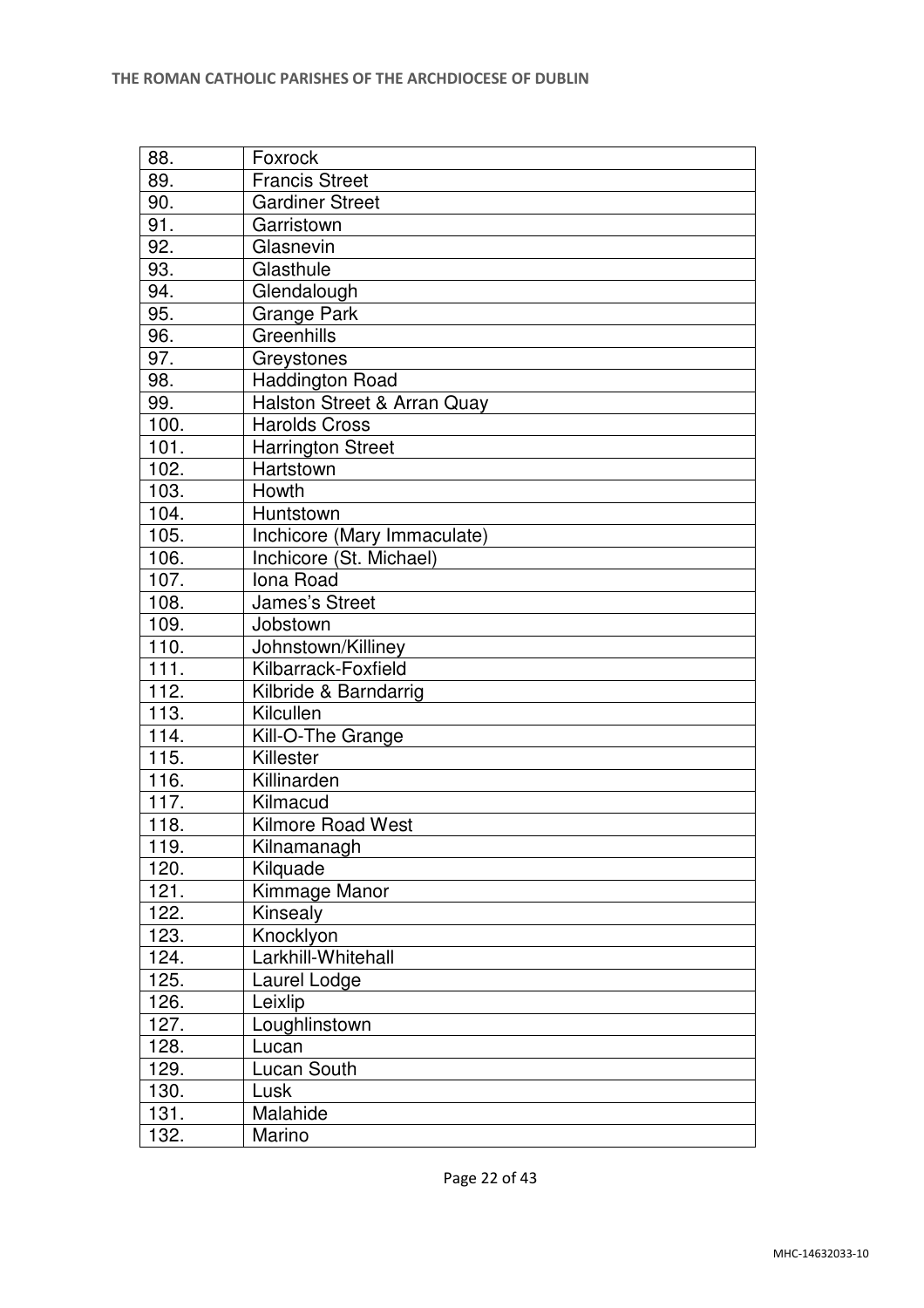| 133. | <b>Marley Grange</b>         |
|------|------------------------------|
| 134. | Maynooth                     |
| 135. | Meadowbrook                  |
| 136. | Meath St                     |
| 137. | Merrion Road                 |
| 138. | Milltown                     |
| 139. | Monkstown                    |
| 140. | Moone                        |
| 141. | <b>Mount Argus</b>           |
| 142. | <b>Mount Merrion</b>         |
| 143. | Mountview                    |
| 144. | Mourne Road                  |
| 145. | Mulhuddart                   |
| 146. | Narraghmore                  |
| 147. | Naul                         |
| 148. | Navan Road                   |
| 149. | Neilstown                    |
| 150. | Newcastle                    |
| 151. | Newtownpark                  |
| 152. | North Wall - Seville Place   |
| 153. | <b>North William Street</b>  |
| 154. | Palmerstown                  |
| 155. | Phibsborough                 |
| 156. | Porterstown-Clonsilla        |
| 157. | Portmarnock                  |
| 158. | Priorswood                   |
| 159. | Pro Cathedral                |
| 160. | Raheny                       |
| 161. | Rathdrum                     |
| 162. | Rathfarnam                   |
| 163. | Rathgar                      |
| 164. | Rathmines                    |
| 165. | Rialto/Dolphin's Barn        |
| 166. | Ringsend                     |
| 167. | Rivervalley                  |
| 168. | Rivermount                   |
| 169. | Rolestown                    |
| 170. | Roundwood                    |
| 171. | Rowlagh                      |
| 172. | Rush                         |
| 173. | Saggart                      |
| 174. | Sallynoggin                  |
| 175. | Sandyford                    |
| 176. | Sandymount                   |
| 177. | <b>Sean McDermott Street</b> |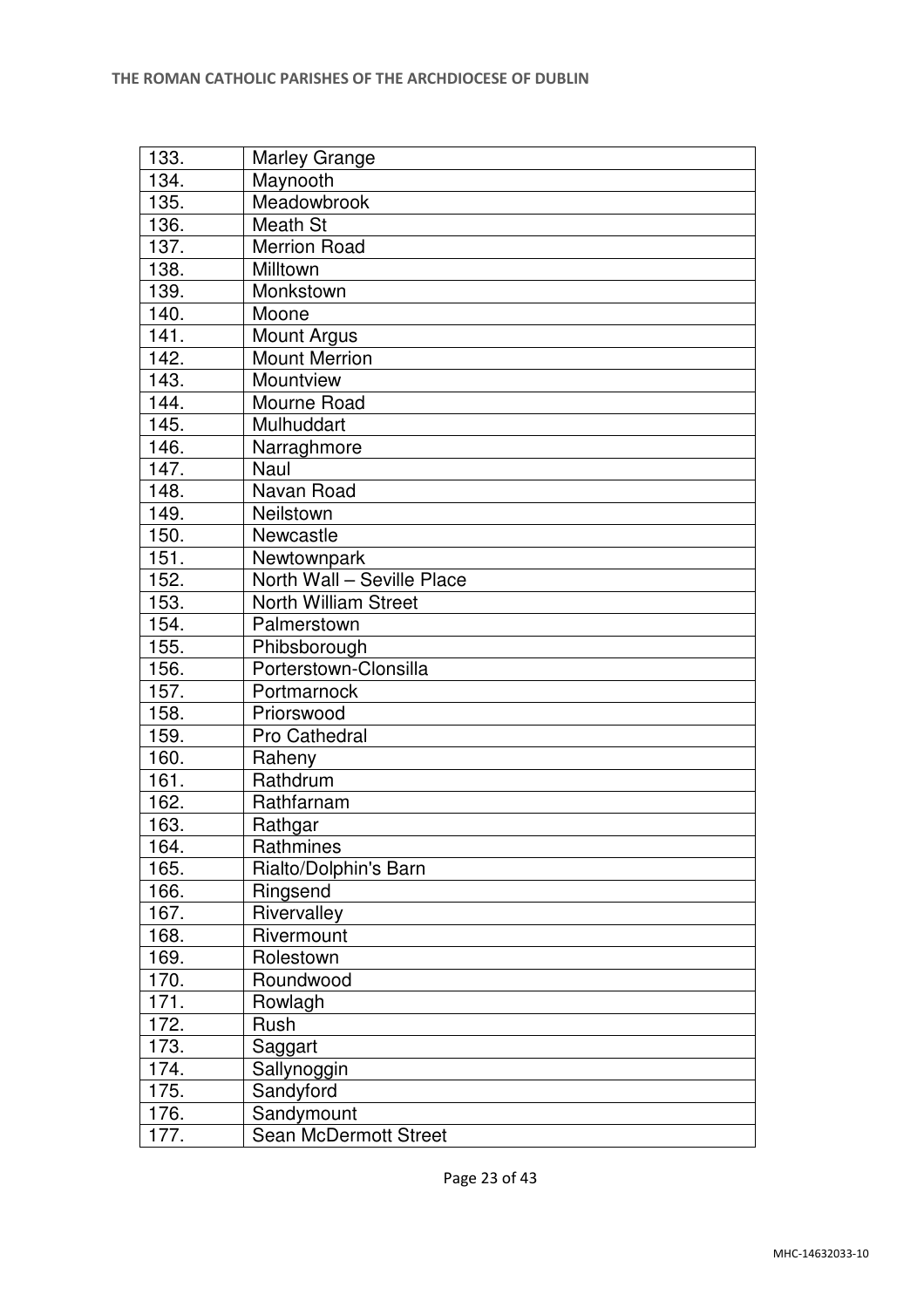| 178. | Shankill                      |
|------|-------------------------------|
| 179. | Silloge                       |
| 180. | <b>Skerries</b>               |
| 181. | Springfield                   |
| 182. | Sruleen                       |
| 183. | Sutton                        |
| 184. | Swords                        |
| 185. | Tallaght/St. Aengus           |
| 186. | Tallaght/St. Marys            |
| 187. | Tallaght/St. Dominic          |
| 188. | Tallaght/St. Martin de Porres |
| 189. | Templeogue                    |
| 190. | Terenure                      |
| 191. | <b>Travelling People</b>      |
| 192. | <b>University Church</b>      |
| 193. | Valleymount                   |
| 194. | Walkinstown                   |
| 195. | <b>Westland Row</b>           |
| 196. | <b>Whitefriar Street</b>      |
| 197. | <b>Wicklow</b>                |
| 198. | Willington                    |
| 199. | <b>Yellow Walls</b>           |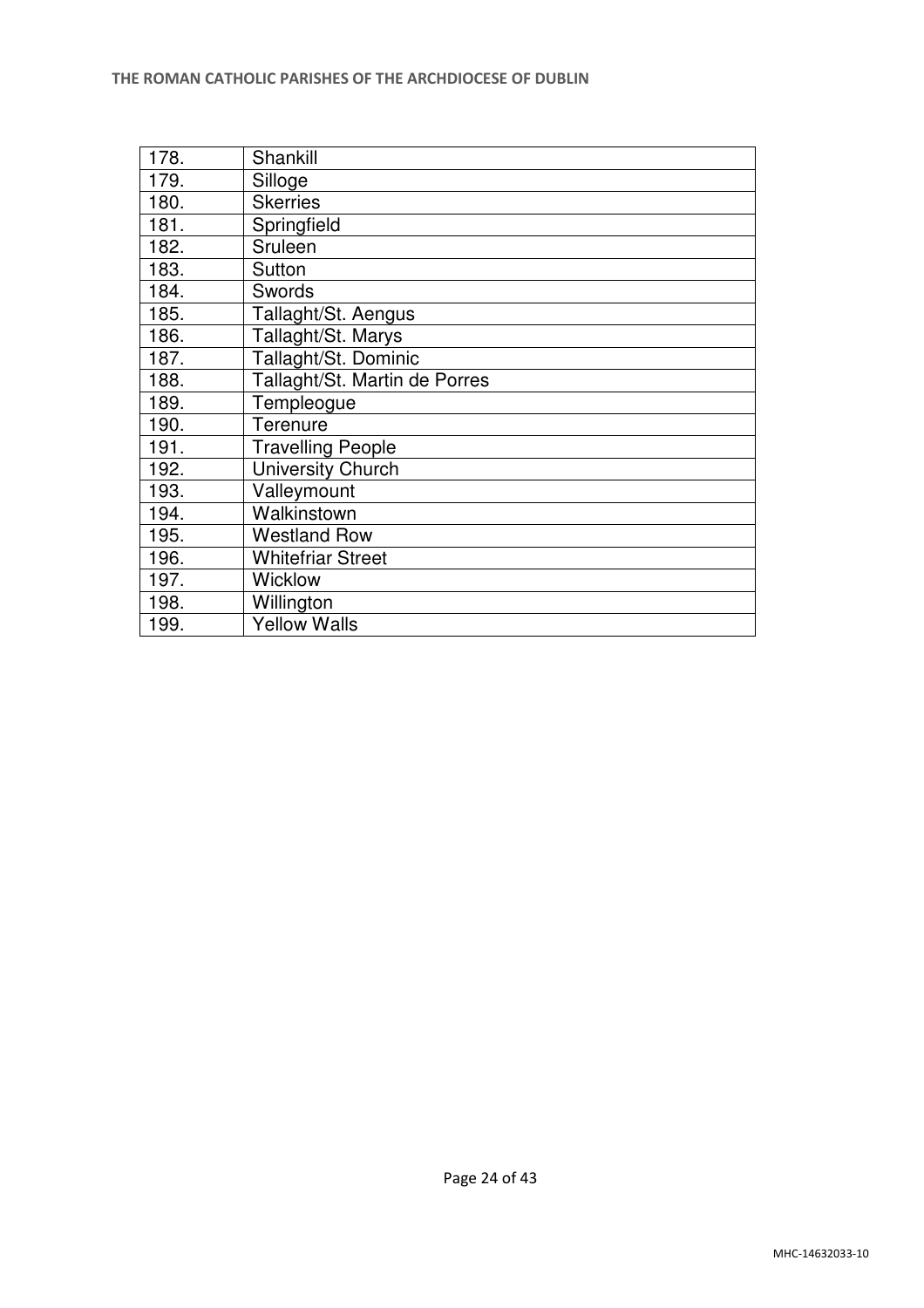|                   | <b>Name of Parish Trustees</b>                                                   |
|-------------------|----------------------------------------------------------------------------------|
| 1.                | V. Rev. Hugh Hanley, S.C.J., Moderator                                           |
| 2.                | V. Rev. Pádraig Ó Cochláin, Moderator                                            |
| 3.                | V. Rev. Peter O'Reilly, Administrator                                            |
| 4.                | V. Rev. Eamonn Crosson, Administrator                                            |
| 5.                | V. Rev. Liam Rigney, Parish Priest                                               |
| 6.                | V. Rev. Pádraig Ó Cochláin, Moderator                                            |
| 7.                | V. Rev. Patrick Madden, Administrator                                            |
| 8.                | V. Rev. Pádraig Ó Cochláin, Moderator                                            |
| 9.                | V. Rev. Gerard Corcoran, Moderator                                               |
| 10.               | V. Rev. Andrew O'Sullivan, Moderator                                             |
| 11.               | V. Rev. Eugene Taaffe, Parish Priest                                             |
| $\overline{1}2.$  | V. Rev. Declan Blake, Moderator                                                  |
| 13.               | V. Rev. Gerard Tanham, Co Parish Priest                                          |
| 14.               | V. Rev. Liam Belton, Moderator                                                   |
| 15.               | V. Rev. John Hughes, O.S.A., Parish Priest                                       |
| 16.               | V. Rev. Tom Dalzell, S.M., Moderator                                             |
| 17.               | V. Rev. Richard Delahunty, C.Ss.R., Parish Priest                                |
| 18.               | V. Rev. Joe McDonald, Administrator                                              |
| 19.               | V. Rev. Richard Sheehy, Moderator                                                |
| 20.               | Rt. Rev. Msgr. John Wilson, Administrator                                        |
| 21.               | V. Rev. Richard Sheehy, Moderator                                                |
| 22.               | V. Rev. Declan Blake, Moderator                                                  |
| 23.               | V. Rev. Martin Canon Cosgrove, Moderator                                         |
| 24.               | V. Rev. Damian Farnon, Moderator                                                 |
| 25.               | V. Rev. Peter Finnerty, Administrator                                            |
| 26.               | V. Rev. Gerard Deegan, Administrator                                             |
| 27.               | V. Rev. Patrick Boyle, Parish Priest                                             |
| 28.               | V. Rev. Martin McDonald, O.C.D., Parish Priest                                   |
| 29.               | V. Rev. John Delany, Administrator                                               |
| 30.<br>31.        | V. Rev. Joe Coyne, Moderator                                                     |
| $\overline{32}$ . | V. Rev. Cyril Mangan, Administrator                                              |
| 33.               | V. Rev. Richard Behan, Parish Priest<br>V. Rev. Brian de Búrca O.M.I., Moderator |
| 34.               | V. Rev. Michael Hurley, Administrator                                            |
| $\overline{35}$ . | V. Rev. Joe Jones, Moderator                                                     |
| 36.               | V. Rev. Gerry Kane, Parish Priest                                                |
| 37.               | V. Rev. Michael Carey, Moderator                                                 |
| 38.               | V. Rev. Laurence Behan, Moderator                                                |
| 39.               | V. Rev. Laurence Behan, Moderator                                                |
| 40.               | V. Rev. Laurence Behan, Moderator                                                |
| 41.               | V. Rev. Laurence Behan, Moderator                                                |
| 42.               | V. Rev. Patrick McKinley, Moderator                                              |
| 43.               | V. Rev. Frank Herron, Moderator                                                  |
| 44.               | V. Rev. Patrick F. Canon Carroll, Moderator                                      |
| 45.               | V. Rev. Patrick F. Canon Carroll, Moderator                                      |
| 46.               | V. Rev. Aidan Kieran, Administrator                                              |
| 47.               | V. Rev. Kieran Coghlan, Moderator                                                |
| 48.               | V. Rev. Pádraig Ó Cochláin, Moderator                                            |
|                   |                                                                                  |

#### **Schedule 2 Parish Priests in the Archdiocese of Dublin**

Page 25 of 43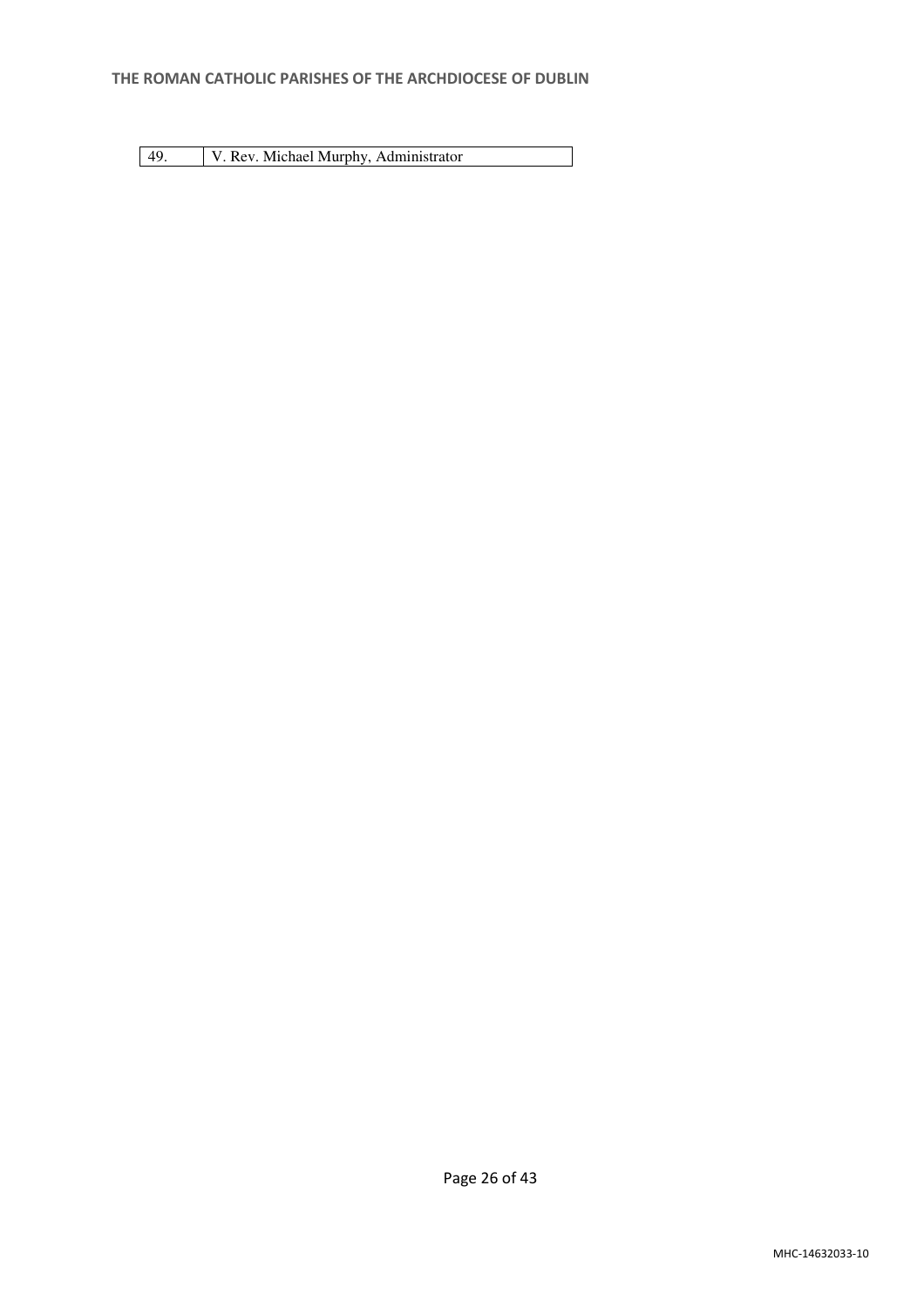|            | <b>Name of Parish Trustees</b>                                         |
|------------|------------------------------------------------------------------------|
| 50.        | V. Rev. Paul Taylor, Parish Priest                                     |
| 51.        | V. Rev. Sean Mundow, Administrator                                     |
| 52.        | V. Rev. Michael Murtagh, C.Ss.R., Parish Priest                        |
| 53.        | V. Rev. Martin Canon Cosgrove, Moderator                               |
| 54.        | V. Rev. Pearse Walsh, Administrator                                    |
| 55.        | V. Rev. John Canon Flaherty, Moderator                                 |
| 56.        | V. Rev. Damian Farnon, Moderator                                       |
| 57.        | V. Rev. Anthony Coote, Administrator                                   |
| 58.        | V. Rev. Patrick McManus, Moderator                                     |
| 59.        | V. Rev. Patrick McManus, Moderator                                     |
| 60.        | V. Rev. Tony O'Shaughnessy, Administrator                              |
| 61.        | V. Rev. Edwin McCallion, S.M., Parish Priest                           |
| 62.        | V. Rev. Liam McClarey, S.C.A., Parish Priest                           |
| 63.        | V. Rev. John Canon Flaherty, Moderator                                 |
| 64.        | V. Rev. Patrick Devitt, Administrator                                  |
| 65.        | V. Rev. Leo Philomin, O.M.I., Parish Priest                            |
| 66.        | V. Rev. Damian Farnon, Moderator                                       |
| 67.        | V. Rev. Patrick McManus, Moderator                                     |
| 68.        | V. Rev. Fergal McDonagh, Administrator                                 |
| *<br>69.   | V. Rev. Eddie Conway, O.P., Parish Priest                              |
| 70.        | V. Rev. Joe Connolly, Parish Priest                                    |
| 71.        | V. Rev. Gerard Corcoran, Moderator                                     |
| 72.        | Rt. Rev. Msgr. Lorcan O'Brien, Administrator                           |
| 73.        | V. Rev. John Ennis, Administrator                                      |
| 74.        | V. Rev. David Corrigan, S.M., Parish Priest                            |
| 75.        | V. Rev. Richard Sheehy, Moderator                                      |
| 76.        | V. Rev. Paul Kenny, Parish Priest                                      |
| 77.        | V. Rev. Liam Belton, Moderator                                         |
| 78.        | V. Rev. Douglas Malone, Administrator                                  |
| 79.        | V. Rev. Micéal Comer, Administrator                                    |
| 80.        | V. Rev. Hugh Kavanagh, Administrator                                   |
| 81.        | V. Rev. David Lumsden, Parish Priest                                   |
| 82.        | V. Rev. Laurence Behan, Moderator                                      |
| 83.        | V. Rev. John Hassett, Moderator                                        |
| 84.        | V. Rev. Joseph Dorniak, O.F.M. Conv., Parish Priest                    |
| 85.        | V. Rev. Richard Hyland, Parish Priest                                  |
| 86.        | V. Rev. Éamann Cahill, Parish Priest                                   |
| 87.        | V. Rev. Peter J. Reilly, Administrator                                 |
| 88.        | V. Rev. Frank Herron, Moderator                                        |
| 89.<br>∗   | V. Rev. Martin Dolan, Administrator                                    |
| 90.        | V. Rev. Gerard Clarke, S.J., Parish Priest                             |
| 91.        | Vacant                                                                 |
| 92.        | V. Rev. Richard Sheehy, Moderator                                      |
| 93.<br>94. | V. Rev. Paul Kenny, Parish Priest                                      |
| 95.        | V. Rev. Derek Doyle, Moderator<br>V. Rev. David Lumsden, Parish Priest |
| 96.        | V. Rev. Raphael Annan, C.S.Sp., Administrator                          |
| 97.        | V. Rev. John Daly, Parish Priest                                       |
| 98.        | V. Rev. Fachtna McCarthy, Administrator                                |
| 99.        | V. Rev. Bryan Shorthall, O.F.M. Cap., Parish Priest                    |

Page 27 of 43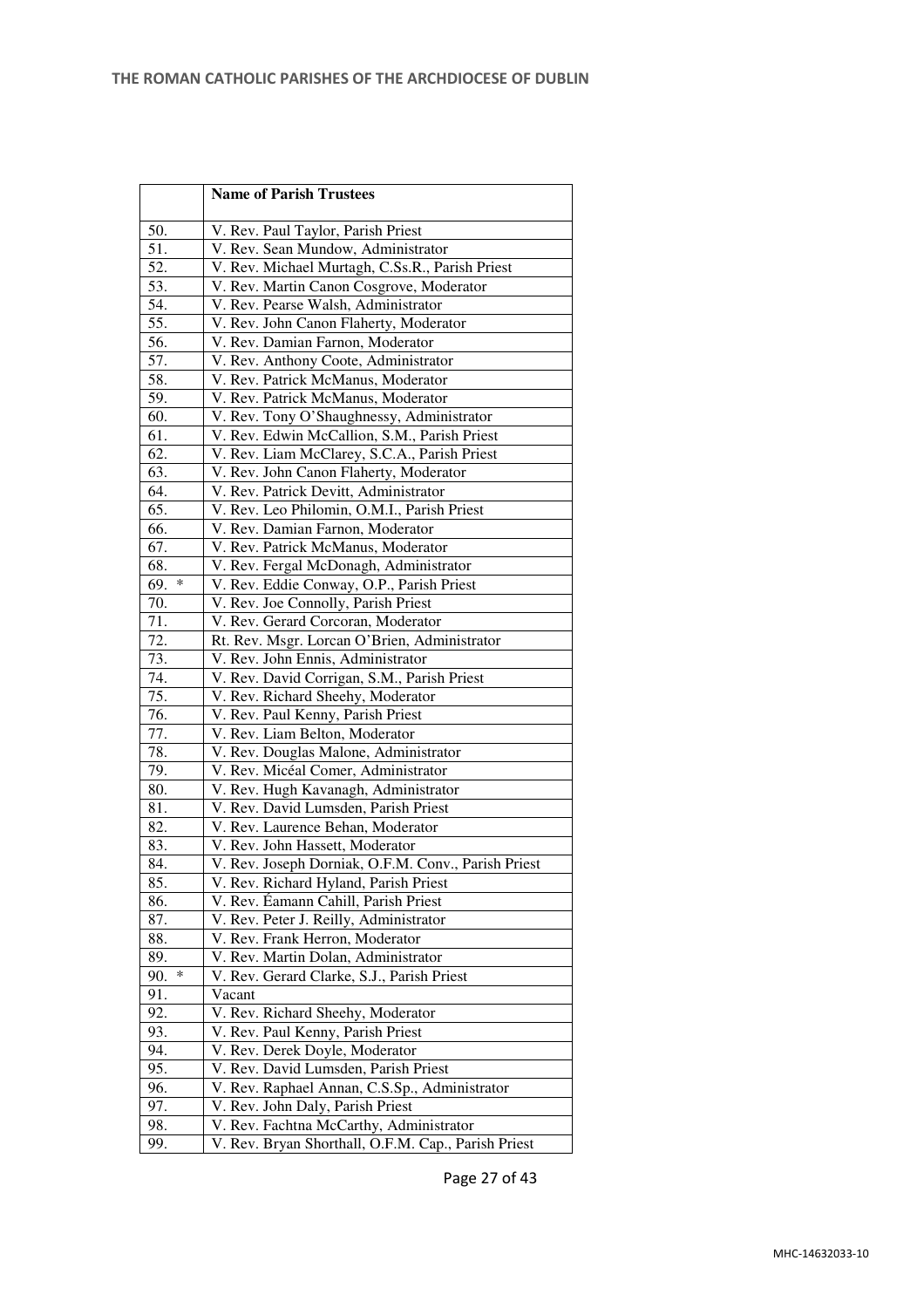#### **THE ROMAN CATHOLIC PARISHES OF THE ARCHDIOCESE OF DUBLIN**

|      | <b>Name of Parish Trustees</b>          |
|------|-----------------------------------------|
| 100. | V. Rev. Alex Conlan, Parish Priest      |
| 101. | V. Rev. Gerard Deighan, Administrator   |
| 102. | V. Rev. Joe Coyne, Moderator            |
| 103. | V. Rev. Gerard Tanham, Co Parish Priest |
| 104. | V. Rev. Joe Coyne, Moderator            |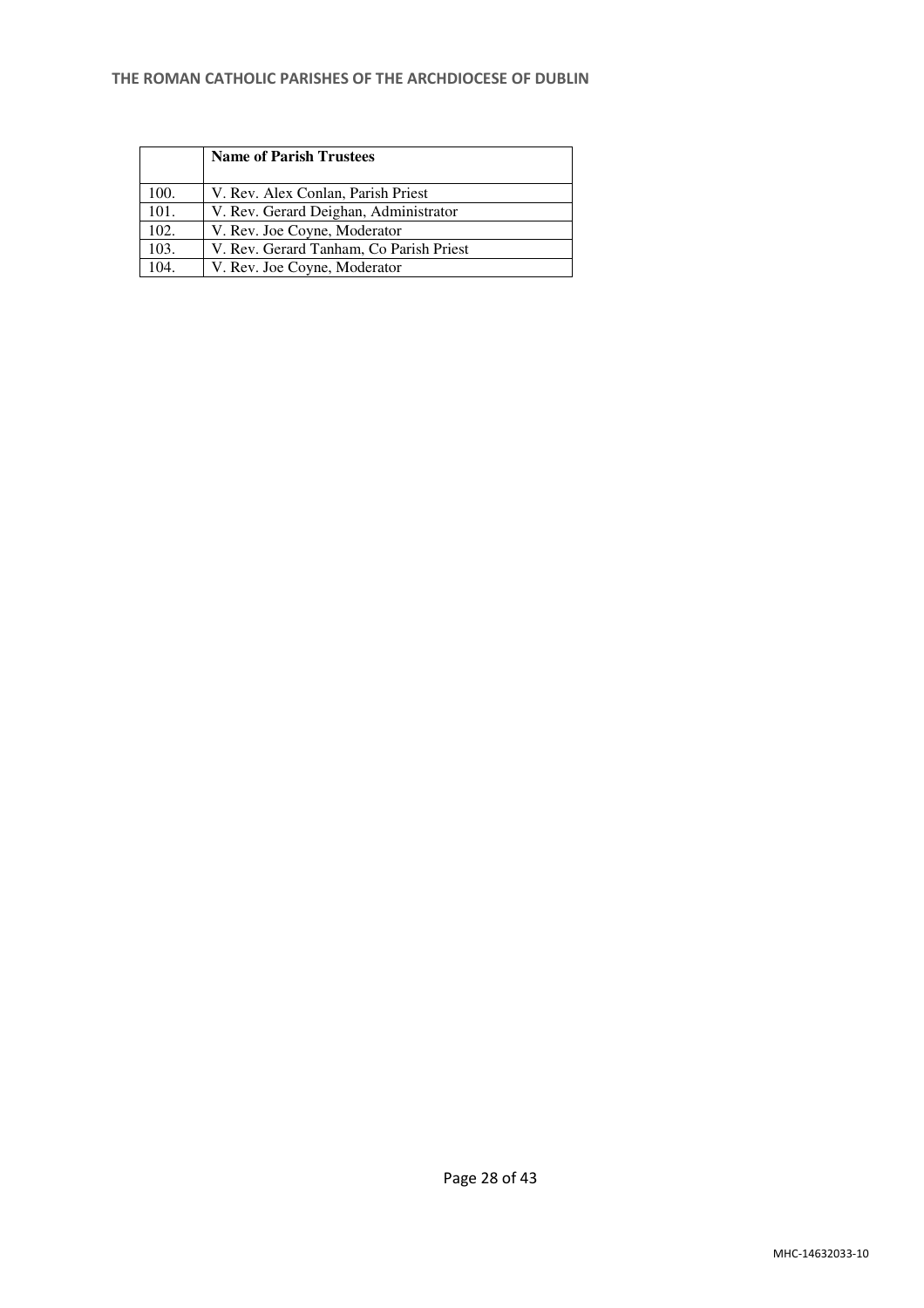|         | <b>Name of Parish Trustees</b>                      |
|---------|-----------------------------------------------------|
| $105.*$ | V. Rev. Brian de Búrca O.M.I., Moderator            |
| 106.    | V. Rev. Brian de Búrca O.M.I., Moderator            |
| 107.    | V. Rev. Richard Sheehy, Moderator                   |
| 108.    | V. Rev. John Collins, Moderator                     |
| 109.    | V. Rev. Patrick McKinley, Moderator                 |
| 110.    | V. Rev. Frank Herron, Moderator                     |
| 111.    | V. Rev. Peter Finnerty, Administrator               |
| 112.    | V. Rev. Donal Roche, Administrator                  |
| 113.    | V. Rev. Niall Mackey, Administrator                 |
| 114.    | V. Rev. Liam O'Cuiv, E.V., Administrator            |
| 115.    | V. Rev. Fintan O'Driscoll, M.S.C., Parish Priest    |
| 116.    | V. Rev. John D. Canon Killeen, Parish Priest        |
| 117.    | V. Rev. Anthony Coote, Administrator                |
| 118.    | V. Rev. Gary Darby, Co Parish Priest                |
| 119.    | V. Rev. Michael Murphy, Administrator               |
| 120.    | V. Rev. John Daly, Parish Priest                    |
| 121.    | V. Rev. Raphael Annan, C.S.Sp., Administrator       |
| 122.    | V. Rev. Kevin Moore, Moderator                      |
| 123.    | V. Rev. Martin Paravookaran, O.Carm., Parish Priest |
| 124.    | V. Rev. John Jones, Administrator                   |
| 125.    | V. Rev. Kieran Coghlan, Moderator                   |
| 126.    | V. Rev. John McNamara, Administrator                |
| 127.    | V. Rev. Tom Dalzell, S.M., Moderator                |
| 128.    | V. Rev. John Hassett, Moderator                     |
| 129.    | V. Rev. John Hassett, Moderator                     |
| 130.    | V. Rev. Eoin McCrystal, Administrator               |
| 131.    | V. Rev. Kevin Moore, Moderator                      |
| 132.    | V. Rev. Thomas Noone, Parish Priest                 |
| 133.    | V. Rev. Jim Mulherin, O.S.M., Parish Priest         |
| 134.    | V. Rev. Frank McEvoy, Administrator                 |
| 135.    | V. Rev. Liam Belton, Moderator                      |
| 136.    | V. Rev. Niall Coghlan, O.S.A., Parish Priest        |
| 137.    | V. Rev. Fergus O'Connor, Parish Priest              |
| 138.    | V. Rev. Msgr. Peter Briscoe, Administrator          |
| 139.    | V. Rev. Michael Coady, Parish Priest                |
| 140.    | V. Rev. Liam Rigney, Parish Priest                  |
| 141.*   | V. Rev. Paul Francis Spencer, C.P., Parish Priest   |
| 142.    | V. Rev. Anthony Coote, Administrator                |
| 143.    | V. Rev. Joe Coyne, Moderator                        |
| 144.    | V. Rev. John Canon Flaherty, Moderator              |
| 145.    | Rt. Rev. Msgr. Eoin Thynne, Administrator           |
| 146.    | V. Rev. Liam Rigney, Parish Priest                  |
| 147.    | Vacant                                              |
| 148.    | V. Rev. John O'Brien, Administrator                 |
| 149.    | V. Rev. Damian Farnon, Moderator                    |
| 150.    | V. Rev. John Gilligan, Moderator                    |
| 151.    | V. Rev. Dermot Leycock, Parish Priest               |
| 152.    | V. Rev. Robert Colclough, Administrator             |
| 153.    | V. Rev. Brendan Kealy, Administrator                |
| 154.    | V. Rev. Anthony O'Reilly, Administrator             |
| 155.*   | V. Rev. Patrick F. Canon Carroll, Moderator         |

Page 29 of 43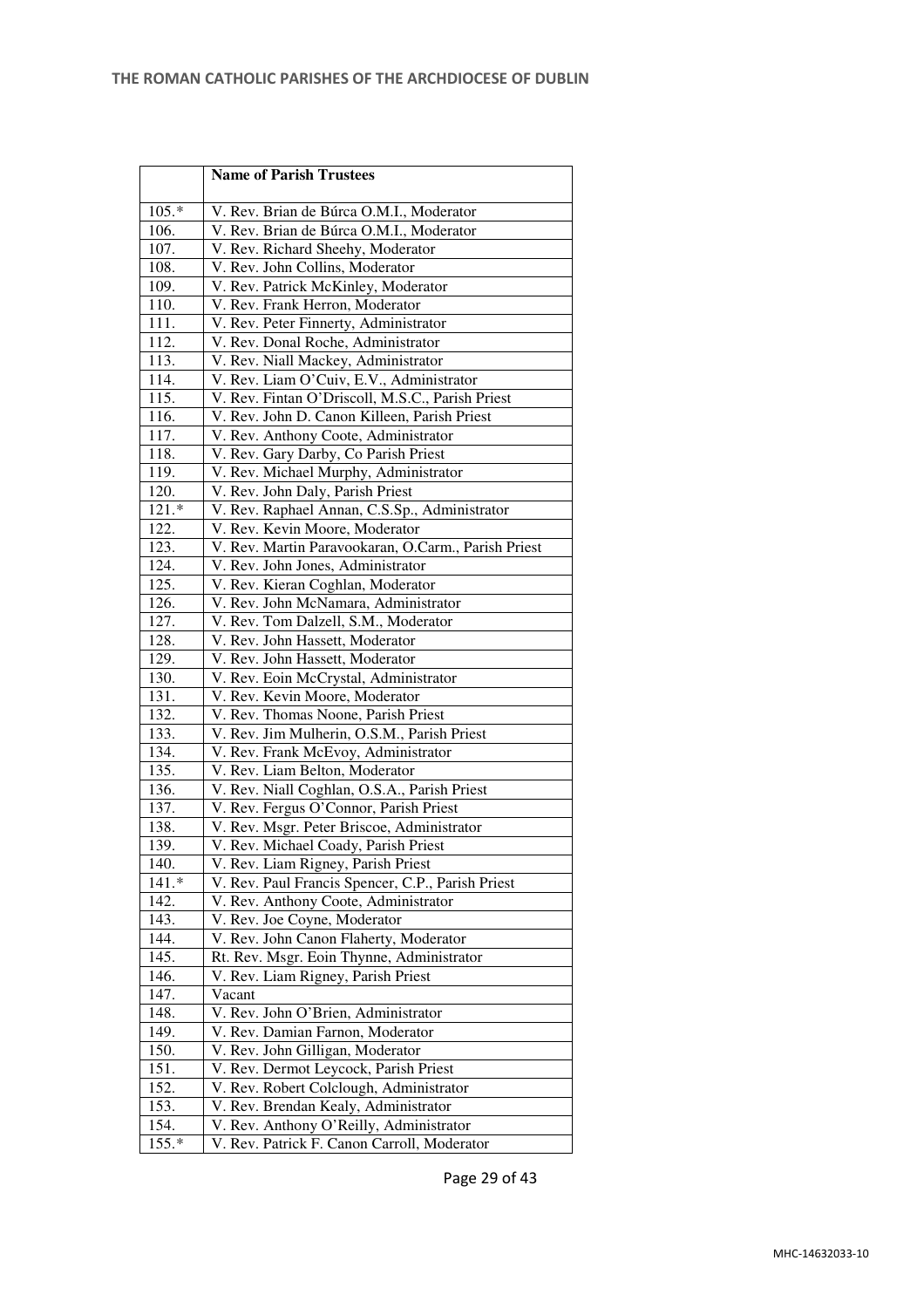| <b>Name of Parish Trustees</b>   |
|----------------------------------|
| V. Rev. Paul Ward, Administrator |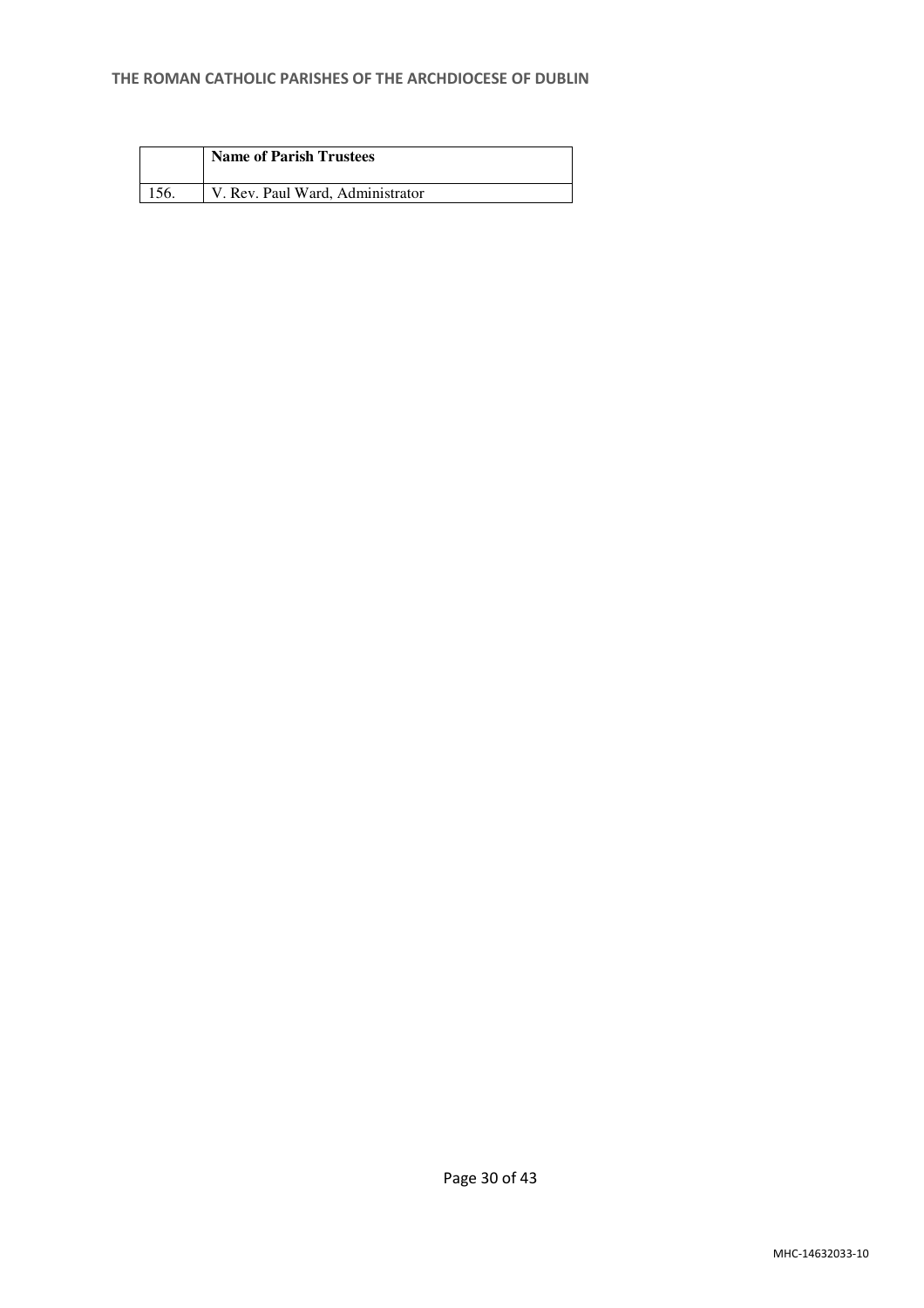|       | <b>Name of Parish Trustees</b>                      |
|-------|-----------------------------------------------------|
| 157.  | V. Rev. Kevin Moore, Moderator                      |
| 158.  | V. Rev. Desmond McNaboe, O.F.M. Cap., Parish Priest |
| 159.  | V. Rev. Kieran McDermott, Administrator             |
| 160.  | V. Rev. Michael Cullen, Administrator               |
| 161.  | V. Rev. Derek Doyle, Moderator                      |
| 162.  | V. Rev. Martin Canon Cosgrove, Moderator            |
| 163.  | V. Rev. Joe Mullan, Parish Priest                   |
| 164.  | V. Rev. William King, Administrator                 |
| 165.  | V. Rev. Fergal McDonagh, Administrator              |
| 166.  | V. Rev. Ivan Tonge, Parish Priest                   |
| 167.  | V. Rev. Seamus Ahearne, O.S.A., Parish Priest       |
| 168.  | V. Rev. Michael Carey, Moderator                    |
| 169.  | Vacant                                              |
| 170.  | V. Rev. Derek Doyle, Moderator                      |
| 171.  | V. Rev. Damian Farnon, Moderator                    |
| 172.  | V. Rev. Kevin Bartley, Administrator                |
| 173.  | V. Rev. John Gilligan, Moderator                    |
| 174.  | V. Rev. Padraig Gleeson, Administrator              |
| 175.  | V. Rev. Andrew O'Sullivan, Moderator                |
| 176.  | V. Rev. John McDonagh, Parish Priest                |
| 177.  | V. Rev. Lukasz Nawrat, S.D.B., Administrator        |
| 178.  | V. Rev. John O'Connor, S.A.C., Parish Priest        |
| 179.  | V. Rev. Declan Blake, Moderator                     |
| 180.  | V. Rev. Melvyn Mullins, Parish Priest               |
| 181.  | V. Rev. Patrick McKinley, Moderator                 |
| 182.  | V. Rev. Damian Farnon, Moderator                    |
| 183.  | V. Rev. Gerard Tanham, Co Parish Priest             |
| 184.  | V. Rev. Michael Carey, Moderator                    |
| 185.  | V. Rev. Benedict Moran, O.P., Parish Priest         |
| 186.  | V. Rev. Laurence Collins, O.P., Administrator       |
| 187.  | V. Rev. Michael Hurley, Administrator               |
| 188.* | V. Rev. Donal Roche, O.P., Administrator            |
| 189.  | V. Rev. Gerry Moore, Parish Priest                  |
| 190.  | V. Rev. Philip Bradley, Administrator               |
| 191.  | V. Rev. Paul O'Driscoll, Parish Priest              |
| 192.  | Vacant                                              |
| 193.  | V. Rev. Richard Behan, Parish Priest                |
| 194.  | V. Rev. Paul St. John, S.V.D., Administrator        |
| 195.  | V. Rev. Enda Cunningham, Administrator              |
| 196.* | V. Rev. Seán MacGiollarnath, O.Carm., Parish Priest |
| 197.  | V. Rev. Donal Roche, Administrator                  |
| 198.  | V. Rev. Gregory O'Brien, Parish Priest              |
| 199.  | V. Rev. Kevin Moore, Moderator                      |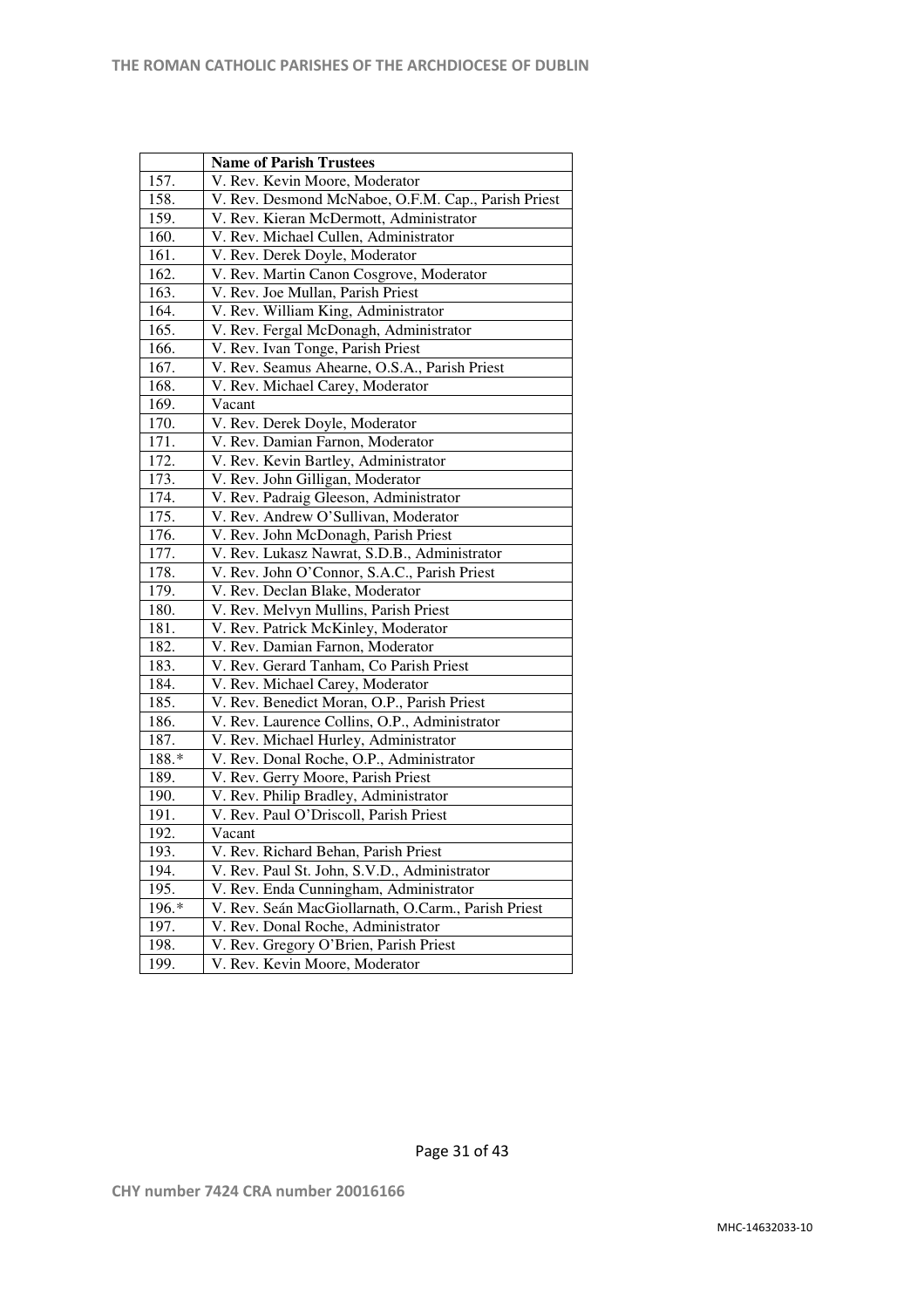### **Schedule 3**

In each case where Trustees or Trustee is used in this schedule, it shall refer to the Parish Priest in the case of Parish Trust Property and the Coordination Trustees in the case of the Coordination Trust Property, Common Trust Property, Share Trust Property and Clerical Trust Property.

The Trustees shall in addition to the powers conferred on them by law have the following powers which are exclusively subsidiary and ancillary to the Charitable Objects and which powers may only be exercised in promoting the Charitable Objects. Any income generated by the exercise of these powers is to be applied to the promotion of the Charitable Objects.

#### **In each case any exercise of power must be in compliance with the requirements of Canon Law.**

### **1. Power to promote Trust:**

- 1.1 The Trustees shall have the power to promote and further the Charitable Objects by conferences, public or private meetings, discussions, publications or by such other means as may be desirable or necessary.
- 1.2 The Trustees shall have the power to advertise and make known the Trust and its Charitable Objects by such means as may be deemed expedient and to solicit, receive and hold donations, subscriptions, gifts and bequests of all kinds.

#### **2. Power of investment:**

- 2.1 Any monies requiring investment may be invested in or upon any investments of whatever nature and wherever situate whether producing income or not (including the purchase of any immovable or movable property or any interest in such property) as the Trustees shall in their absolute discretion think fit so that the Trustees shall have the same full and unrestricted powers of making and changing investments of such monies as if they were absolutely and beneficially entitled to such monies and without prejudice to the generality of the above the Trustees shall not be under any obligation to diversify their investment of such monies.
- 2.2 The Trustees shall have power to exchange property for other property of a like or different nature and for such consideration and on such conditions as they in their absolute discretion think fit.
- 2.3 The Trustees shall have power to invest, re-invest and manage accumulations of income either separately or together with other funds.

### **3. Power to lend and give guarantees:**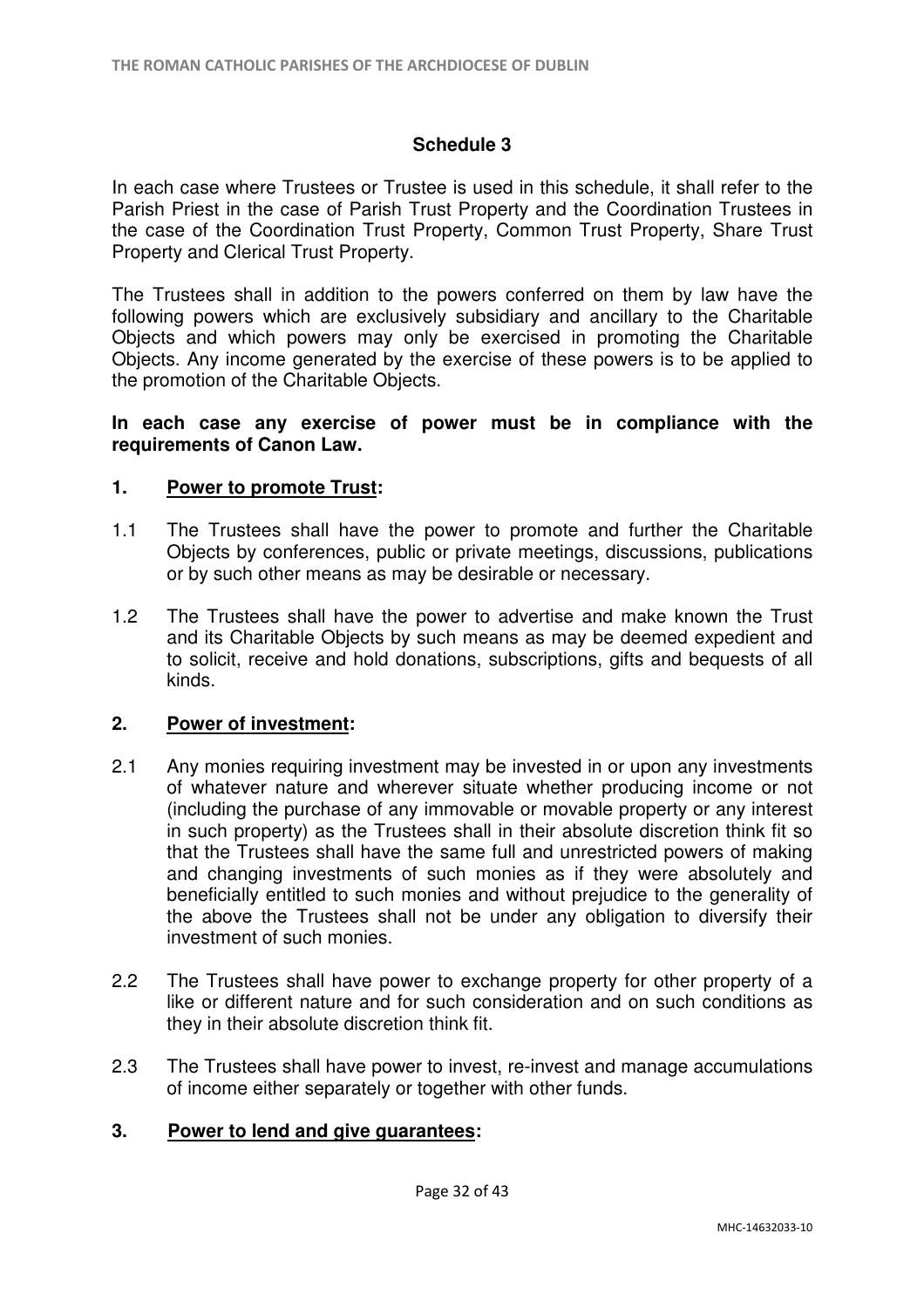- 3.1 The Trustees shall have power to lend money or property either free of interest or on such terms as to payment of interest and generally as the Trustees shall in their absolute discretion think fit.
- 3.2 The Trustees shall have power to guarantee the payment of money and the performance of obligations in respect of any existing or future borrowings or guarantees indemnities or other commitments of like nature given to third parties including without prejudice to the generality of the above the power to pledge the whole or part of the assets comprising any Trust Property in support of any such guarantee given as above by the Trustees and to enter into such indemnities as they shall in their absolute discretion think fit in connection with any such guarantee.

### **4. Power to permit occupation of property:**

 The Trustees shall have power to permit any one or more individuals to occupy or reside in or upon any real or immovable property for the time being held upon these trusts on such terms as to payment of rent, rates, taxes and other expenses and outgoings and as to insurance, repair and decoration and generally upon such terms as the Trustees shall in their absolute discretion think fit.

### **5. Power to borrow:**

 The Trustees shall have the power to borrow and raise money on the security of any Trust Property for any purpose (including the investment of the monies so raised as part of any Trust Property) and to mortgage charge or pledge any part of any Trust Property as security for any monies so raised and to guarantee the payment of money and the performance of obligations in respect of borrowings by any company fully or partly owned by the Trustees and in connection with such guarantees to enter into such indemnities as the Trustees shall in their absolute discretion think fit.

#### **6. Powers in relation to immoveable property:**

Where any Trust Property for the time being includes any real or immovable property (in this paragraph referred to as "the land"):

- (a) the Trustees may lease or licence all or any part of the land upon such terms and in such manner in all respects as the Trustees shall in their discretion think fit and may accept (with or without consideration) surrender of any lease of all or any part of the land;
- (b) the Trustees may in executing any trust or power of sale sell all or any part of the land upon such terms and in such manner in all respects as the Trustees in their discretion think fit;
- (c) the Trustees shall not be bound to see nor be liable or accountable for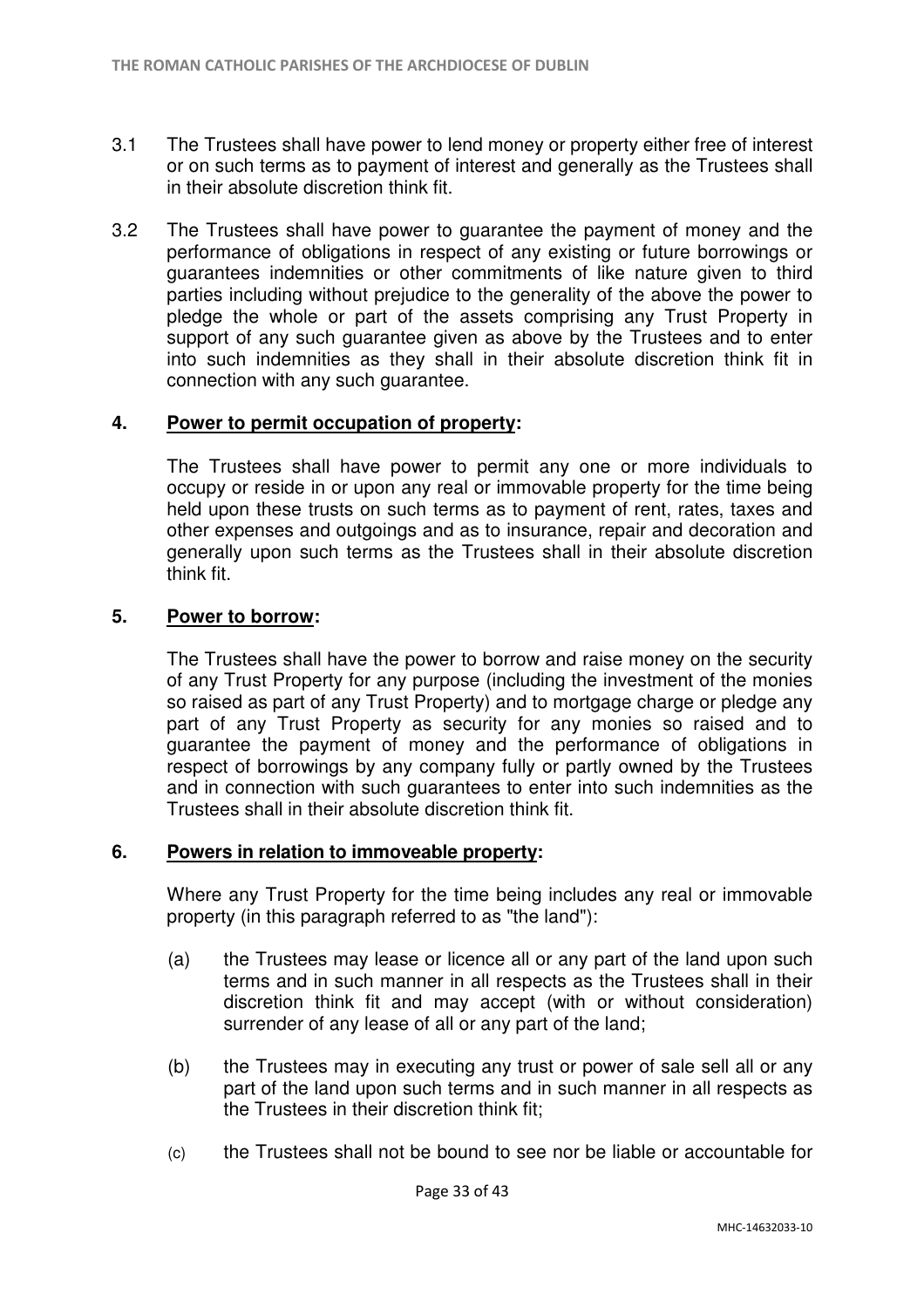omitting or neglecting to see to the repair or insurance of the land or to the payment of any outgoings or otherwise as to the maintenance of the land but may maintain, repair or insure the same in such manner in all respects and to such extent as they in their absolute discretion think fit; and

(d) the Trustees may from time to time expend monies altering or improving the land (including erecting, demolishing or rebuilding any buildings or other structures on the land) to such extent and in such manner in all respects as they in their absolute discretion think fit.

## **7. Power to trade:**

- 7.1 Subject to compliance with applicable requirements for a charity to trade without endangering its CRA registration or its CHY status, the Trustees shall have power to trade or take part in any venture in the nature of trade upon such terms and in such manner in all respects as they in their absolute discretion think fit within the confines of Section 208 Taxes Consolidation Act, 1997 and any statutory amendment or replacement thereto and without prejudice to the generality of the above may delegate any exercise of this power to any one or more of their number or to a company or partnership formed for this purpose.
- 7.2 Any power vested in the Trustees under this Trust shall (where applicable) extend to any arrangements in connection with any such trade or venture and the Trustees shall be entitled to be fully indemnified out of any Trust Property against all personal liability to which they may become in any manner subject in connection with any such trade or venture.

### **8. Power to give indemnities:**

- 8.1 The Trustees shall have power to enter into any indemnity in favour of any person in respect of liabilities of any nature in connection with this Trust and to charge or deposit the whole or any part of any Trust Property as security for any such indemnity in such manner in all respects as they in their absolute discretion think fit.
- 8.2 The Trustees shall have power to give or enter into any indemnity, warranty, guarantee, undertaking or covenant or enter into any type of agreement that they in their absolute discretion think fit relating to the transfer or sale of a business or private company shareholding held or owned for the time being by the Trustees.

### **9. Exclusion of apportionment:**

The statutory and equitable rules of apportionment shall not apply to this Trust and the Trustees shall be permitted to treat all dividends and other payments in the nature of income received by them as income at the date of receipt irrespective of the period for which the dividend or other income is payable.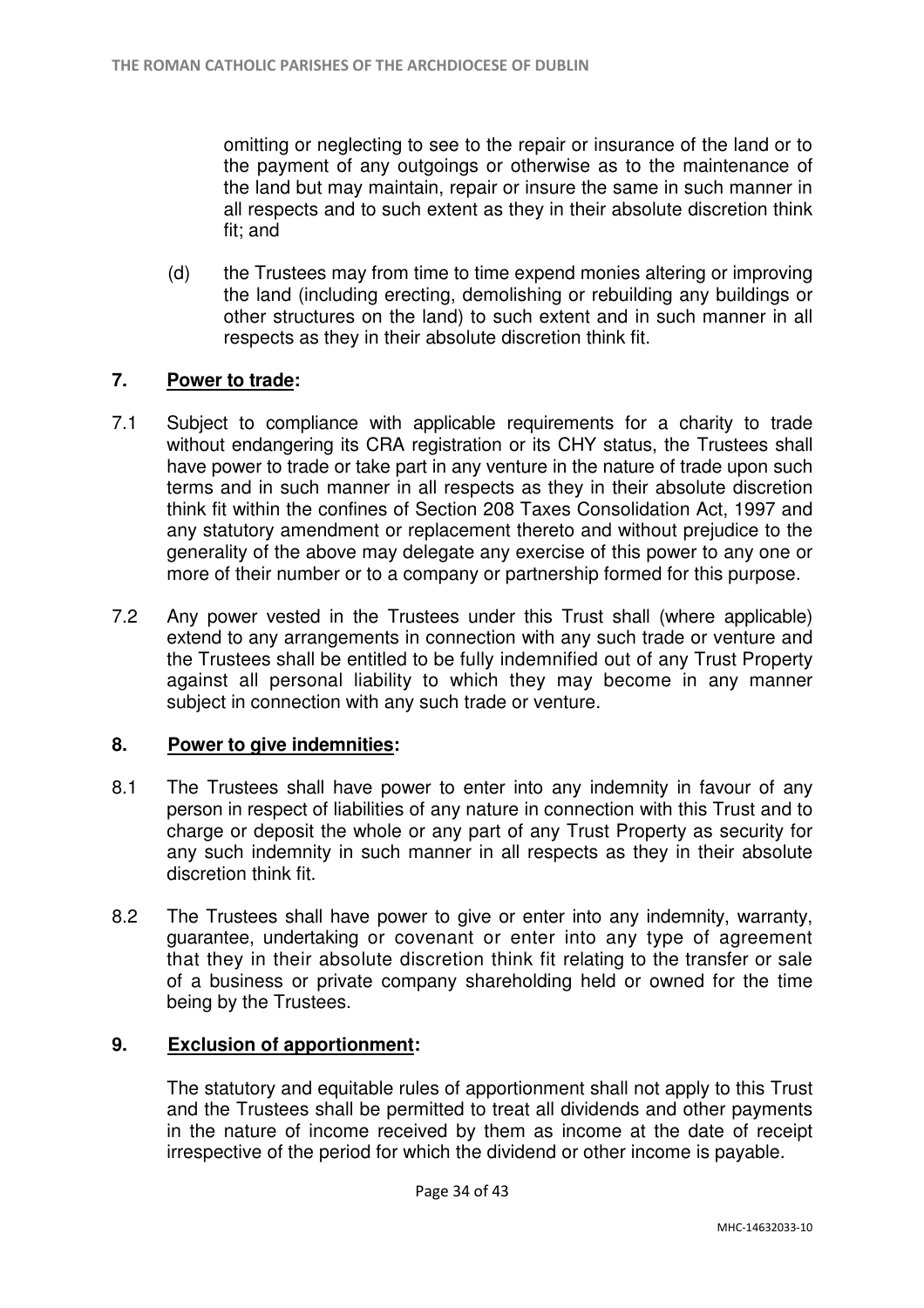### **10. Power of appropriation:**

The Trustees shall have power in their absolute discretion to appropriate any part of any Trust Property in its then actual condition or state of investment towards the Charitable Objects as may in all the circumstances appear to them to be just and reasonable and for the above purposes from time to time to place such value on any or all investments or other property as they shall in their absolute discretion think fit.

## **11. Power to vote and to employ nominees and custodians:**

In respect of any property comprised in any Trust Property the Trustees shall have power to exercise all powers which any individual beneficial owner thereof might exercise in relation thereto without being restricted in any way by the office of Trustee including (without prejudice to the generality of the foregoing power) power:

- (a) to vote upon or in respect of any shares, securities, bonds, notes or other evidence of interest in or obligation of any corporation, trust, association or concern;
- (b) to give proxies or powers of attorney with or without power of substitution for voting or acting on behalf of the Trustees as the owners of any such property;
- (c) to hold any or all securities or other property in bearer form or in the names of the Trustees or any one or more of them or in the name of such other person or partnership or in the name or names of nominees without disclosing the fiduciary relationship created by this Trust;
- (d) to enter into any compromise or arrangement with respect to all or any of their rights as debenture holders, debenture stock holders, creditors, stockholders or shareholders of any company and to accept in or towards satisfaction of all or any of such rights such consideration as they shall in their absolute and uncontrolled discretion think fit; and
- (e) instead of acting personally, to employ and pay, at the expense of any Trust Property, any agent in any part of the world whether attorneys, solicitors, accountants, brokers, banks, trust companies or other agents to transact any business or act as nominee or do any act in the execution of these trusts.

### **12. Power to delegate management of investments:**

12.1 The Trustees shall have power to engage the services of such investment manager or managers or investment adviser or advisers as the Trustees may from time to time think fit (the "investment adviser") to advise the Trustees in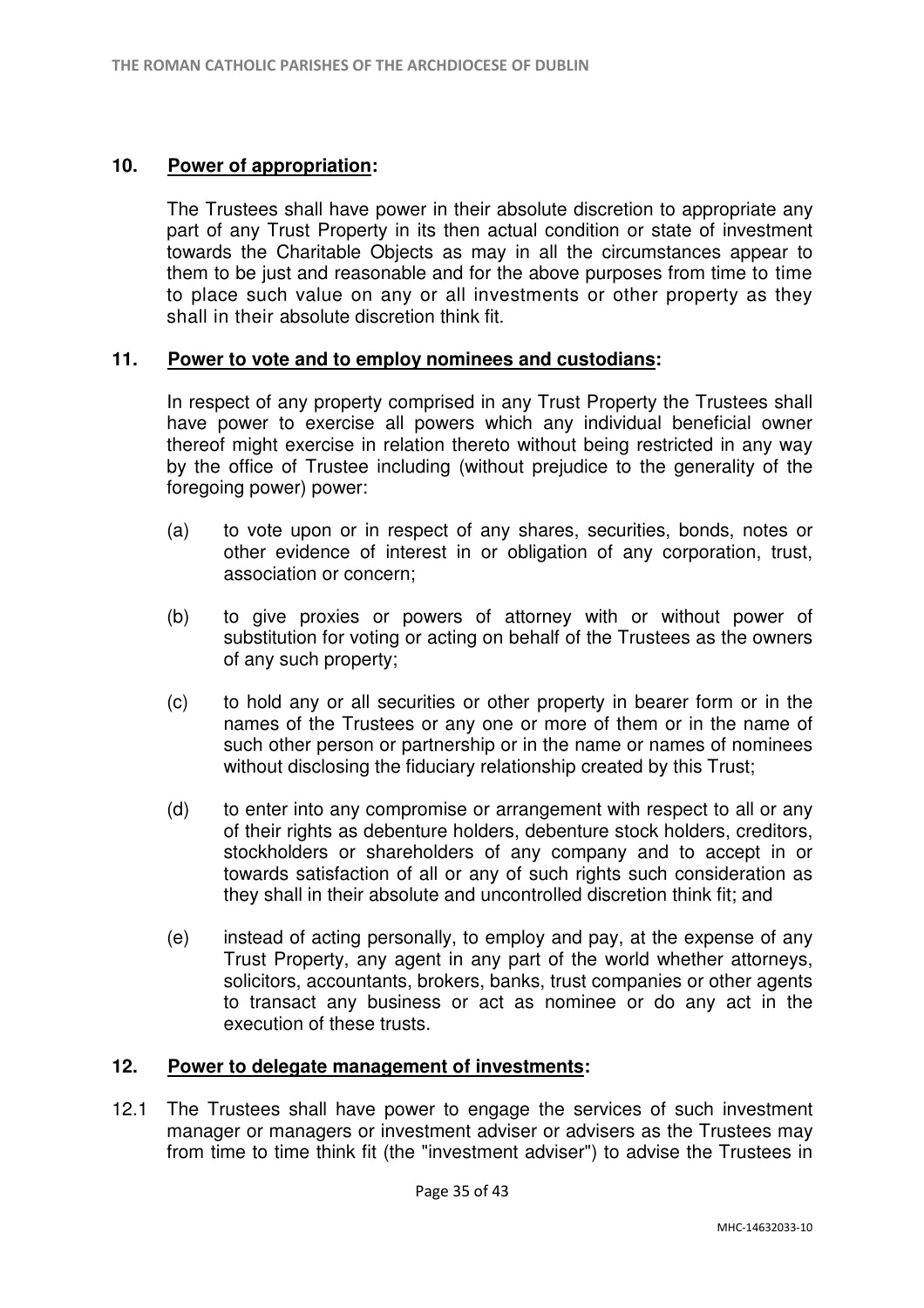respect of the investment and reinvestment of any Trust Property with power for the Trustees without being liable for any consequent loss to delegate to the investment adviser discretion to manage all or any part of any Trust Property within the limits and for the period stipulated by the Trustees and the Trustees shall settle the terms and conditions for the remuneration of the investment adviser and the reimbursement of the investment adviser's expenses as the Trustees shall in their absolute discretion think fit and such remuneration and expenses shall be paid by the Trustees from any Trust Property.

- 12.2 The Trustees shall not be bound to enquire into nor be in any manner responsible for any changes in the legal status of the investment adviser.
- 12.3 The Trustees shall incur no liability for any action taken pursuant to or for otherwise following the advice of the investment adviser however communicated.

### **13. Power to promote companies:**

The Trustees may (without prejudice to the generality of their powers of investment) promote or join with any other person or persons in promoting or incorporating any company in any part of the world or subscribe for or acquire any of the shares or stock or debentures or debenture stock or loan capital of any company with a view to or in consideration of:

- (a) the establishment and carrying on by such company of a business of any kind which the Trustees are for the time being authorised to carry on themselves and the acquisition of any of the assets comprised in the Trust Property which may be required for the purposes of such business;
- (b) the acquisition of the assets and undertaking of any business being carried on by the Trustees under the above power; and
- (c) the acquisition of all or any of the assets comprised in the Trust Property to be held as investments of the company acquiring the same.

### **14. Trustees not bound to interfere in business of company in which the settlement is interested:**

The Trustees shall not be bound or required to interfere in the management or conduct of the business of any company, wherever resident or incorporated, in which the Trust shall be interested although holding the whole or a majority of the shares carrying the control of the company but, so long as the Trustees shall have no notice of any act of dishonesty or misappropriation of monies on the part of the directors having the management of such company, the Trustees shall be at liberty to leave the conduct of its business (including the payment or non-payment of dividends) wholly to the directors and the Trustees shall not be required to distribute any dividend of any such company.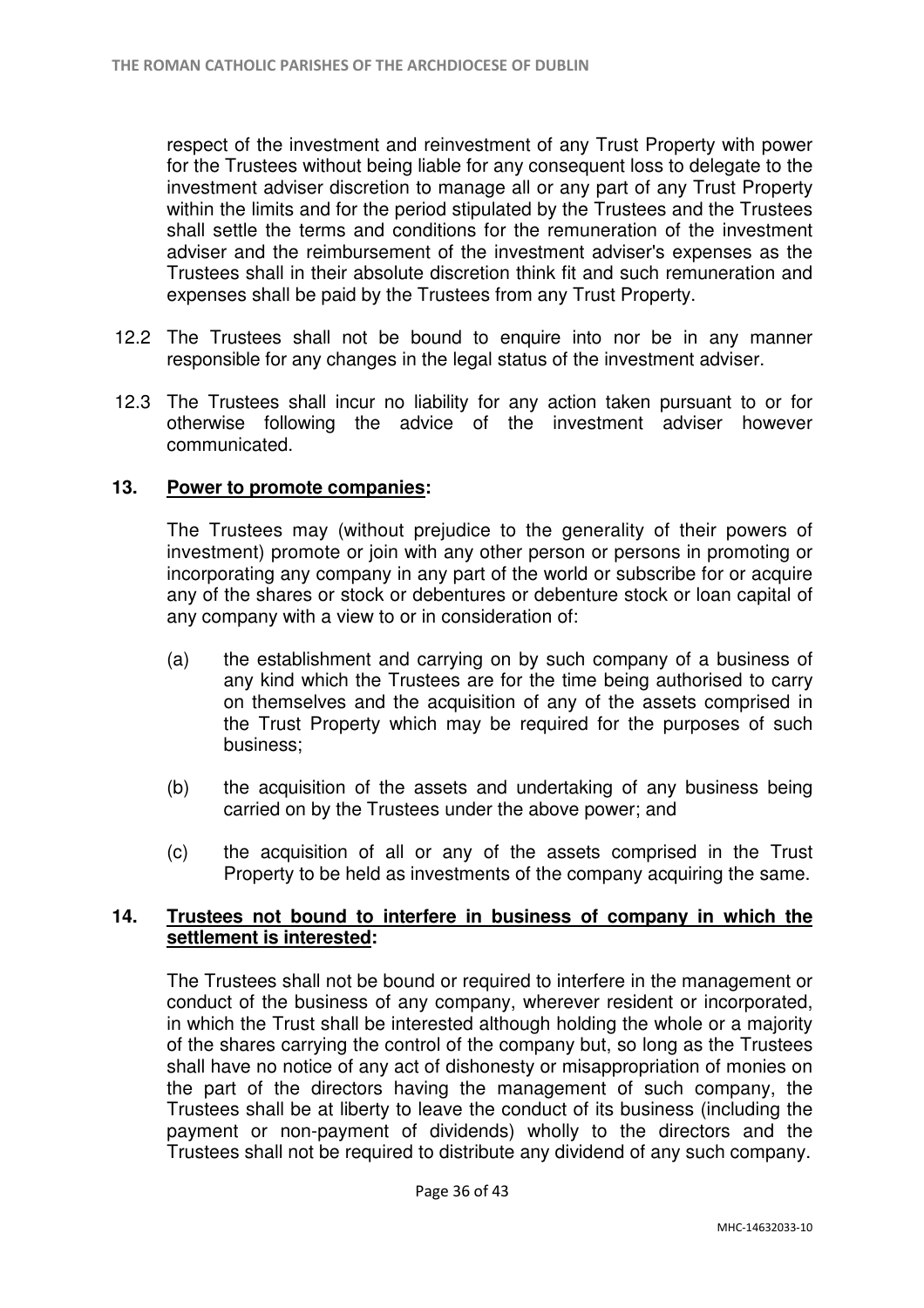#### **15. Power to insure property:**

The Trustees shall have power to insure against any loss or damage from any peril any property for the time being comprised in any Trust Property for any amount and to pay the premiums out of any Trust Property.

#### **16. Power to acquire intellectual property:**

The Trustees shall have the power to acquire and become registered owners of copyrights and trademarks and other forms of intellectual property.

### **17. Power to permit self-dealing:**

 The Trustees shall have power to enter into any transaction concerning any Trust Property notwithstanding that one or more of the Trustees may be interested in the transaction other than as one of the Trustees.

### **18. Power to institute proceedings:**

The Trustees shall have power to institute, prosecute and defend any suits or actions or other proceedings affecting the Trustees or any Trust Property, to compromise any matter or difference or to submit any such matters to arbitration, to compromise or compound any debts owing to them as such Trustees or any other claims and to adjust any dispute in relation to debts or claims against them as Trustees upon evidence that the Trustees shall deem sufficient and upon such terms and for such terms as the Trustees deem advisable, to make partition with co-owners or joint owners with the Trustees having any interest in any properties in which the Trustees are interested and to make such partition either by sale or by set-off or by agreement or otherwise.

### **19. Protection of purchasers and mortgagees:**

No person purchasing any part of any Trust Property from or advancing any money on the security thereof or any part thereof to the Trustees shall be concerned to see or require that the power or trust under which any such sale or mortgage is made is exercisable by the Trustees or as to the propriety of any exercise thereof by the Trustees or as to whether more moneys than are required are realised by such exercise or otherwise howsoever in relation to such exercise but shall be entitled to and shall assume that such exercise is a completely valid and effective exercise of such power or trust.

#### **20. Power to grant pensions:**

The Trustees shall have the power to grant pensions, gratuities, allowances or Charitable aid to any person who may have served the Trust as an employee, or to the spouses, children or other dependants of such person provided that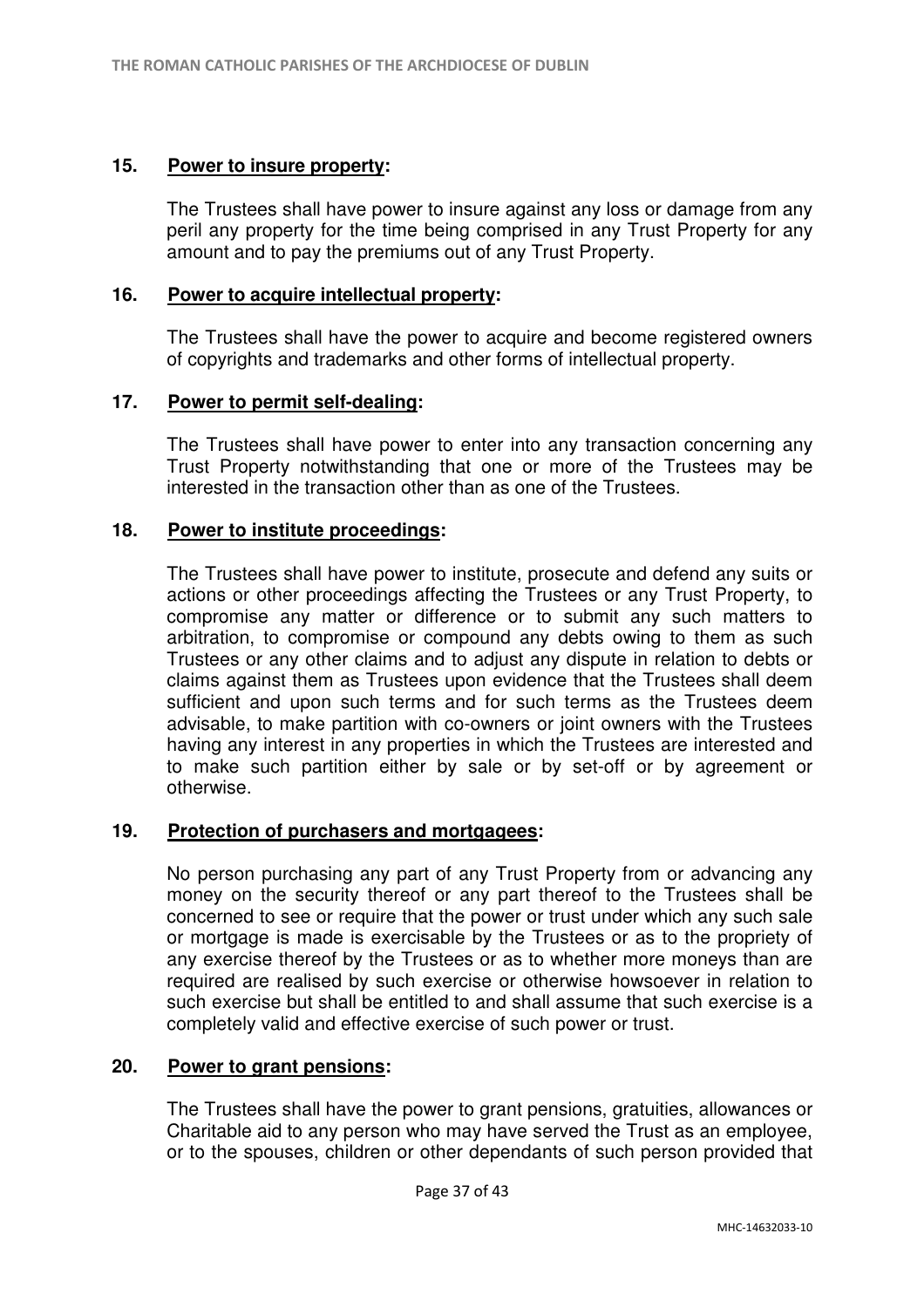such pensions, gratuities, allowances or Charitable aid shall be no more than that provided by a pension scheme covered by part 30 of the Taxes Consolidation Act, 1997 or any statutory amendment or replacement thereof and provided that such pension scheme has been operated by the Trust and the beneficiary of the pensions, gratuities, allowances or Charitable aid, or their spouse or parent has been a member of the pension scheme while employed by the Trust; and to make payments towards insurance and to form and contribute to provident and benefit funds for the benefit of any persons employed by the Trust and to subscribe or guarantee money for Charitable objects.

## **21. Delegation of powers:**

Subject to the provisions of the Diocesan Norms from time to time, the Trustees may delegate signing authority regarding the operation of any bank account in their names.

## **22. Liability of trustees:**

In the professed execution of the trusts and powers of this Trust the Trustees shall not be liable for any loss to any Trust Property arising by reason of the failure, depreciation or loss of any investment or investments made in good faith or by reason of any improper investment or investments made in good faith or by reason of any mistake or omission made or omitted in good faith or for the default, negligence or fraud of any agent employed by the Trustees hereof or any loss occasioned by the employment of such agent (although the employment of such agent was not strictly necessary or expedient) or for any loss or damage which may happen to the Trust Property or by reason of any other matter or thing whatsoever except wilful fraud or conscious wrongdoing on the part of the Trustees and the Trustees may arrange for payment out of the Trust Property to an insurer of sums required to be paid to the insurer in consideration of the insurer agreeing to indemnify each Trustee in respect of any liability of such Trustee to pay any damages or other sum to a person in respect of any act done or omitted to be done by the Trustee in good faith and in the performance of his functions as Trustee.

### **23. Power to act by majority:**

If the Trustees or any of them shall at any time disagree or differ from the others as to the exercise of any of the powers and discretions hereby or by law or by any instrument executed hereunder conferred on the Trustees or as to the manner of the exercise of any such power or discretion then such power or discretion and all other powers and acts incidental thereto shall become exercisable by a majority of the Trustees wishing to exercise such power or discretion subject always in the case of the Coordination Trustees to the Archbishop agreeing with the proposed exercise of such power or discretion. The Parish Priest is a sole trustee in relation to the Parish Trust Property.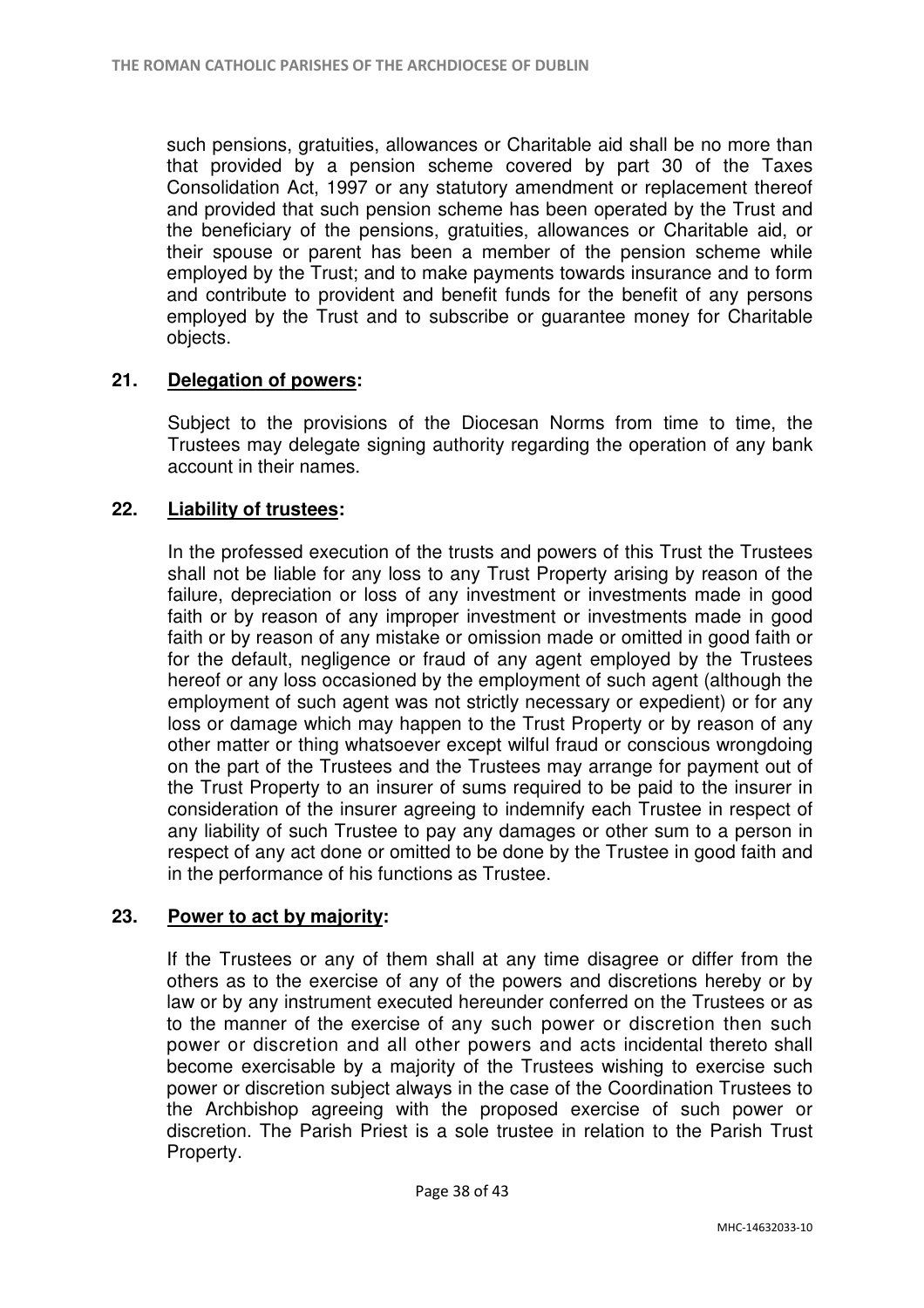### **Schedule 4 Consultation and Consent requirements**

# **1. Priests' Council**

## **Consult:**

- Parishes, their alteration (c.515§2)
- Stole Fees (c.531)
- Building a church (c.1215§2)
- Reduction of a church to secular use (c.1222§2)
- Imposition of a tax (c.1263)

# **2. College of Consultors**

## **Consult:**

- Appointment and removal of the Financial Administrator (c.494)
- Acts of administration of major importance (c.1277)

# **Consent:**

- Acts of extraordinary administration both for diocese and parishes (c.1277, c.1281)
- Acts of alienation for both diocese and parishes above minimum limit (c.1292)
- Other acts which may jeopardise the patrimonial condition of the juridic person (c.1295)

# **3. Finance Committee**

# **Consult:**

- Appointment and removal of the Financial Administrator (c.494)
- Acts of administration of major importance (c.1277)
- Imposition of a tax (c.1263)
- To determine what constitutes an act of extraordinary administration for juridic persons subject to the local bishop (c.1281)

# **Consent:**

- Acts of extraordinary administration both for diocese and parishes (c.1277, c.1281)
- Acts of alienation for both diocese and parishes above minimum limit (c.1292)
- Other acts which may jeopardise the patrimonial condition of the juridic person (c.1295)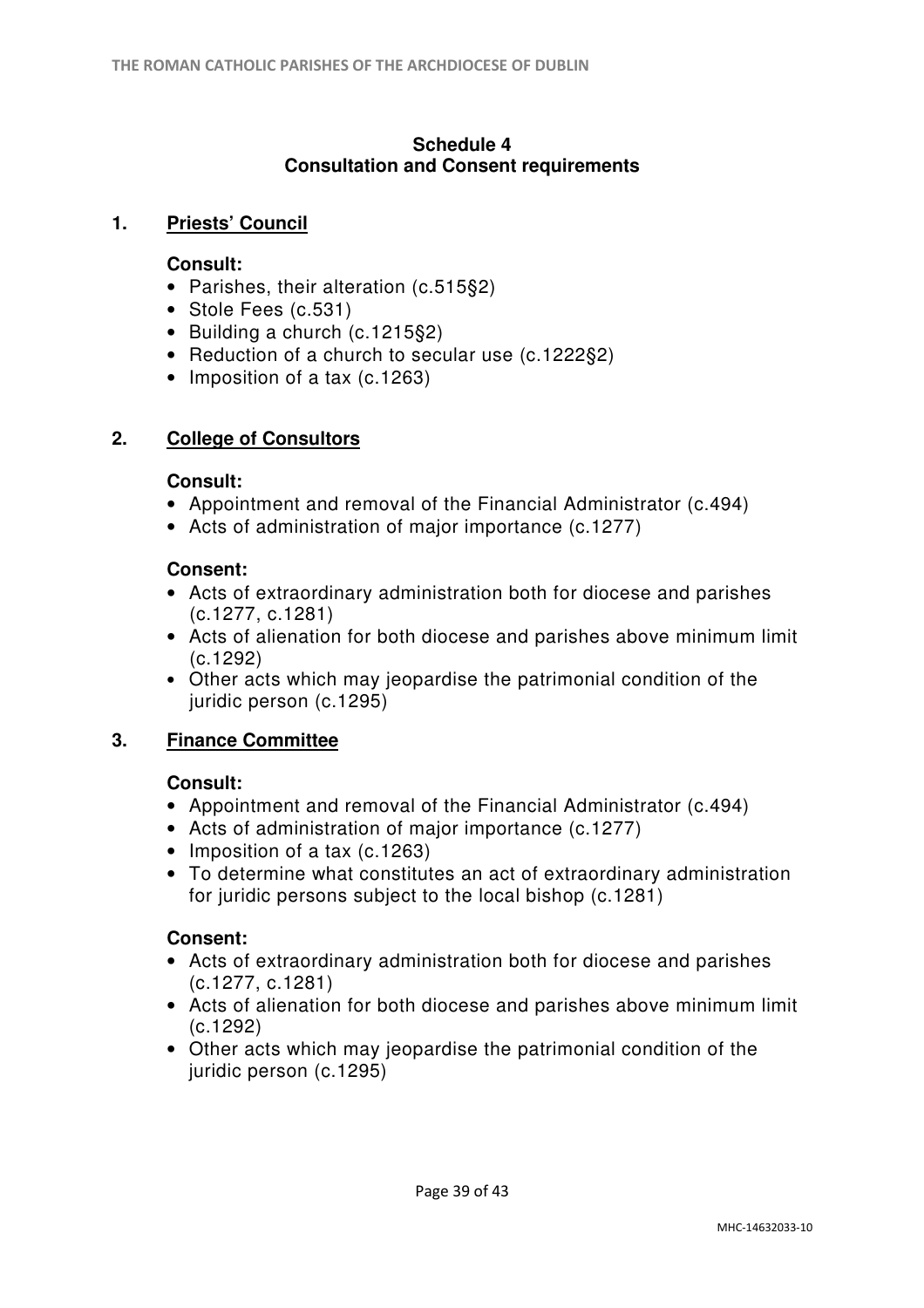## **Schedule 5 Diocesan Norms**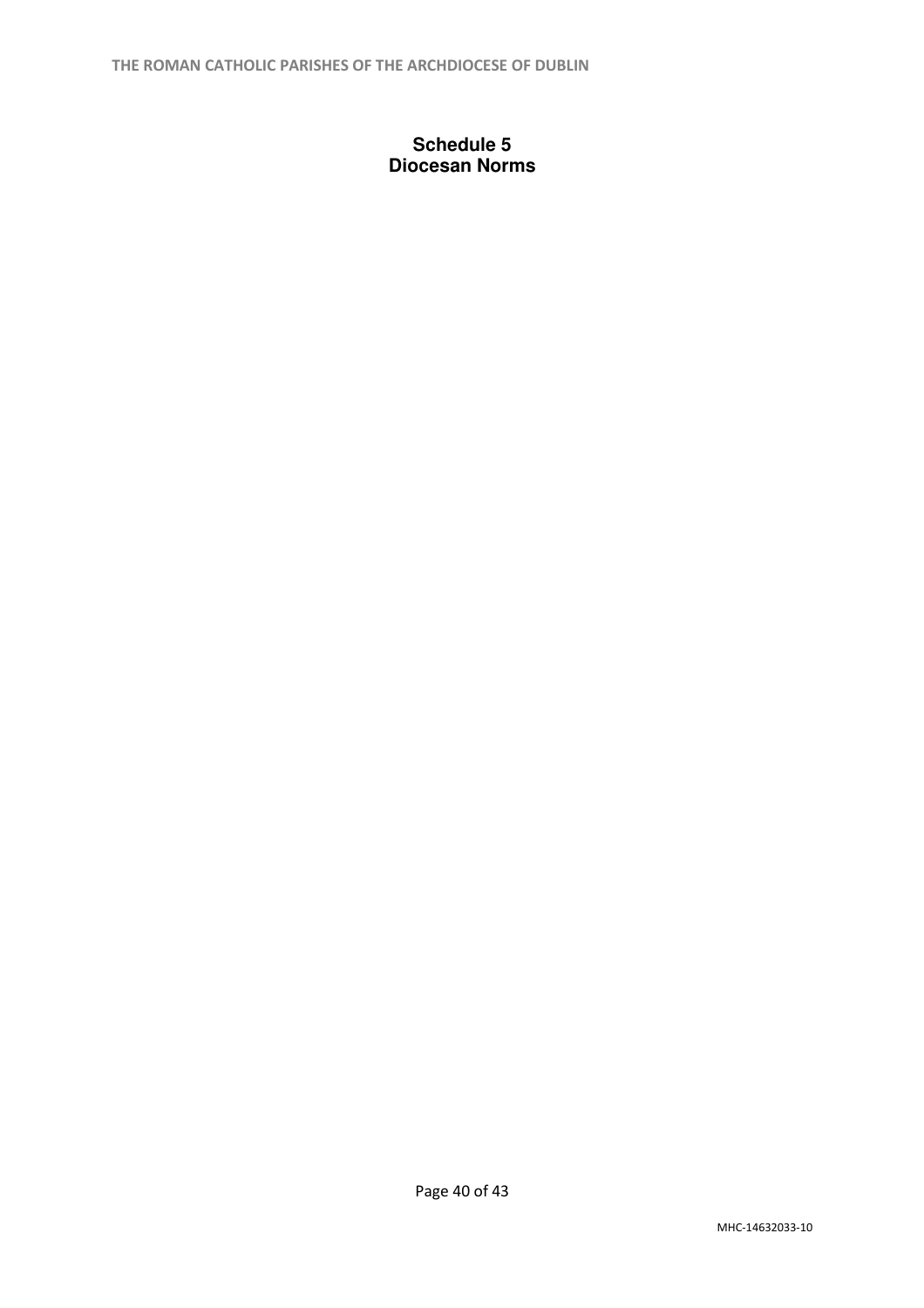**IN WITNESS whereof** the Trustees have hereunto set their hands and affixed their Seals and the day and year first above **WRITTEN.**

## **SIGNED AND SEALED by THE MOST**

#### **REVEREND DIARMUID MARTIN**

in the presence of:-

Witness:

Signature:

Name:

Address:

Occupation:

# **SIGNED AND SEALED** by

### **THE MOST REVEREND EAMONN WALSH**

in the presence of:-

Witness:

Signature:

Name:

Address:

Occupation: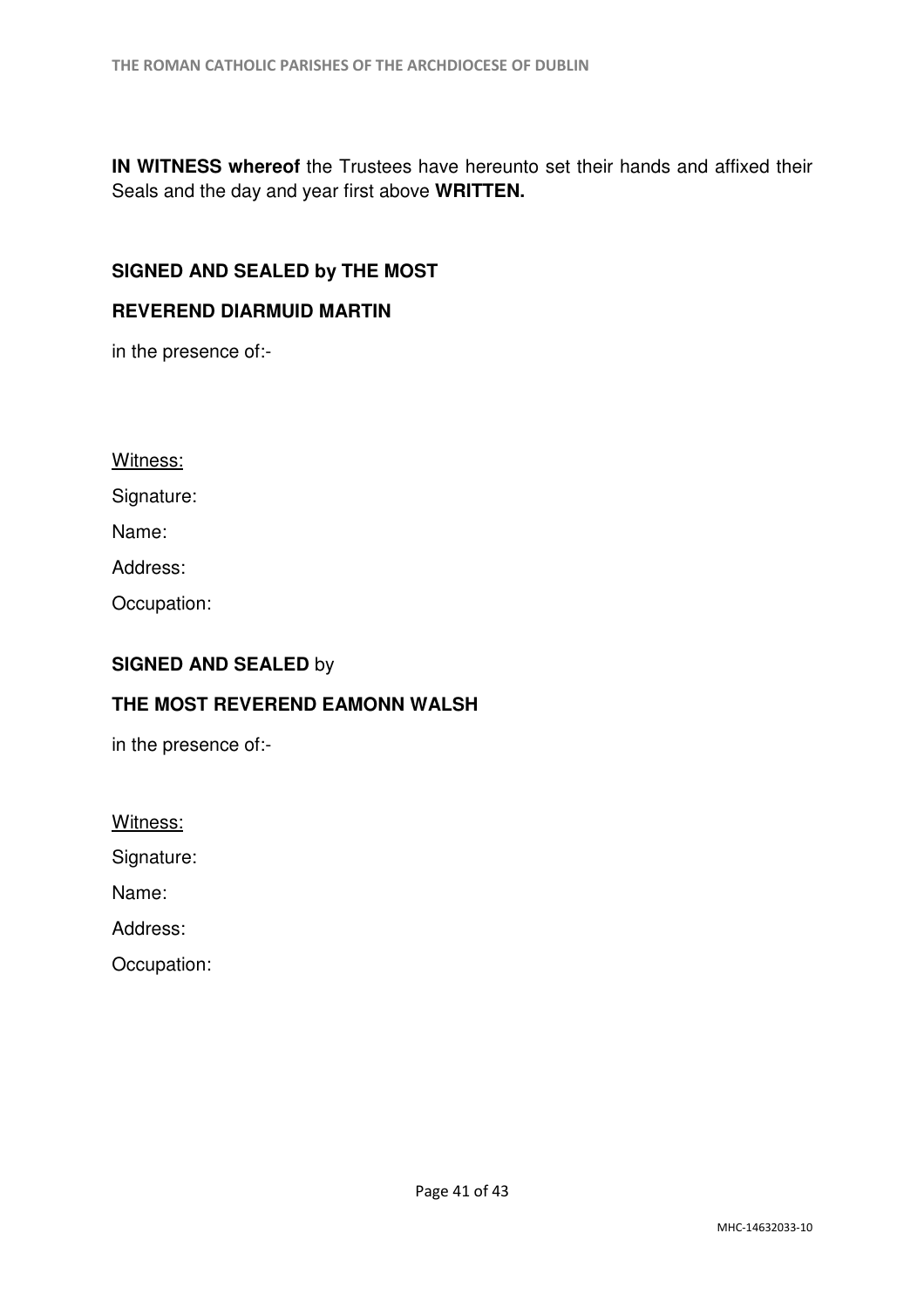# **SIGNED AND SEALED** by

# **THE MOST REVEREND RAYMOND FIELD**

in the presence of:-

Witness:

Signature:

Name:

Address:

Occupation:

# **SIGNED AND SEALED by**

### **THE VERY REVEREND MONSIGNOR**

## **PAUL CALLAN**

in the presence of:-

Witness:

Signature:

Name:

Address:

Occupation: